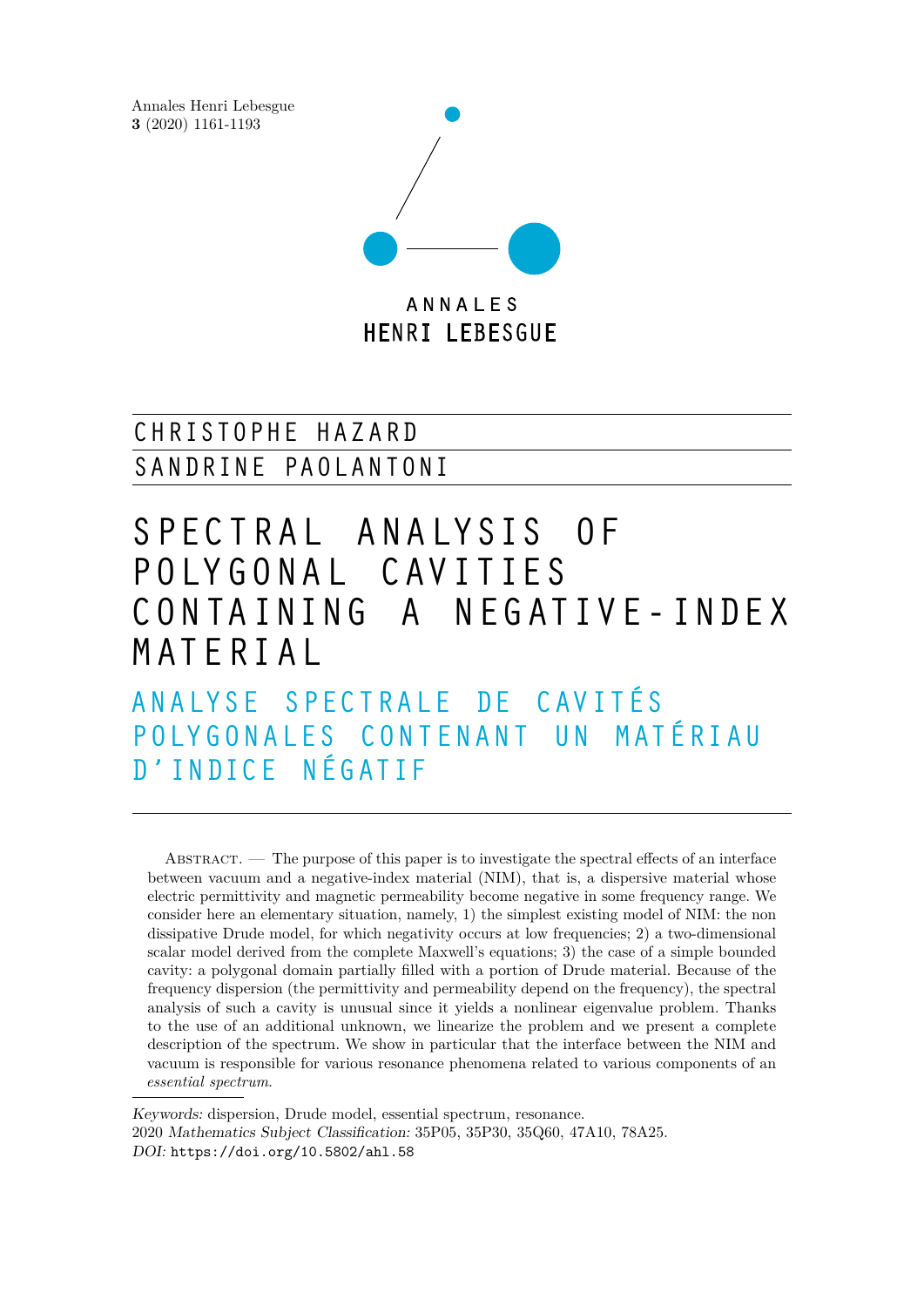<span id="page-1-0"></span>Résumé. — L'objet de cet article est d'étudier les effets spectraux d'une interface entre le vide et un matériau à indice négatif (NIM), c'est-à-dire un matériau dispersif dont la permittivité électrique et la perméabilité magnétique deviennent négatives dans une certaine gamme de fréquences. Nous considérons ici une situation élémentaire, à savoir, 1) un modèle très simple de NIM : le modèle de Drude non dissipatif, pour lequel la négativité se produit à basse fréquence ; 2) une équation de propagation scalaire bidimensionnelle déduite des équations de Maxwell ; 3) le cas d'une cavité bornée occupant un domaine polygonal partiellement rempli d'une portion de matériau Drude. En raison de la dispersion fréquentielle (la permittivité et la perméabilité dépendent de la fréquence), l'analyse spectrale d'une telle cavité conduit à un problème aux valeurs propres non linéaire. Grâce à l'utilisation d'une inconnue supplémentaire, nous linéarisons le problème et nous présentons une description complète du spectre. Nous montrons en particulier que l'interface entre le NIM et le vide est à l'origine de divers phénomènes de résonance liés aux différentes composantes d'un *spectre essentiel*.

## **1. Introduction**

An electromagnetic *negative-index material* (NIM), often also called left-handed material, is a material whose microscopic structure leads to an unusual macroscopic behavior: in some frequency range(s), both macroscopic electric permittivity and magnetic permeability (or at least their real parts) become *negative*. Such materials were first introduced theoretically in the late sixties by Veselago [\[Ves68\]](#page-31-0) who exhibited the concept of negative refraction. The potentialities of NIMs for practical applications were investigated about 30 years later, mainly after the famous paper by Pendry [\[Pen00\]](#page-31-1) who opened the quest for spectacular devices such as the perfect flat lens or the invisibility cloak. Since then, these extraordinary materials have generated a great effervescence among the communities of physicists and mathematicians. Surprisingly very little has been achieved in the spectral analysis of systems involving a NIM. The present paper intends to bring a contribution in this framework. Its purpose is to show on a simple example that the presence of an interface between a NIM and a usual material is responsible for an *essential spectrum*.

One inherent difficulty of the spectral analysis of NIMs follows from an intrinsic physical property of such materials: *frequency dispersion*. Indeed, an electromagnetic NIM is necessarily a dispersive material in the sense that in the frequency domain, its permittivity and permeability (thus also the wave velocity) depend on the frequency. As a consequence, contrary to the case of a usual dielectric medium, the time-harmonic Maxwell's equations depend non-linearly on the frequency. Hence, when looking for the spectrum of an electromagnetic device involving a NIM, one has to solve a non-linear eigenvalue problem. This issue is very rarely mentioned in the mathematical literature. Indeed, most existing works concern the behavior of NIMs in the frequency domain, that is, propagation of time-harmonic waves at a given frequency. Our study relies on these works, which enlighten the fundamental role played by the *contrasts*, that is, the respective ratios of permittivity and permeability across the interface. The first study in this context is due to Costabel and Stephan [\[CS85\]](#page-30-0) in the mid-eighties. They considered a scalar transmission problem (which involves only one contrast) and showed by an integral equation technique that in the case of a smooth interface, the transmission problem is well-posed if and only if the contrast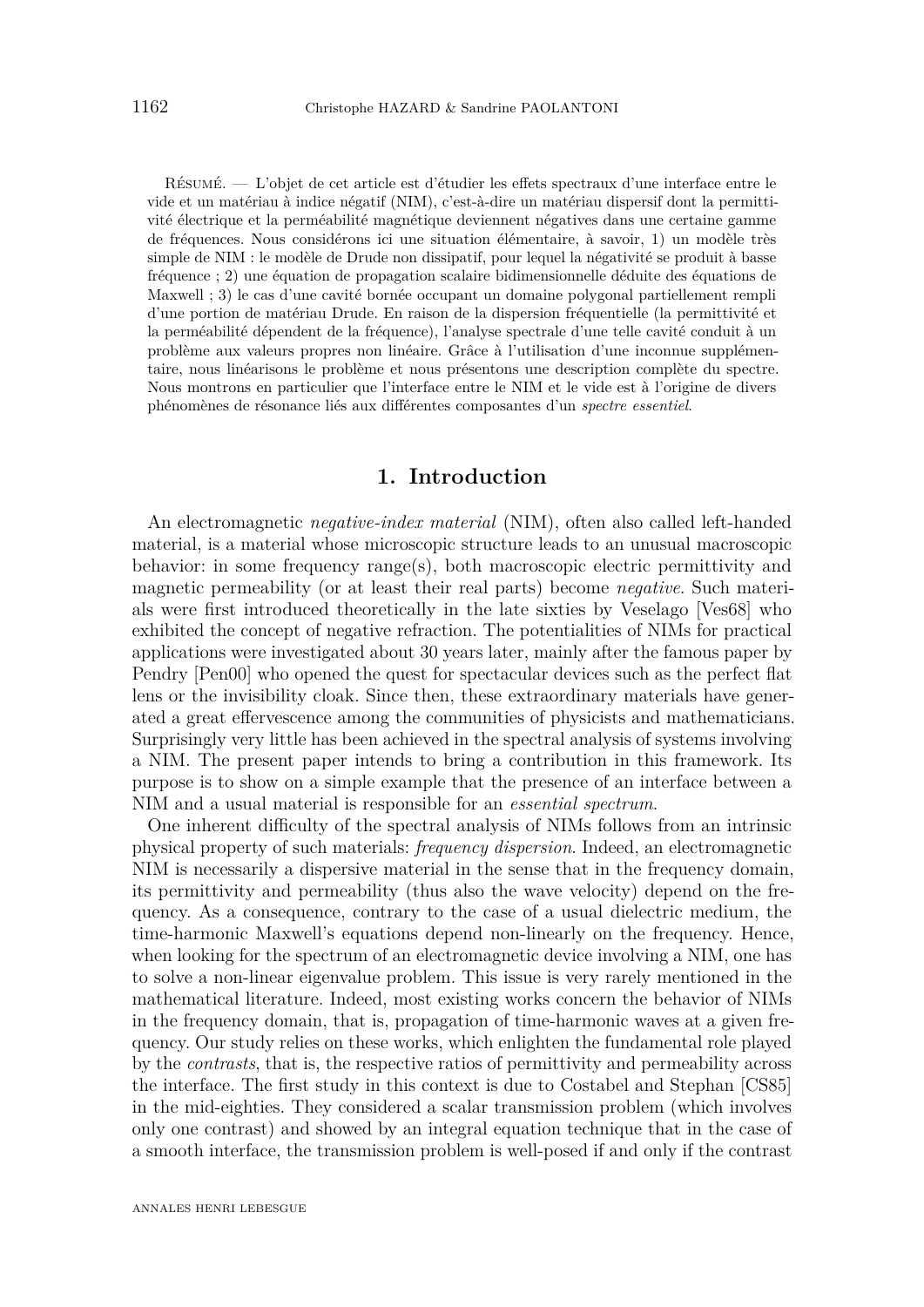<span id="page-2-0"></span>is different from the critical value −1*.* The detailed study of this critical value of the contrast is achieved in [\[Ola95\]](#page-31-2) and more recently in [\[CPP19\]](#page-30-1), both for smooth interfaces. The case of a two-dimensional non-smooth interface was tackled about fifteen years after the pioneering work of Costabel and Stephan: it was understood in [\[BDR99\]](#page-30-2) that in the presence of a corner, this critical value becomes a critical interval (which contains −1) depending on the angle of the corner. About another fifteen years later, the elegant T-coercivity technique gave a new light on these critical sets for two- and three-dimensional scalar transmission problems [\[BCC12,](#page-30-3) [Ngu16\]](#page-31-3), as well as Maxwell's equations [\[BCC14a,](#page-30-4) [BCC14b\]](#page-30-5). An alternative point of view, based on the so-called Neumann–Poincaré operator, has received recently a resurgence of interest [\[ACK](#page-29-0)<sup>+</sup>13, [AK16,](#page-29-1) [AMRZ17,](#page-29-2) [BZ19,](#page-30-6) [PP17\]](#page-31-4): it provides another way to investigate these critical sets. From a physical point of view, the critical sets of the contrast are related to remarkable physical phenomena. On the one hand, the critical value −1 associated to a smooth interface ensures the existence of surface waves (localized near the interface) called *surface plasmons* [\[GM12,](#page-30-7) [Gri14\]](#page-30-8). On the other hand, the critical interval associated with a corner on the interface gives rise to a possible concentration of energy near the vertex, which has been interpreted as a "black hole" effect at the corner [\[BCCC16\]](#page-30-9).

There are very few papers in the literature which deal directly with the nonlinear eigenvalue problem resulting from *frequency dispersion*. Let us cite for instance [\[CMM12\]](#page-30-10) where some generic well-posedness results are established thanks to Fredholm's analytical theory, with various applications to metamaterials. In cases where the dependence on the spectral parameter is rational, it is possible to get rid of the spectral non-linearity by introducing suitable auxiliary fields. The initial non-linear eigenvalue problem can then be re-written as a linear one which involves both original and auxiliary fields. This *augmented formulation* technique actually comes within a general approach for rational operator valued functions which can be related with block operator matrices. It has a long history which seems to start at the end of the 70's with the concept of *transfer function* [\[BGK79\]](#page-30-11) and was then widely developed under the name *Schur complement* borrowed from the theory of matrices [\[Nag89,](#page-31-5) [Tre08\]](#page-31-6). Similar ideas also apply for the numerical solution of rational eigenvalue problems [\[GT17,](#page-31-7) [SB11\]](#page-31-8). From a theoretical point of view, this approach was used for instance in [\[AL95\]](#page-29-3) to study completeness properties of a family of eigenvectors of a rational operator valued function. More recently, it is developed in [\[ELT17\]](#page-30-12) to establish min-max characterizations of eigenvalues of some kinds of rational operator functions, with applications to photonics which are closed to the problem addressed in the present paper. The augmented formulation approach is used in [\[CHJ17\]](#page-30-13) to achieve a complete spectral analysis of Maxwell's equations in the case of a plane interface between a NIM and vacuum. It is also developed in [\[BGD16\]](#page-30-14) to perform the numerical calculation of modes for cavities or photonic crystals containing a dissipative NIM. Let us finally mention that in the context of Maxwell's equations, the idea of introducing auxiliary fields was investigated by Tip [\[Tip98\]](#page-31-9) in dissipative and dispersive linear media. Compared to the Schur complement technique, the originality of the augmented formulation proposed by Tip concerns dissipative problems for which a suitable choice of auxiliary variables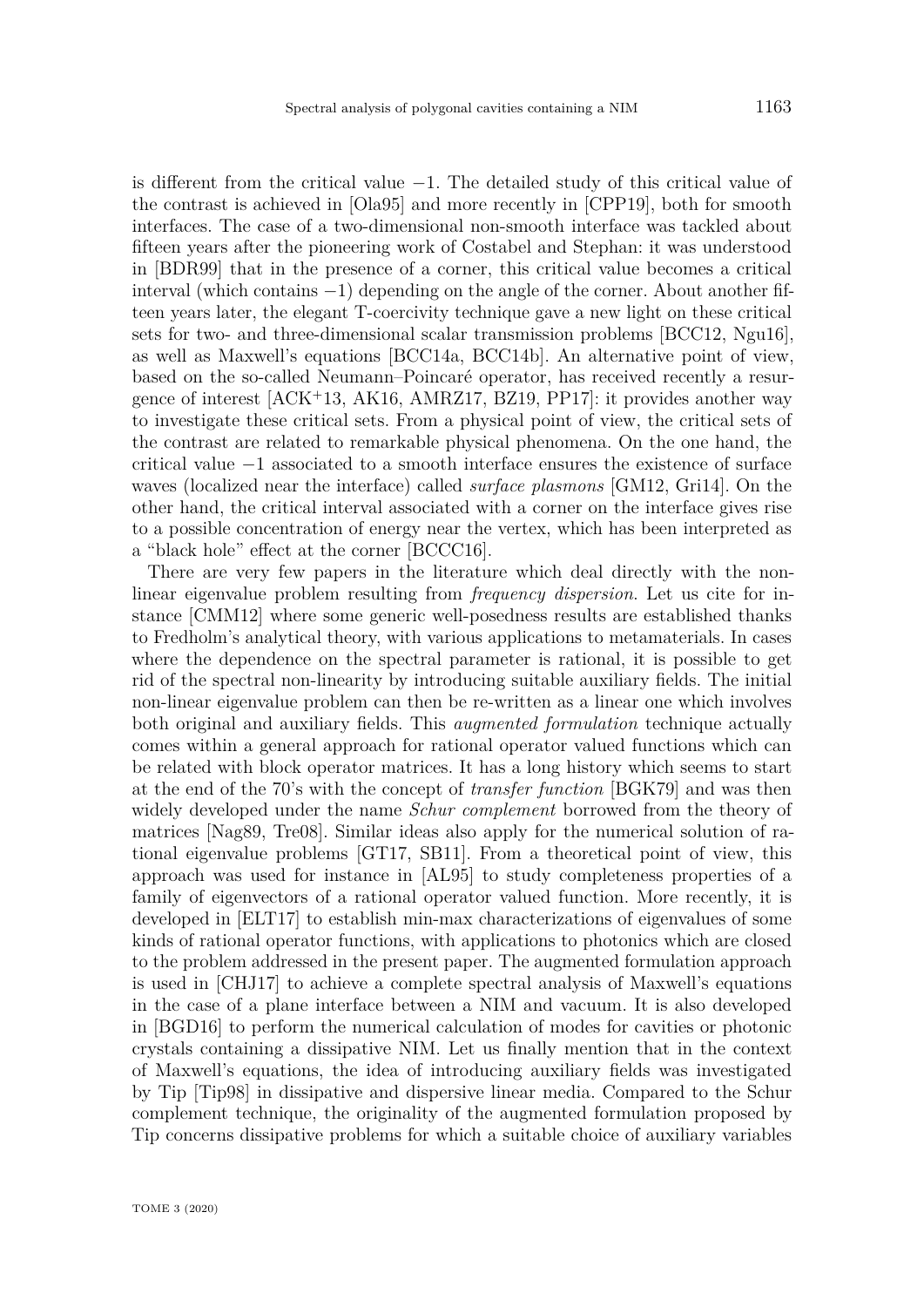<span id="page-3-0"></span>leads to a *selfadjoint* operator. The same idea applies actually in a very wide frame of systems [\[FS07\]](#page-30-15) which observe two fundamental assumptions: causality (causes precede effects) and passivity (nothing comes from nothing).

The aim of the present paper is to explore the spectrum of the *linear augmented formulation* constructed from the initial *non-linear* eigenvalue problem, considering an elementary situation. Firstly, instead of the three-dimensional Maxwell's equations, we deal with a two-dimensional scalar equation (which can be derived from Maxwell's equations in a medium which is invariant in one space direction). Secondly, we choose the simplest existing model of NIM, namely the non dissipative Drude model, for which negativity occurs at low frequencies. Finally, we consider the case of a bounded cavity consisting of two polygonal parts: one part filled with a Drude material and the complementary part filled with vacuum. We will see that contrary to a cavity filled with a usual dielectric (for which the spectrum is always purely discrete: it is made of a sequence of positive eigenvalues which tends to  $+\infty$ *)*, the presence of the Drude material gives rise to various components of an *essential spectrum* corresponding to various unusual *resonance* phenomena:

- (i) A low frequency *bulk resonance*: the zero frequency is an accumulation point of positive eigenvalues whose associated eigenvectors are confined in the Drude material.
- (ii) A *surface resonance*: for the particular frequency which corresponds to the critical value −1 of the contrast, localized highly oscillating vibrations are possible near any "regular point" of the interface between the Drude material and the vacuum (by "regular point", we mean a point which is not a vertex of a corner).
- (iii) A *corner resonance*: for any frequency in the frequency intervals which correspond to the critical intervals of the contrast associated to each corner, localized highly oscillating vibrations are possible near the vertex, which is related to the "black hole" phenomenon.

A crucial issue will remain open at the end of the paper: what is the relation between the essential spectrum of the *linear augmented formulation* studied here and that of the initial *non-linear problem*? Can we deduce from our results that the latter has the same components of essential spectrum? In some situations, the answer to such a question follows from general results (which is one of the main objectives of spectral theory of block operator matrices, see [\[Tre08\]](#page-31-6)). Unfortunately, none of these general results applies to our situation and we are unable to give here a satisfying answer to this delicate question.

The paper is organized as follows. In Section [2,](#page-4-0) we present our scalar problem as well as its augmented formulation and give the main results of the paper. Section [3](#page-11-0) is devoted to the proof of these results, which mainly consists in investigating the above mentioned resonance phenomena using the notion of *Weyl sequences*. We conclude with some perspectives. Finally Appendix [A](#page-26-0) presents a short discussion about the tricky question of the relation between the respective essential spectra of both linear and non-linear problems.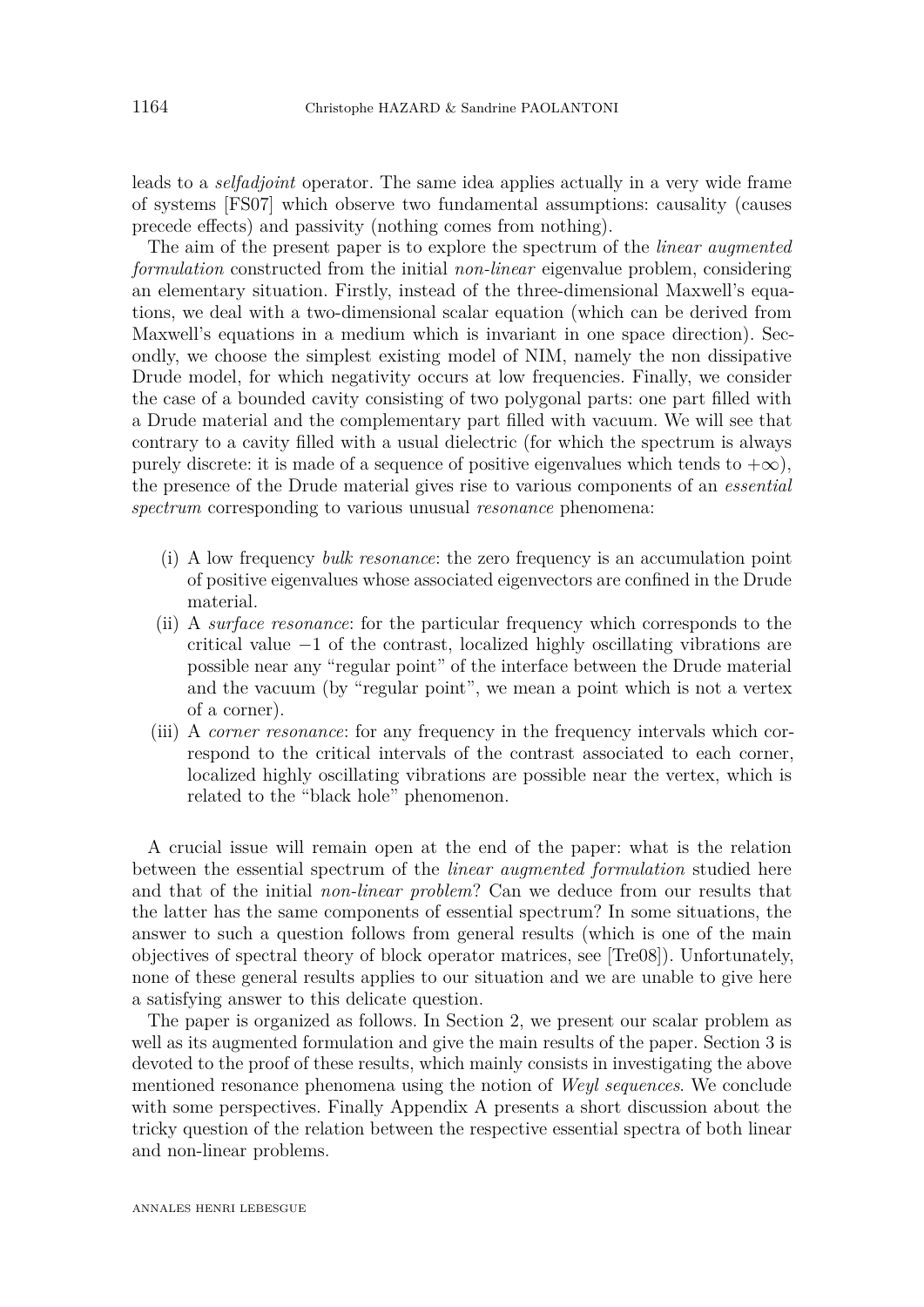Throughout the paper, we use the following notations for usual functional spaces. For an open set  $\Omega \subset \mathbb{R}^d$   $(d \geq 1)$ , we denote by  $\mathcal{D}(\Omega)$  the space of infinitely differentiable functions with compact support contained in  $\Omega$ , by  $L^2(\Omega)$  the space of square integrable functions in  $\Omega$ , by  $H^s(\Omega)$ , for  $s \in \mathbb{R}$ , the usual Sobolev space of order *s* and by  $H_0^1(\Omega)$  the closure of  $\mathcal{D}(\Omega)$  in  $H^1(\Omega)$ . Moreover, in order to avoid the appearance of non meaningful constants in inequalities, we employ the symbols  $\lesssim$ and  $\geq$  which mean that the inequality is satisfied up to a positive factor which does not depend on the parameters involved in the inequality (for instance,  $|f(x)| \leq 1$ means that *f* is bounded).

## <span id="page-4-0"></span>**2. Formulation of the problem and main results**

## **2.1. Original non-linear problem**

<span id="page-4-3"></span>Our aim is to study the spectral properties of a two-dimensional bounded cavity partially filled with a NIM. We consider a polygonal cavity  $\mathcal C$  (bounded open set of  $\mathbb{R}^2$ ) divided into two open polygonal domains N and V (such that  $\overline{\mathcal{N}} \cup \overline{\mathcal{V}} = \overline{\mathcal{C}}$ and  $\mathcal{N} \cap \mathcal{V} = \emptyset$ , see Figure [2.1\)](#page-4-1). As these notations suggest,  $\mathcal{N}$  and  $\mathcal{V}$  are filled respectively with a NIM and vacuum. We denote by  $\Sigma$  the interface between  $\mathcal N$  and  $\mathcal{V}$  (that is,  $\Sigma := \partial \mathcal{N} \cap \partial \mathcal{V}$ ), which clearly consists of one or several polygonal curve(s). In the case of several curves, we assume that they do not intersect (in particular checkerboard-like cavities are excluded).

We consider in this paper the simplest model of NIM, known as the non-dissipative Drude model, for which the electric permittivity and the magnetic permeability are respectively defined in the frequency domain by

<span id="page-4-2"></span>(2.1) 
$$
\varepsilon_{\lambda}^{\mathcal{N}} := \varepsilon_0 \left( 1 - \frac{\Lambda_e}{\lambda} \right) \quad \text{and} \quad \mu_{\lambda}^{\mathcal{N}} := \mu_0 \left( 1 - \frac{\Lambda_m}{\lambda} \right),
$$

where  $\lambda := \omega^2$  denotes the square of the (circular) frequency,  $\varepsilon_0$  and  $\mu_0$  are the permittivity and the permeability of the vacuum and the coefficients  $\Lambda_{\rm e}$  and  $\Lambda_{\rm m}$ are positive constants which characterize the Drude material. Such a material is a negative material at low frequencies (since  $\varepsilon_{\lambda}^{\mathcal{N}} < 0$  if  $0 < \lambda < \Lambda_{e}$ , respectively  $\mu_{\lambda}^{\mathcal{N}} < 0$ 



<span id="page-4-1"></span>Figure 2.1. Left: The polygonal cavity  $\mathcal C$  divided into  $\mathcal N$  (NIM: dark gray) and V (vacuum: light gray). Middle: an inner vertex  $C_p$  of the interface  $\Sigma$  between  $\mathcal N$  and  $\mathcal V$ *.* Right: a boundary vertex  $B_q$  of  $\Sigma$ *.*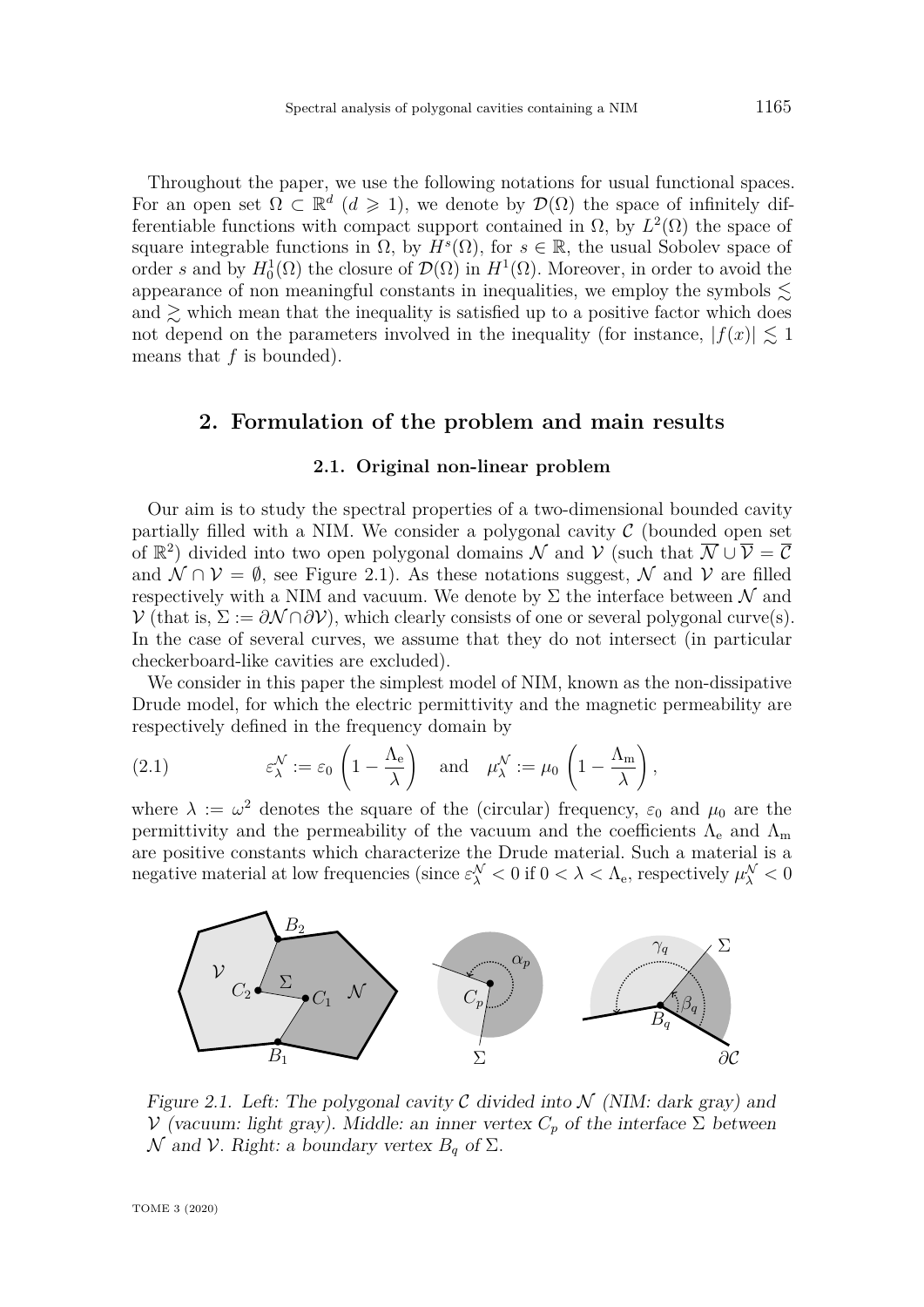if  $0 < \lambda < \Lambda_m$ ) and behaves like the vacuum at high frequencies (since  $\varepsilon_{\lambda}^{\mathcal{N}} \to \varepsilon_0$  and  $\mu_{\lambda}^{\mathcal{N}} \to \mu_0$  when  $\lambda \to +\infty$ ). Note that the ratio  $\mu_{\lambda}^{\mathcal{N}}/\mu_0$  (respectively,  $\varepsilon_{\lambda}^{\mathcal{N}}/\varepsilon_0$ ) is equal to the critical value  $-1$  if  $\lambda = \Lambda_{\rm m}/2$  (respectively,  $\lambda = \Lambda_{\rm e}/2$ ).

In  $V$ , the permittivity and permeability are those of the vacuum, which leads us to introduce two piecewise constant functions defined in the cavity  $\mathcal C$  by

<span id="page-5-6"></span>(2.2) 
$$
\varepsilon_{\lambda}(x) := \varepsilon_0 \left( 1 - \mathbf{1}_{\mathcal{N}}(x) \frac{\Lambda_e}{\lambda} \right)
$$
 and  $\mu_{\lambda}(x) := \mu_0 \left( 1 - \mathbf{1}_{\mathcal{N}}(x) \frac{\Lambda_m}{\lambda} \right)$ 

for  $x \in \mathcal{C}$ , where  $\mathbf{1}_{\mathcal{N}}$  denotes the indicator function of  $\mathcal{N}$ . The starting point of our study is the following eigenvalue problem, which describes the *resonances* of the cavity:

Find 
$$
\lambda \in \mathbb{C}
$$
 and a nonzero  $\varphi \in H_0^1(\mathcal{C})$  such that

<span id="page-5-4"></span>(2.3) 
$$
\operatorname{div}\left(\frac{1}{\mu_{\lambda}}\operatorname{grad}\varphi\right) + \lambda \varepsilon_{\lambda}\varphi = 0 \quad \text{in } \mathcal{C}.
$$

The latter equation has to be understood in the distributional sense. In other words, the above problem is a condensed form of the following system:

<span id="page-5-1"></span>(2.4a) 
$$
\Delta \varphi + \lambda \varepsilon_{\lambda}^{\mathcal{N}} \mu_{\lambda}^{\mathcal{N}} \varphi = 0 \quad \text{in } \mathcal{N},
$$

<span id="page-5-2"></span>(2.4b) 
$$
\Delta \varphi + \lambda \varepsilon_0 \mu_0 \varphi = 0 \quad \text{in } \mathcal{V},
$$

<span id="page-5-0"></span>(2.4c) 
$$
[\varphi]_{\Sigma} = 0 \text{ and } \left[\frac{1}{\mu_{\lambda}} \frac{\partial \varphi}{\partial n}\right]_{\Sigma} = 0,
$$

<span id="page-5-3"></span>(2.4d) 
$$
\varphi = 0 \quad \text{on } \partial C,
$$

where  $[f]_{\Sigma}$  denotes the jump of a function f across  $\Sigma$ , that is, the difference of the traces of  $f$  obtained from both sides. In the transmission conditions  $(2.4c)$ , *n* denotes a unit normal to  $\Sigma$ . These conditions couple the Helmholtz equations [\(2.4a\)](#page-5-1) and [\(2.4b\)](#page-5-2) on both sides of Σ*.* The Dirichlet boundary condition [\(2.4d\)](#page-5-3) is contained in the choice of the Sobolev space  $H_0^1(\mathcal{C})$  for  $\varphi$ .

The above eigenvalue problem is clearly *non-linear* with respect to  $\lambda$ , unless  $\mathcal N$ is empty (i.e.,  $\mathcal C$  only contains vacuum). In this latter case,  $(2.3)$  is linear since it reduces to [\(2.4b\)](#page-5-2)-[\(2.4d\)](#page-5-3), which means that  $\lambda \varepsilon_0 \mu_0$  is an eigenvalue of the Dirichlet Laplacian, that is, the selfadjoint operator  $-\Delta^{\text{dir}}$  defined by

$$
-\Delta^{\text{dir}}\varphi := -\Delta\varphi, \quad \forall \varphi \in D(-\Delta^{\text{dir}}) := \left\{\varphi \in H_0^1(\mathcal{C}); \ \Delta\varphi \in L^2(\mathcal{C})\right\}.
$$

It is well known that the spectrum  $\sigma(-\Delta^{\text{dir}})$  of this operator is purely discrete: it is composed of a sequence of positive eigenvalues of finite multiplicity which tends to +∞*.*

On the other hand, if  $V = \emptyset$  (i.e., if C only contains the Drude material), [\(2.3\)](#page-5-4) reduces to [\(2.4a\)](#page-5-1)-[\(2.4d\)](#page-5-3), which means that  $\lambda \varepsilon_{\lambda}^{\mathcal{N}} \mu_{\lambda}^{\mathcal{N}}$  is an eigenvalue the operator <sup>−</sup>∆dir defined above. Hence the set of eigenvalues of our non-linear problem is simply the inverse image of  $\sigma(-\Delta^{\text{dir}})$  under the function *f* defined by

<span id="page-5-5"></span>(2.5) 
$$
f(\lambda) := \lambda \varepsilon_{\lambda}^{\mathcal{N}} \mu_{\lambda}^{\mathcal{N}} = \lambda \varepsilon_0 \mu_0 \left( 1 - \frac{\Lambda_e}{\lambda} \right) \left( 1 - \frac{\Lambda_m}{\lambda} \right),
$$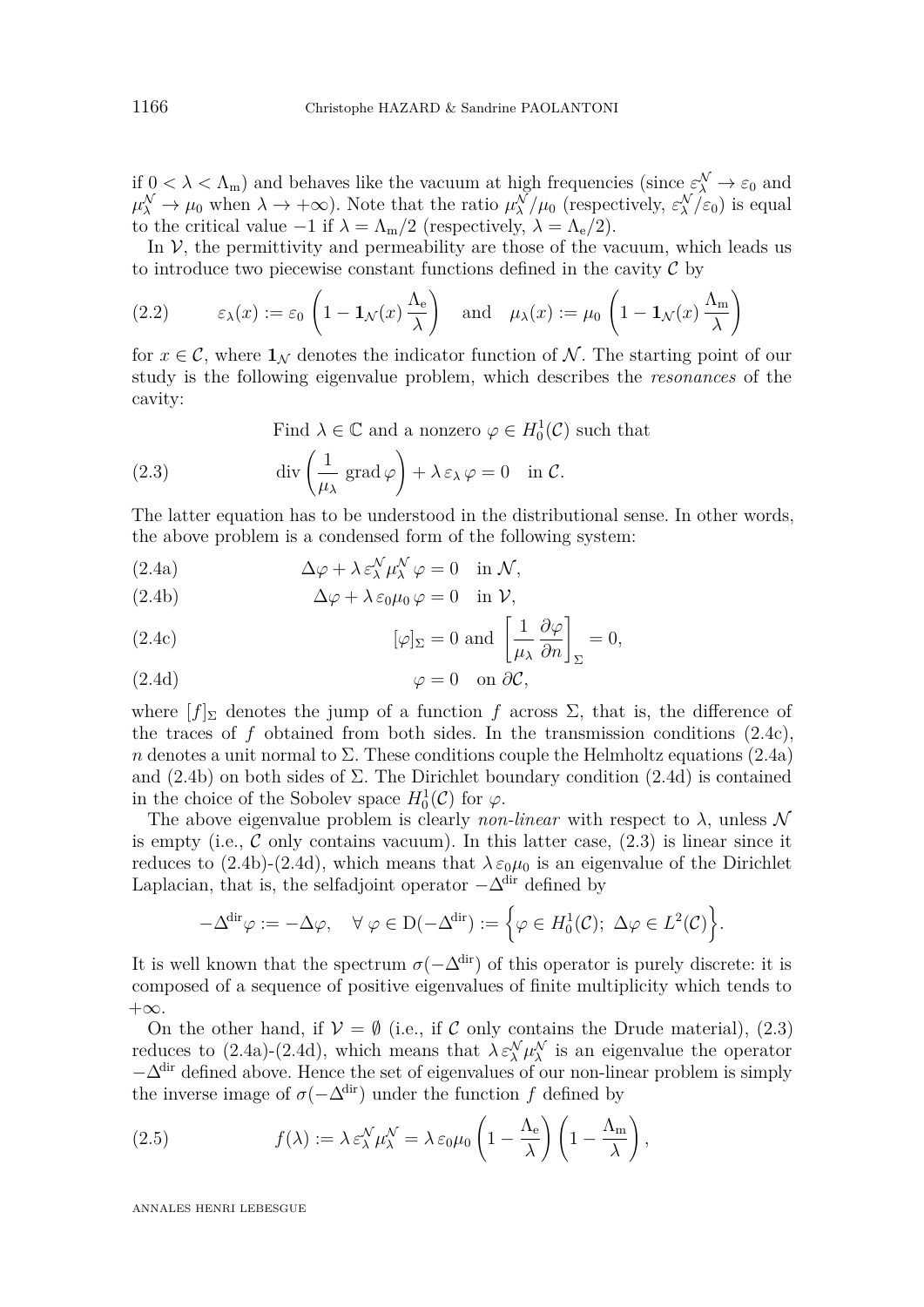

<span id="page-6-0"></span>Figure 2.2. The dots on the *λ*-axis represent the inverse image of  $\sigma(-\Delta^{\text{dir}})$  =  $\{\lambda_n^{\text{dir}}; n \geq 1\}$  under the function *f* defined in [\(2.5\)](#page-5-5) (in the case  $\Lambda_e < \Lambda_m$ ).

which is represented in Figure [2.2.](#page-6-0) As  $f(\lambda)$  tends to  $+\infty$  when  $\lambda$  goes to 0 or  $+\infty$ , the eigenvalues accumulate at  $+\infty$  as well as 0.

Of course, when both vacuum and Drude material are present in the cavity, such simple arguments can no longer be used. As mentioned in the introduction, general techniques of block operator matrices allow us to transform the non-linear eigenvalue problem [\(2.3\)](#page-5-4) into a *linear* one which involves a *selfadjoint* operator, thanks to the introduction of an additional unknown. This is the object of the following subsection [2.2.](#page-6-1)

## **2.2. Linearization of the problem**

<span id="page-6-1"></span>Let us first introduce some notations. We denote by  $\mathcal{R}: L^2(\mathcal{C}) \to L^2(\mathcal{N})$  the operator of restriction from C to N and by  $\mathcal{R}^* : L^2(\mathcal{N}) \to L^2(\mathcal{C})$  the operator of extension by 0 from  $\mathcal N$  to  $\mathcal C$ , that is, for all  $(\varphi, \psi) \in L^2(\mathcal C) \times L^2(\mathcal N)$ ,

$$
\mathcal{R}\varphi := \varphi|_{\mathcal{N}}
$$
 and  $\mathcal{R}^*\psi(x) := \begin{cases} \psi(x) & \text{if } x \in \mathcal{N}, \\ 0 & \text{if } x \in \mathcal{V}. \end{cases}$ 

These operators are clearly adjoint to each other since

$$
\int_{\mathcal{N}} \mathcal{R}\varphi(x) \,\overline{\psi(x)} \,dx = \int_{\mathcal{C}} \varphi(x) \,\overline{\mathcal{R}^*\psi(x)} \,dx.
$$

Note that  $\mathcal{RR}^*$  is the identity in  $L^2(\mathcal{N})$ , whereas  $\mathcal{R}^*\mathcal{R}$  is the operator of multiplication by  $\mathbf{1}_{\mathcal{N}}$  in  $L^2(\mathcal{C})$ . We shall keep the same notations  $\mathcal{R}$  and  $\mathcal{R}^*$  if  $\varphi$  and  $\psi$  are replaced by vector-valued functions in  $L^2(\mathcal{C})^2 \times L^2(\mathcal{N})^2$ .

The construction of a linear eigenvalue problem equivalent to [\(2.3\)](#page-5-4) is quite simple. We assume in the sequel that  $\lambda \neq \Lambda_m$ , so that  $\mu_{\lambda}^{-1}$  $\lambda$ <sup>1</sup> remains bounded. Note that for  $\lambda = 0$ , problem [\(2.3\)](#page-5-4) still makes sense provided we replace  $(\mu_{\lambda}^{\mathcal{N}})^{-1}$  and  $\lambda \varepsilon_{\lambda}^{\mathcal{N}}$  by their limiting values, respectively, 0 and  $-\varepsilon_0\Lambda_e$ . Using the definition [\(2.2\)](#page-5-6) of  $\varepsilon_\lambda$  and  $\mu_\lambda$ , which shows in particular that

$$
\frac{1}{\mu_\lambda} = \frac{1}{\mu_0}\,\left(1 + \mathbf{1}_{\mathcal{N}}\,\frac{\Lambda_m}{\lambda - \Lambda_m}\right),
$$

TOME 3 (2020)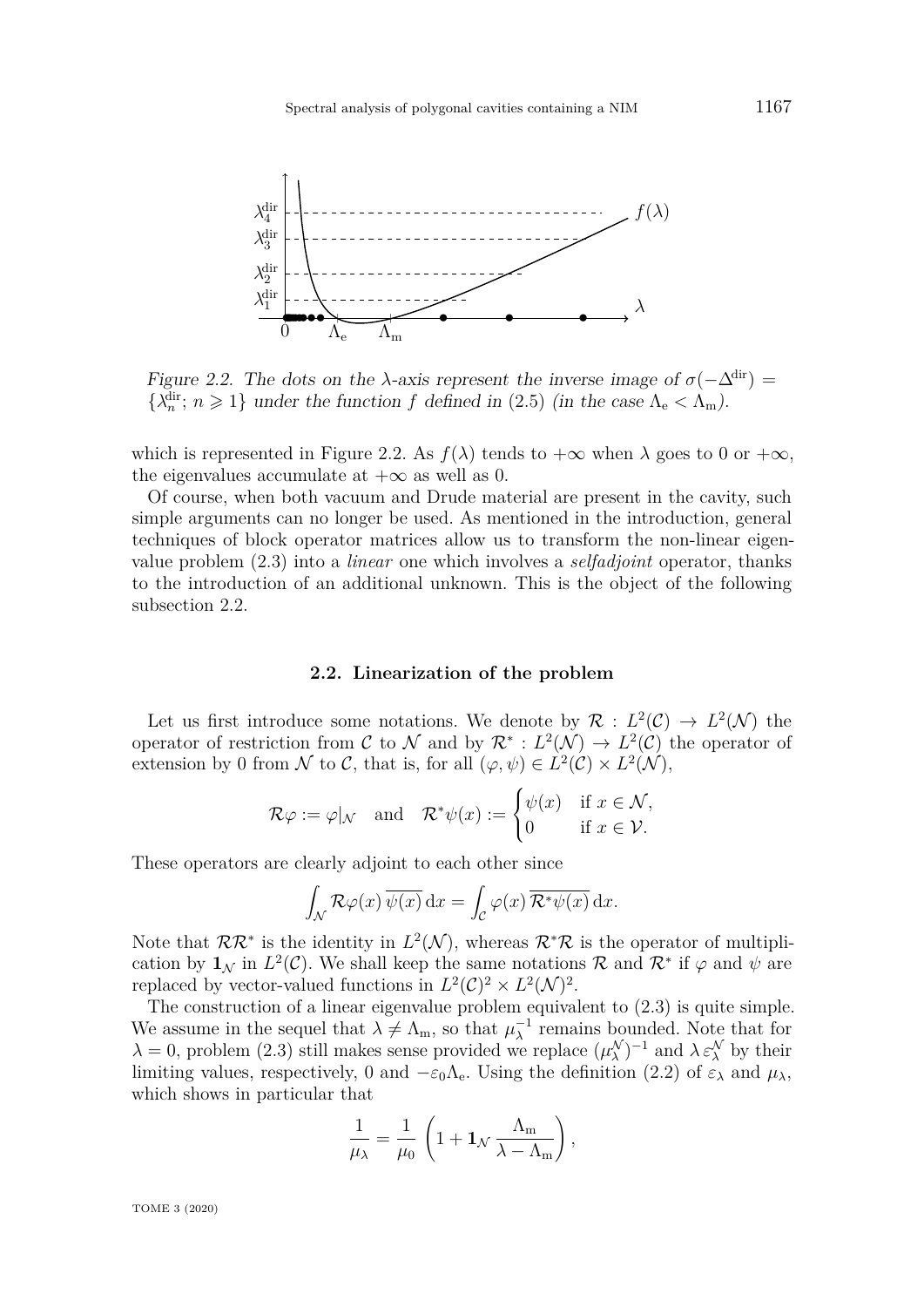we can rewrite [\(2.3\)](#page-5-4) in the form

<span id="page-7-0"></span>
$$
\frac{1}{\varepsilon_0 \mu_0} \operatorname{div} \left\{ \left( 1 + \mathbf{1}_{\mathcal{N}} \frac{\Lambda_m}{\lambda - \Lambda_m} \right) \operatorname{grad} \varphi \right\} + (\lambda - \mathbf{1}_{\mathcal{N}} \Lambda_e) \varphi = 0.
$$

Hence, setting

(2.6) 
$$
u := \frac{\Lambda_{\rm m}}{\lambda - \Lambda_{\rm m}} \mathcal{R} \operatorname{grad} \varphi,
$$

equation [\(2.3\)](#page-5-4) is equivalent to

<span id="page-7-4"></span>(2.7a) 
$$
\frac{-1}{\varepsilon_0 \mu_0} \operatorname{div} \{ \operatorname{grad} \varphi + \mathcal{R}^* u \} + \mathbf{1}_{\mathcal{N}} \Lambda_e \varphi = \lambda \varphi \quad \text{in } \mathcal{C},
$$

<span id="page-7-5"></span>(2.7b) 
$$
\Lambda_{m} \mathcal{R} \operatorname{grad} \varphi + \Lambda_{m} u = \lambda u \quad \text{in } \mathcal{N},
$$

where the latter equation is nothing but the definition [\(2.6\)](#page-7-0) of *u.* In this system of equations,  $\lambda$  only appears in the right-hand side: it is a *linear* eigenvalue problem for the pair  $(\varphi, u)$ . To sum up, if  $\lambda \neq \Lambda_m$ , a function  $\varphi \in H_0^1(\mathcal{C})$  is a solution to [\(2.3\)](#page-5-4) if and only if  $(\varphi, u) \in H_0^1(\mathcal{C}) \times L^2(\mathcal{N})^2$  satisfies

(2.8) 
$$
\mathbb{A} \begin{pmatrix} \varphi \\ u \end{pmatrix} = \lambda \begin{pmatrix} \varphi \\ u \end{pmatrix}
$$

where

<span id="page-7-1"></span>(2.9) 
$$
\mathbb{A}\begin{pmatrix} \varphi \\ u \end{pmatrix} := \begin{pmatrix} \frac{-1}{\varepsilon_0 \mu_0} & \text{div } \{\text{grad } \varphi + \mathcal{R}^* u\} + \mathbf{1}_{\mathcal{N}} \Lambda_e \varphi \\ \Lambda_m \mathcal{R} & \text{grad } \varphi + \Lambda_m u \end{pmatrix}.
$$

It remains to make precise the proper functional framework in which A is selfadjoint. Consider the Hilbert space

<span id="page-7-6"></span>
$$
\mathcal{H} := L^2(\mathcal{C}) \times L^2(\mathcal{N})^2
$$

equipped with the inner product

<span id="page-7-7"></span>(2.10) 
$$
\left( (\varphi, u), (\varphi', u') \right)_{\mathcal{H}} := \varepsilon_0 \mu_0 \int_{\mathcal{C}} \varphi(x) \overline{\varphi'(x)} \, dx + \frac{1}{\Lambda_m} \int_{\mathcal{N}} u(x) \cdot \overline{u'(x)} \, dx.
$$

<span id="page-7-3"></span>PROPOSITION 2.1. — The operator  $\mathbb A$  defined by [\(2.9\)](#page-7-1) with domain

(2.11) 
$$
D(\mathbb{A}) := \left\{ (\varphi, u) \in H_0^1(\mathcal{C}) \times L^2(\mathcal{N})^2; \text{ div}(\text{grad } \varphi + \mathcal{R}^* u) \in L^2(\mathcal{C}) \right\}
$$

is selfadjoint and non-negative in H.

Proof. — Consider the following sesquilinear form *a* defined for all pairs  $\Phi := (\varphi, u)$ and  $\Phi' := (\varphi', u')$  in  $D(a) := H_0^1(\mathcal{C}) \times L^2(\mathcal{N})^2$  equipped with the usual norm, denoted by  $\|\cdot\|_{D(a)}$ :

<span id="page-7-2"></span>
$$
a(\Phi, \Phi') := \int_{\mathcal{C}} (\operatorname{grad} \varphi + \mathcal{R}^* u) \cdot \overline{(\operatorname{grad} \varphi' + \mathcal{R}^* u')} \, dx + \Lambda_{e} \varepsilon_{0} \mu_{0} \int_{\mathcal{N}} \varphi \, \overline{\varphi'} \, dx.
$$

Thanks to Green's formula, we deduce from the definition [\(2.9\)](#page-7-1) of A that

(2.12) 
$$
(\mathbb{A}\Phi,\Phi')_{\mathcal{H}}=a(\Phi,\Phi') \quad \forall \Phi\in\mathcal{D}(\mathbb{A}), \quad \forall \Phi'\in\mathcal{D}(a).
$$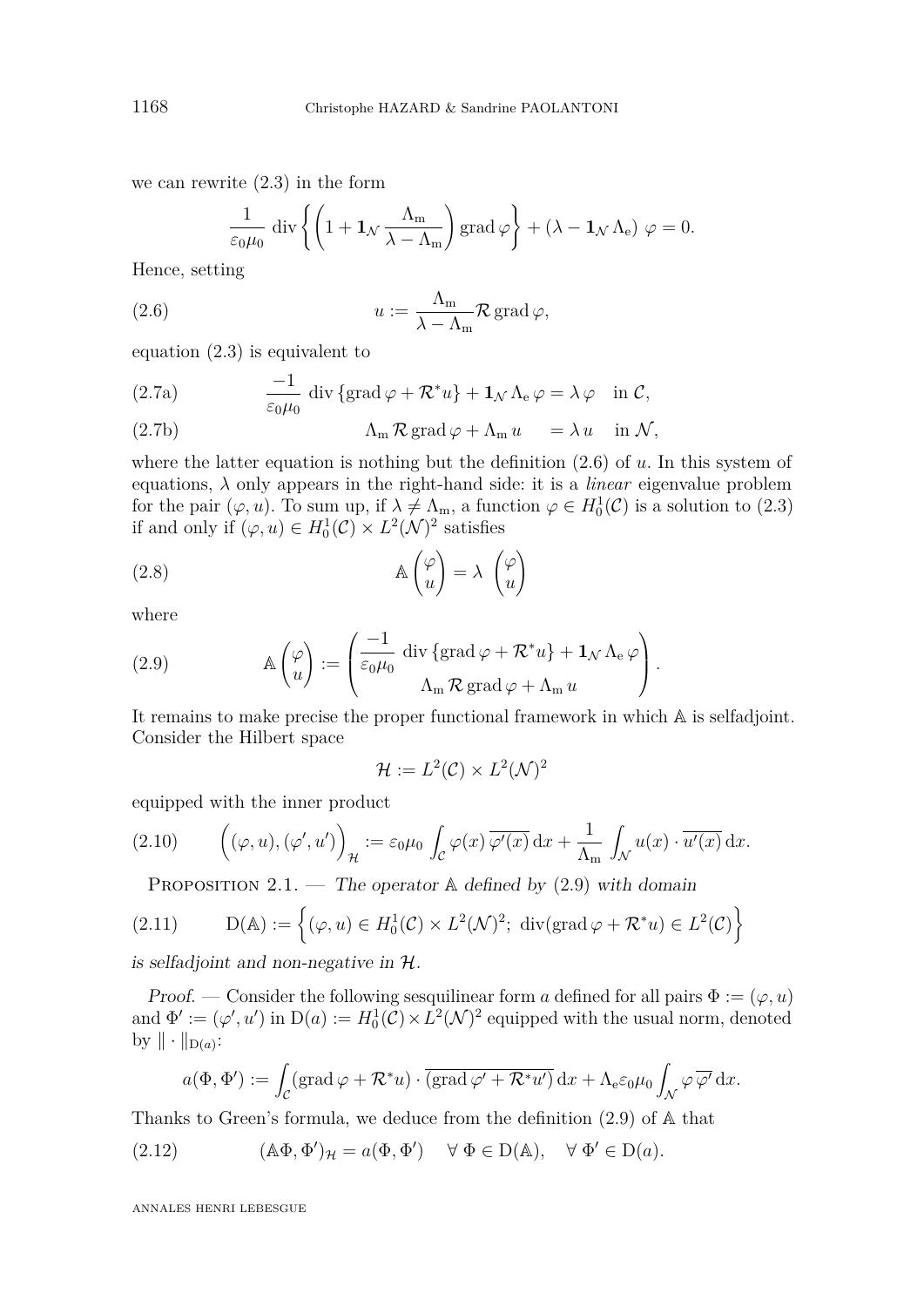<span id="page-8-5"></span>It is clear that *a* is continuous, non-negative and symmetric in  $D(a)$ , which is continuously embedded in H. Hence, if there exist  $\lambda \in \mathbb{R}$  and  $m > 0$  such that

(2.13) 
$$
a(\Phi, \Phi) + \lambda \|\Phi\|_{\mathcal{H}}^2 \geqslant m \|\Phi\|_{\mathcal{D}(a)}^2 \quad \forall \ \Phi \in \mathcal{D}(a),
$$

it is well-known [\[Kat13,](#page-31-10) Theorem 2.1, p. 322] that [\(2.12\)](#page-7-2) defines a unique nonnegative selfadjoint operator A with domain

<span id="page-8-0"></span>
$$
D(\mathbb{A}) := \left\{ \Phi \in D(a); \ \exists \ \Psi \in \mathcal{H}, \ \forall \ \Phi' \in D(a), \ a(\Phi, \Phi') = (\Psi, \Phi')_{\mathcal{H}} \right\}.
$$

It is easy to see that this definition coincide with [\(2.11\)](#page-7-3). In order to check inequal-ity [\(2.13\)](#page-8-0), note that for any  $\lambda > 0$ , we have

$$
\|\operatorname{grad} \varphi + \mathcal{R}^* u\|_{L^2(\mathcal{C})}^2 = \left\| \sqrt{\frac{\Lambda_{\mathrm{m}}}{\lambda}} \operatorname{grad} \varphi + \sqrt{\frac{\lambda}{\Lambda_{\mathrm{m}}}} \mathcal{R}^* u \right\|_{L^2(\mathcal{C})}^2 + \left( 1 - \frac{\lambda}{\Lambda_{\mathrm{m}}} \right) \|\operatorname{grad} \varphi\|_{L^2(\mathcal{C})}^2 + \left( 1 - \frac{\lambda}{\Lambda_{\mathrm{m}}} \right) \|u\|_{L^2(\mathcal{N})}^2.
$$

As a consequence,

$$
a(\Phi, \Phi) + \lambda \|\Phi\|_{\mathcal{H}}^2 \geqslant \left(1 - \frac{\Lambda_m}{\lambda}\right) \|\operatorname{grad} \varphi\|_{L^2(\mathcal{C})}^2 + \lambda \varepsilon_0 \mu_0 \|\varphi\|_{L^2(\mathcal{C})}^2 + \|u\|_{L^2(\mathcal{N})}^2.
$$

So, if  $\lambda > \Lambda_m$ , inequality [\(2.13\)](#page-8-0) holds with  $m = \min(1 - \Lambda_m/\lambda, \lambda \varepsilon_0 \mu_0, 1)$ .

Summing up, the above linearization process amounts to identifying the *point spectrum*  $\sigma_p(A)$  of A with that of a rational family of operators associated to the original non-linear problem [\(2.3\)](#page-5-4). It seems natural to consider here the family  $\mathbb{C} \setminus {\Lambda_m} \ni \lambda \mapsto \mathbb{S}_{\lambda}$  of unbounded operators defined in  $L^2(\mathcal{C})$  by

<span id="page-8-2"></span>(2.14) 
$$
D(\mathbb{S}_{\lambda}) := \left\{ \varphi \in H_0^1(\mathcal{C}); \ \operatorname{div}(\mu_{\lambda}^{-1} \operatorname{grad} \varphi) \in L^2(\mathcal{C}) \right\} \text{ and}
$$

<span id="page-8-3"></span>(2.15) 
$$
\mathbb{S}_{\lambda}\varphi := -\operatorname{div}\left(\mu_{\lambda}^{-1} \operatorname{grad} \varphi\right) - \lambda \varepsilon_{\lambda} \varphi \quad \forall \varphi \in D(\mathbb{S}_{\lambda}).
$$

<span id="page-8-4"></span>Thus if we define

(2.16) 
$$
\sigma_{p}(\mathbb{S}_{\lambda}) := \left\{ \lambda \in \mathbb{C} \setminus \{\Lambda_{m}\}; \ \text{Ker}(\mathbb{S}_{\lambda}) \neq \{0\} \right\},
$$

we have proved that  $\sigma_{\rm p}(\mathbb{S}_{\lambda}) = \sigma_{\rm p}(\mathbb{A}) \setminus {\{\Lambda_{\rm m}\}}$ .

Proposition [2.1](#page-7-3) tells us that the spectrum  $\sigma(A)$  of A is real and non-negative. Contrary to the case of a cavity filled by ordinary materials, this spectrum is not only *discrete*. The rest of the paper is precisely to describe and analyze the content of the *essential spectrum*  $\sigma_{\text{ess}}(\mathbb{A})$  of  $\mathbb{A}$ . The latter should reasonably be expected to coincide with that of  $\mathbb{S}_{\lambda}$ . Unfortunately, we are not able to prove rigorously such a plausible assertion. Some explanations about this awkward question are given in the Appendix [A.](#page-26-0)

#### **2.3. Main results**

<span id="page-8-1"></span>Recall (see, e.g., [\[EE87\]](#page-30-16)) that the *discrete spectrum*  $\sigma_{disc}(A)$  is the set of isolated eigenvalues of finite multiplicity. The *essential spectrum* is its complement in the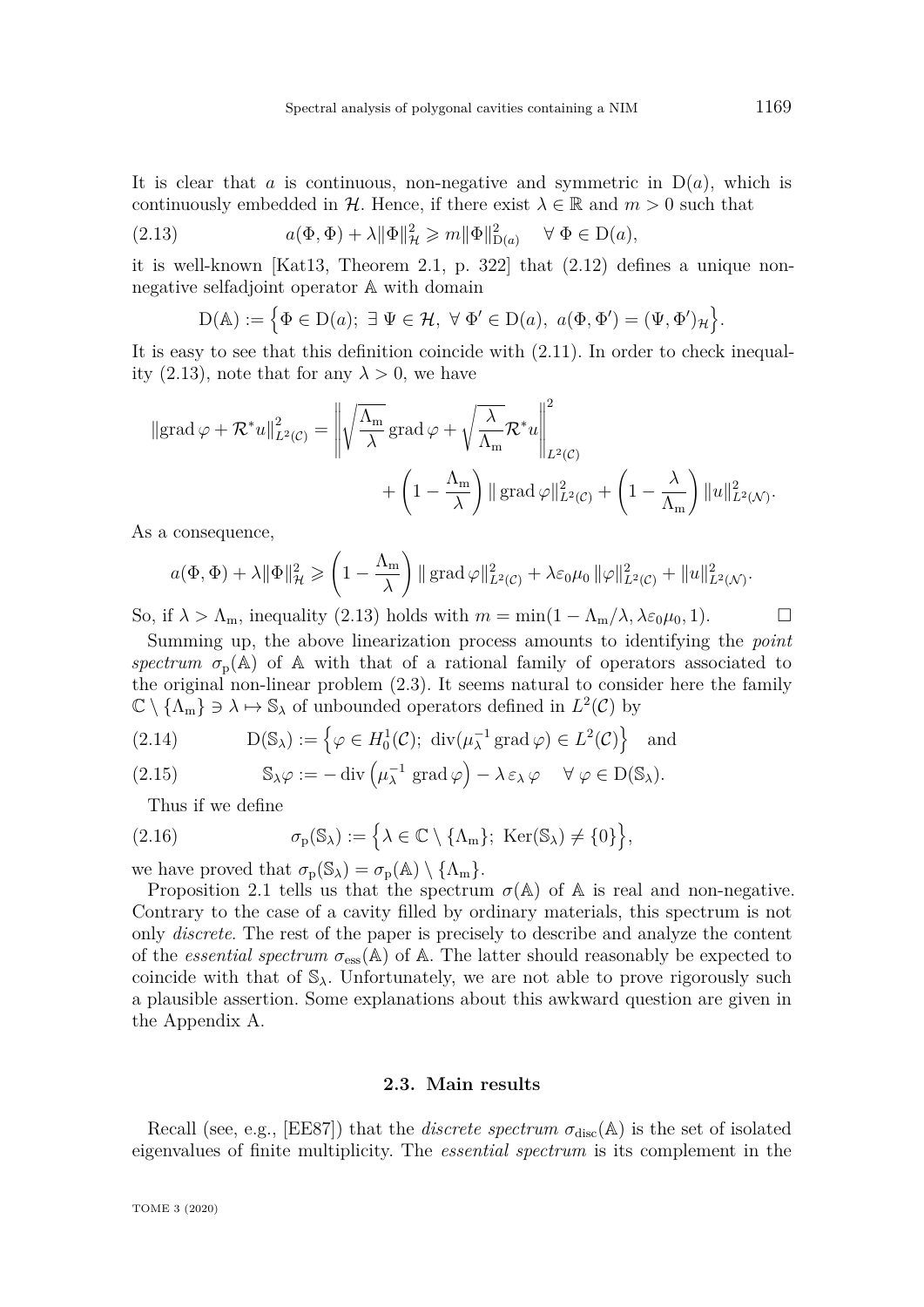spectrum, that is,  $\sigma_{\rm ess}(\mathbb{A}) := \sigma(\mathbb{A}) \setminus \sigma_{\rm disc}(\mathbb{A})$ , which contains either accumulation points of the spectrum or isolated eigenvalues of infinite multiplicity. Our study of  $\sigma_{\rm ess}(\mathbb{A})$  is based on a convenient characterization of the essential spectrum: a real number  $\lambda$  belongs to  $\sigma_{\rm ess}(\mathbb{A})$  if and only if there exists a sequence  $(\Phi_n)_{n\in\mathbb{N}}\subset\mathrm{D}(\mathbb{A})$ such that

$$
\|\Phi_n\|_{\mathcal{H}}=1,\quad \lim_{n\to\infty}\|\mathbb{A}\Phi_n-\lambda\Phi_n\|_{\mathcal{H}}=0\quad\text{and}\quad \lim_{n\to\infty}(\Phi_n,\Psi)_{\mathcal{H}}=0,\,\,\forall\,\,\Psi\in\mathcal{H},
$$

which is called a *Weyl sequence* for *λ* (or a *singular sequence*). The two first conditions actually characterize any point of  $\sigma(A)$ , whereas the last one (weak convergence to 0) is specific to  $\sigma_{\rm ess}(\mathbb{A})$ .

We summarize below the main results of the paper about the various components of  $\sigma_{\rm ess}(\mathbb{A})$ .

First, the value  $\lambda = \Lambda_{\rm m}$  is an eigenvalue of infinite multiplicity of A (see Proposition [3.1\)](#page-11-1). The non-linear eigenvalue problem [\(2.3\)](#page-5-4) does not make sense for this particular value, since  $\mu_{\lambda}^{-1}$  becomes infinite in N. We will see that this eigenvalue of A is actually an *artifact* of the augmented formulation (see Remark [3.2\)](#page-12-0).

The other components of  $\sigma_{\rm ess}(\mathbb{A})$  correspond to various unusual *resonance* phenomena. A *bulk resonance* in the Drude material corresponds to the value  $\lambda = 0$ , which is an accumulation point of the discrete spectrum. A *surface resonance* at the interface  $\Sigma$  between N and V corresponds to the value  $\lambda = \Lambda_{\rm m}/2$ . Finally, a *corner resonance* at every vertex of the interface  $\Sigma$  gives rise to a continuous set in the essential spectrum. To make this set precise, we have to distinguish between the *inner vertices*  $\{C_p \in \Sigma; p = 1, \ldots, P\}$  located inside C and the *boundary vertices*  ${B<sub>q</sub> \in \Sigma$ ; *q* = 1, ..., *Q*} located on the boundary  $\partial C$  (see Figure [2.1\)](#page-4-1). On the one hand, for an inner vertex  $C_p$ , the corner resonance is observed in two intervals which are symmetric with respect to  $\Lambda_{\rm m}/2$ :

<span id="page-9-0"></span>(2.17) 
$$
\mathcal{J}_p := \left\{ \lambda \in \mathbb{R}; \ 0 < \left| \lambda - \frac{\Lambda_m}{2} \right| < \frac{\Lambda_m}{2} \left| 1 - \frac{\alpha_p}{\pi} \right| \right\} = \left| \frac{\Lambda_m}{2} \left( 1 - \left| 1 - \frac{\alpha_p}{\pi} \right| \right), \frac{\Lambda_m}{2} \left[ \cup \left| \frac{\Lambda_m}{2}, \frac{\Lambda_m}{2} \left( 1 + \left| 1 - \frac{\alpha_p}{\pi} \right| \right) \right|, \right.
$$

where  $\alpha_p \in (0, 2\pi) \setminus {\pi}$  denotes the angle of the Drude sector as shown in Figure [2.1.](#page-4-1) We see that if  $\alpha_p$  is close to 0 or  $2\pi$  (which means that the corner is sharp either in N or in V), this set fills almost  $]0, \Lambda_m[\{\Lambda_m/2\}]\$ , whereas if  $\alpha_p$  is close to  $\pi$ , this set concentrates near  $\Lambda_{m}/2$  (it becomes empty if  $\alpha_{p} = \pi$ , i.e., no corner). On the other hand, for a boundary vertex  $B_q$ , the corner resonance is observed in only one interval defined by

<span id="page-9-1"></span>(2.18) 
$$
\mathcal{I}_q := \left[ \frac{\Lambda_m}{2} \min\left(1, \frac{2\beta_q}{\gamma_q}\right), \frac{\Lambda_m}{2} \max\left(1, \frac{2\beta_q}{\gamma_q}\right) \right],
$$

where the angles  $\beta_q, \gamma_q \in (0, 2\pi)$  are defined in Figure [2.1.](#page-4-1) As above, if  $\beta_q/\gamma_q$  is close to 0 (respectively, to 1), this set fills almost  $[0, \Lambda_{m}/2]$  (respectively  $[\Lambda_{m}/2, \Lambda_{m}])$ , whereas if  $\beta_q/\gamma_q$  is close to 1/2, this set concentrates near  $\Lambda_m/2$  and becomes empty if  $\beta_q = \gamma_q/2$ .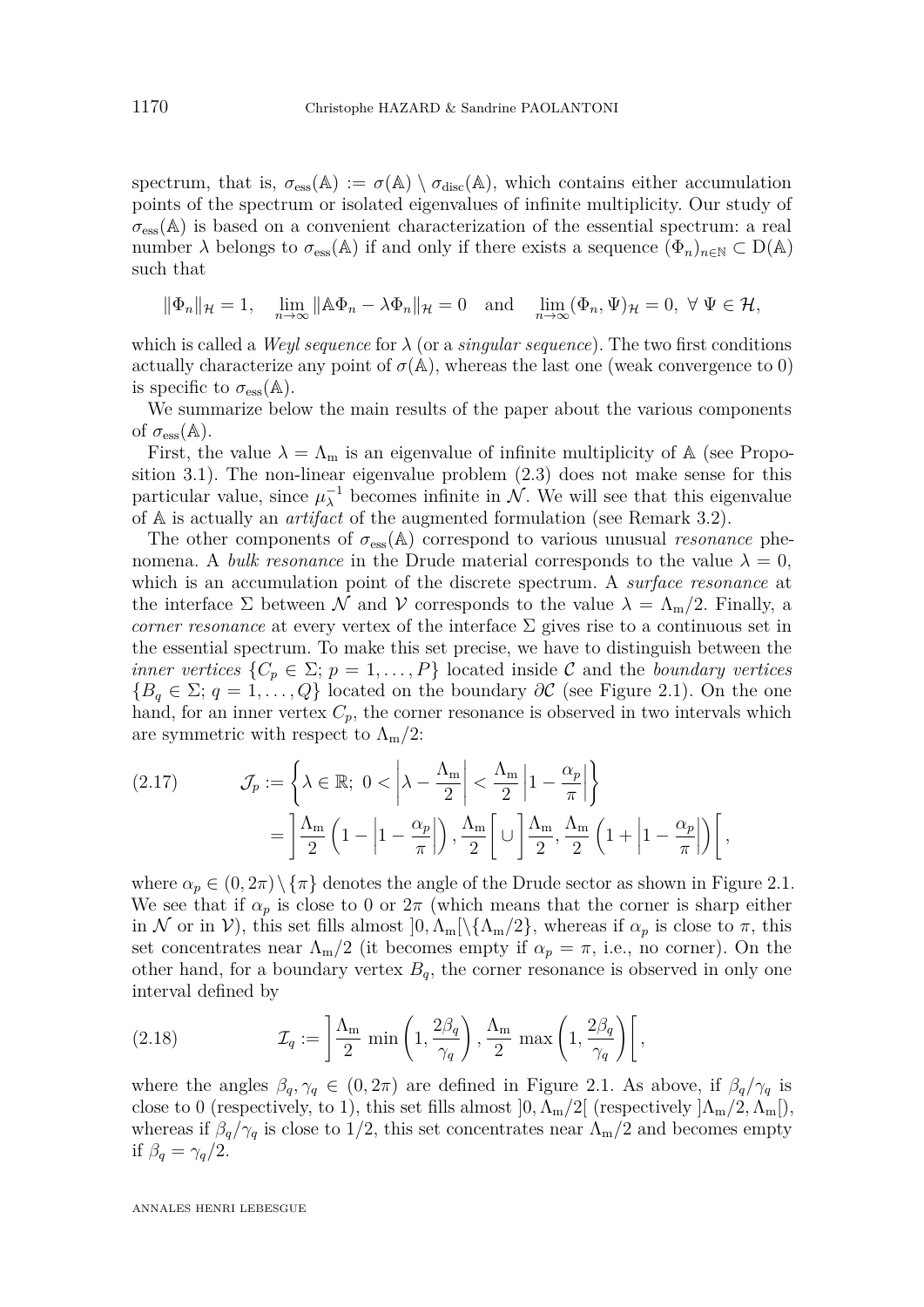

Figure 2.3. Examples of cavities leading to an essential spectrum which is symmetric with respect to  $\Lambda_{\rm m}/2$ . Each column shows two different cavities leading to the same essential spectrum represented by dots and a thick line on the *λ*-axis.

<span id="page-10-1"></span>

<span id="page-10-2"></span>Figure 2.4. Examples of cavities leading to an essential spectrum which is not symmetric with respect to  $\Lambda_{\rm m}/2$ . In each column, the domains filled by the Drude material and vacuum are interchanged.

The main result of this paper is the following Theorem [2.2](#page-10-0) whose proof is the subject of the next section (in particular Section [3.6\)](#page-24-0).

<span id="page-10-0"></span>THEOREM 2.2. — Suppose that  $\mathcal{N} \neq \emptyset$  and  $\mathcal{V} \neq \emptyset$ . Then the essential spectrum  $\sigma_{\text{ess}}(\mathbb{A}) \subset \sigma(\mathbb{A}) \subset [0, +\infty)$  of  $\mathbb{A}$  is given by

$$
\sigma_{\rm ess}(\mathbb{A})=\{0,\Lambda_{\rm m}/2,\Lambda_{\rm m}\}\ \cup \bigcup_{p=1,\,P}\overline{\mathcal{J}_p}\ \cup \bigcup_{q=1,\,Q}\overline{\mathcal{I}_q}.
$$

Moreover the eigenvalues of the discrete spectrum  $\sigma_{disc}(\mathbb{A})$  accumulate at 0 and  $+\infty$ *.* 

Figures [2.3](#page-10-1) and [2.4](#page-10-2) show various examples which illustrate this theorem.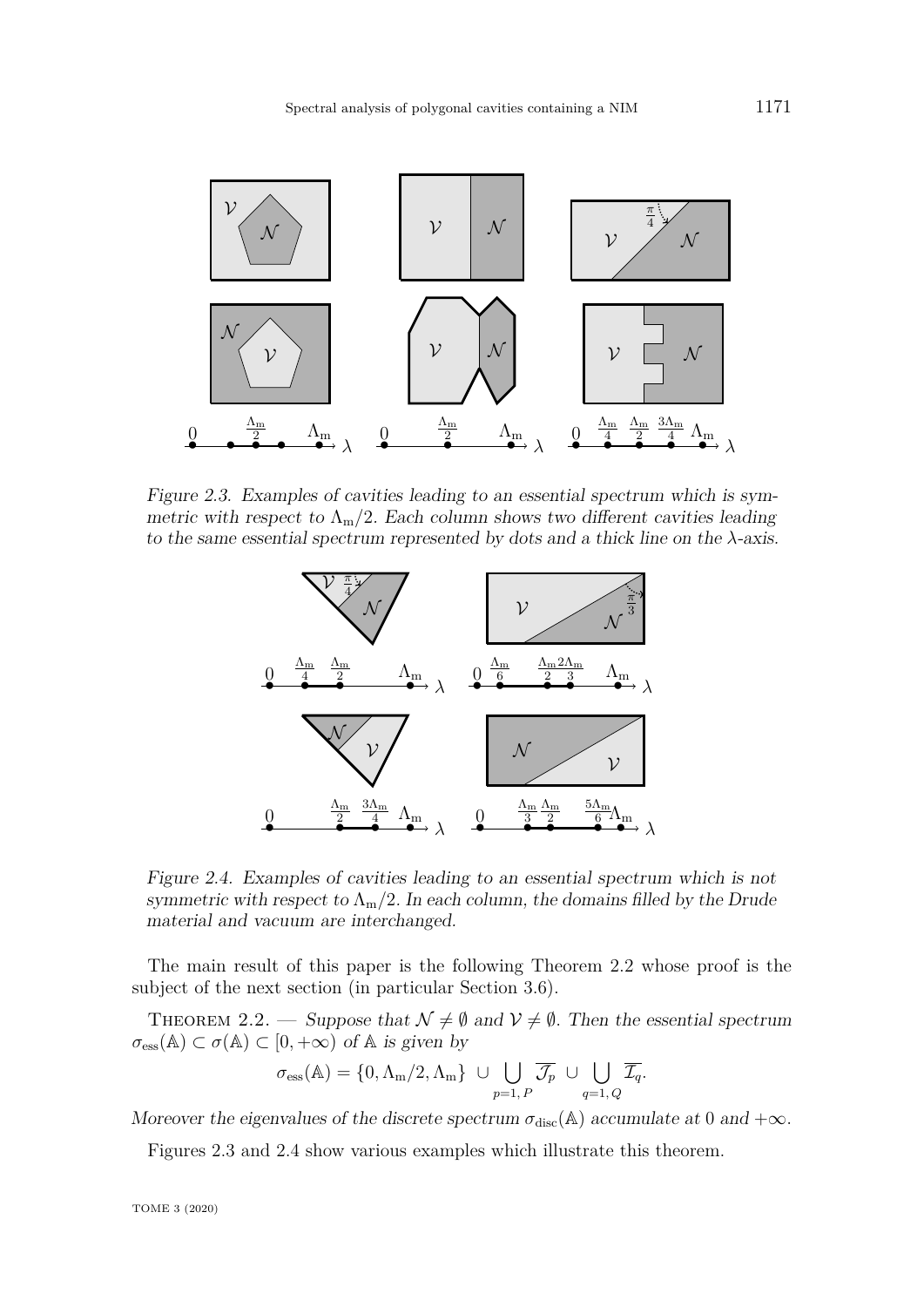In Figure [2.3,](#page-10-1) each cavity has an essential spectrum which is symmetric with respect to  $\Lambda_{\rm m}/2$ . This clearly holds if there is no boundary vertex  $B_q$  (that is, if  $\Sigma \cap \partial \mathcal{C} = \emptyset$ , since the sets  $\mathcal{J}_p$  are symmetric. This is shown in the left column where we notice that the essential spectrum remains unchanged if we interchange both media, since  $\mathcal{J}_p$  is unchanged if  $\alpha_p$  is replaced by  $2\pi - \alpha_p$ . The middle column highlights the fact that  $\mathcal{I}_q = \emptyset$  if  $\beta_q = \gamma_q/2$ , that is, if the angles of both Drude and vacuum sectors at a boundary vertex  $B_q$  are equal. Finally, the right column illustrates the fact that  $\mathcal{I}_q$  is equal to one of the two intervals which compose  $\mathcal{J}_p$ if  $2\beta_q/\gamma_q = \alpha_p/\pi$ . Hence, two very different cavities may have the same essential spectrum.

Figure [2.4](#page-10-2) shows examples of cavities leading to an essential spectrum which is no longer symmetric with respect to  $\Lambda_{m}/2$ . We notice that if we interchange both media, the new essential spectrum is simply deduced from the initial one by a symmetry with respect to  $\Lambda_{\rm m}/2$ , which holds true for all cavities considered here.

## **3. Exploration of the spectrum**

#### **3.1. Preliminaries**

<span id="page-11-0"></span>We first consider the two particular values  $\lambda = 0$  and  $\lambda = \Lambda_m$ , which are poles of  $\varepsilon_{\lambda}^{\mathcal{N}}$  and  $(\mu_{\lambda}^{\mathcal{N}})^{-1}$  respectively (see [\(2.1\)](#page-4-2)). The following proposition tells us that 0 is not an eigenvalue of  $A$ , whereas  $\Lambda_m$  is an *eigenvalue of infinite multiplicity* of  $A$ .

<span id="page-11-1"></span>PROPOSITION 3.1. — We have Ker  $\mathbb{A} = \{0\}$  and  $\text{Ker}(\mathbb{A} - \Lambda_m I) = \mathcal{H}_{\infty} \oplus \mathcal{H}_0$  where  $\mathcal{H}_{\infty} := \{(0, u) \in \mathcal{H}; \text{ div } u = 0 \text{ in } \mathcal{N} \text{ and } u \cdot n = 0 \text{ on } \Sigma\} \text{ is of infinite dimension}$ whereas  $\mathcal{H}_0$  is a finite dimensional subspace of  $\mathcal{H}$ .

Proof. — Suppose that  $(\varphi, u) \in \text{Ker} \mathbb{A}$ , which means that  $(\varphi, u) \in D(\mathbb{A})$  satis-fies [\(2.7a\)](#page-7-4) and [\(2.7b\)](#page-7-5) with  $\lambda = 0$ . Equation (2.7b) shows that  $u = -\mathcal{R}$  grad  $\varphi$ , so that [\(2.7a\)](#page-7-4) becomes

$$
\frac{1}{\varepsilon_0\mu_0}\operatorname{div}(\mathbf{1}_{\mathcal{V}}\operatorname{grad}\varphi)=\Lambda_{\rm e}\mathbf{1}_{\mathcal{N}}\varphi\quad\text{in }\mathcal{C}.
$$

The left-hand side of this equation vanishes in N, therefore  $\varphi = 0$  in N, which implies that  $u = 0$ . Moreover, this equation shows that  $\Delta \varphi = 0$  in  $\mathcal{V}$ . The trace of  $\varphi$ vanishes on  $\partial V \cap \partial C$  (since  $\varphi \in H_0^1(\mathcal{C})$ ) as well as on  $\Sigma$  (since  $\varphi$  is continuous across  $Σ,$  see [\(2.4c\)](#page-5-0)), which implies that  $φ = 0$  in  $γ$ . We conclude that  $(φ, u) = (0, 0)$ .

Suppose now that  $(\varphi, u) \in \text{Ker}(\mathbb{A} - \Lambda_m I)$ , which means that  $(\varphi, u) \in D(\mathbb{A})$  satis-fies [\(2.7a\)](#page-7-4) and [\(2.7b\)](#page-7-5) with  $\lambda = \Lambda_{m}$ , that is,

$$
\frac{-1}{\varepsilon_0 \mu_0} \operatorname{div} \{ \operatorname{grad} \varphi + \mathcal{R}^* u \} + (\mathbf{1}_{\mathcal{N}} \Lambda_e - \Lambda_m) \varphi = 0 \quad \text{in } \mathcal{C},
$$
  

$$
\mathcal{R} \operatorname{grad} \varphi = 0 \quad \text{in } \mathcal{N}.
$$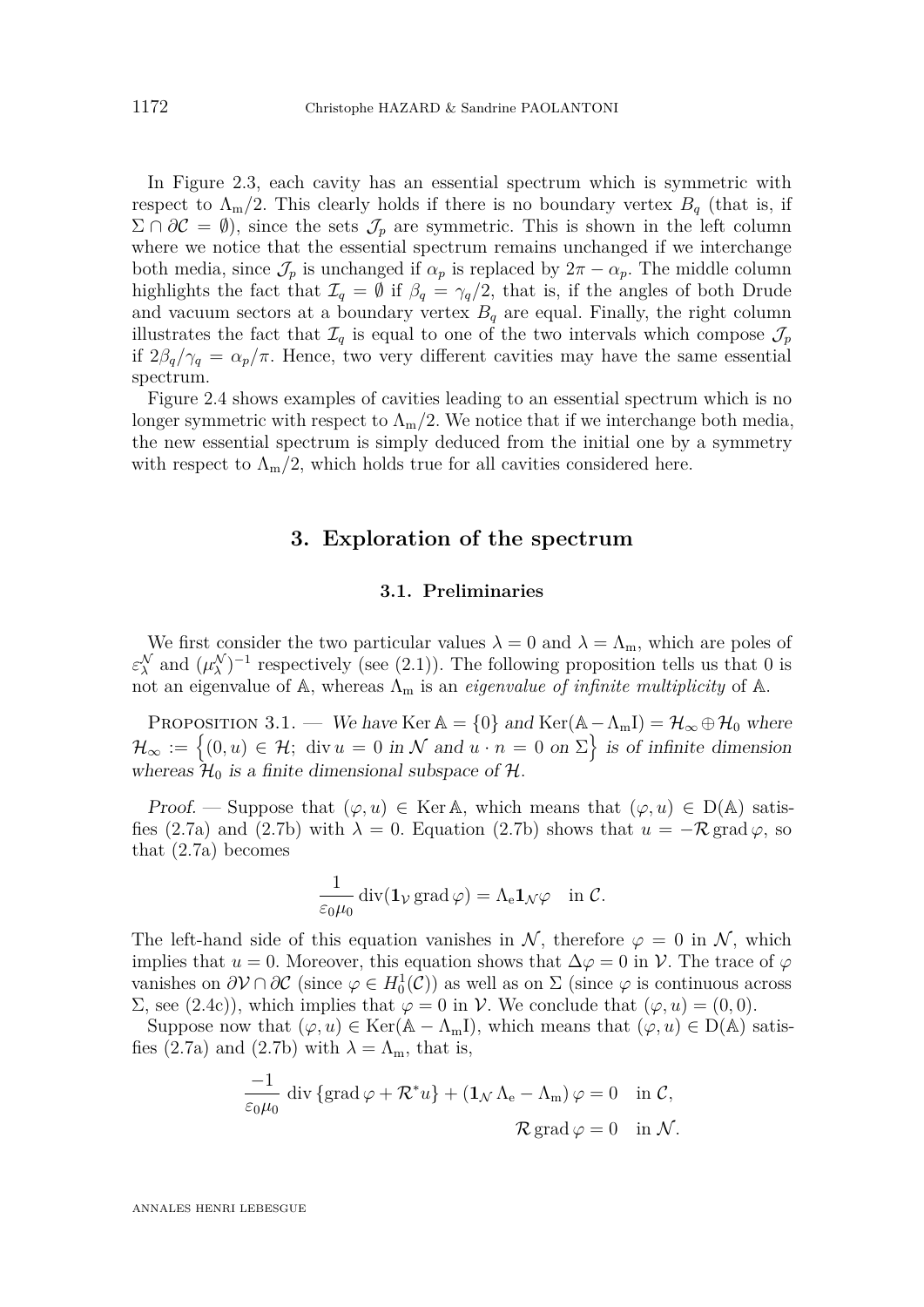The latter equation implies that  $\varphi$  is constant in N. Assuming for simplicity that  $\partial N \cap \partial C \neq \emptyset$ , this constant must vanish (since  $\varphi|_{\partial C} = 0$ ), so the former equation shows on the one hand that  $\varphi_{\mathcal{V}} := \varphi|_{\mathcal{V}}$  is a solution in  $H_0^1(\mathcal{V})$  to

$$
-\Delta \varphi_{\mathcal{V}} - \varepsilon_0 \mu_0 \Lambda_m \varphi_{\mathcal{V}} = 0 \quad \text{in } \mathcal{V},
$$

and on the other hand that *u* satisfies

$$
\operatorname{div} u = 0 \text{ in } \mathcal{N} \quad \text{and} \quad u \cdot n = \frac{\partial \varphi_{\mathcal{V}}}{\partial n} \text{ on } \Sigma.
$$

If  $\varepsilon_0\mu_0\Lambda_\text{m}$  is not an eigenvalue of the Dirichlet Laplacian in V, we conclude that  $\varphi_{\mathcal{V}}=0$ . This shows that Ker( $\mathbb{A}-\Lambda_{\text{m}}$ I) coincide in this case with the subspace  $\mathcal{H}_{\infty}$ defined in the Proposition [3.1,](#page-11-1) whose dimension is clearly infinite since it contains all pairs  $(0, \text{curl}_{2D} \psi)$  where  $\psi \in H^1(\mathcal{N})$  satisfies  $\psi|_{\Sigma} = 0$  (here, curl<sub>2D</sub> denotes the two-dimensional curl of a scalar function, i.e.,  $\text{curl}_{2D} \psi := (\partial \psi / \partial y, -\partial \psi / \partial x)$ .

But if by chance,  $\varepsilon_0\mu_0\Lambda_m$  is an eigenvalue of the Dirichlet Laplacian in V, then  $\varphi_V$  can be any associated eigenfunction, which yields element  $(\phi, u) \in \text{Ker}(\mathbb{A} - \Lambda_m I)$ with  $\phi \neq 0$ . Hence in this case, Ker( $\mathbb{A} - \Lambda_{m}$ I) does not reduce to  $\mathcal{H}_{\infty}$ , but the orthogonal complement of  $\mathcal{H}_{\infty}$  in Ker(A –  $\Lambda_{m}$ I) has necessarily a finite dimension since the eigenvalues of the Dirichlet Laplacian have a finite multiplicity.

The above arguments are easily adapted if  $\partial \mathcal{N} \cap \partial \mathcal{C} = \emptyset$ .

<span id="page-12-0"></span>Remark 3.2. — The above Proposition [3.1](#page-11-1) shows that the fact that  $\Lambda_{\rm m}$  belongs to the essential spectrum of A is related to the infinite dimensional subspace  $\mathcal{H}_{\infty}$ . The eigenfunctions  $(\varphi, u)$  of this subspace are such that  $\varphi = 0$ . Hence these states cannot be revealed by the nonlinear eigenvalue problem [\(2.3\)](#page-5-4). This is why  $\Lambda_{\rm m}$  can be seen as an artifact of the augmented formulation [\(2.8\)](#page-7-6).

#### **3.2. Bulk resonance in the Drude material**

<span id="page-12-1"></span>As mentioned in Section [2.3,](#page-8-1) each point of the essential spectrum of  $\mathbb{A}$  (except  $\Lambda_{\rm m}$ ) is related to an unusual resonance phenomenon. The case of  $\lambda = 0$  is related to the existence at low frequencies of highly oscillating vibrations which are confined in the Drude material. Assuming  $\partial V \cap \partial C \neq \emptyset$  (which is not necessary in Proposition [3.3](#page-13-0) below), this can be understood intuitively from [\(2.4a\)](#page-5-1)–[\(2.4d\)](#page-5-3) by first noticing that in the second transmission condition of [\(2.4c\)](#page-5-0),  $\frac{1}{\mu_{\lambda}^{N}}$  tends to 0 when  $\lambda$  tends to 0, which shows that on the vacuum side, the normal derivative of  $\varphi$  must be small. Hence, in the vacuum,  $\varphi$  is close to a solution to the Helmholtz equation [\(2.4b\)](#page-5-2) which vanishes on  $\partial V \cap \partial C$  and such that  $\partial \varphi / \partial n = 0$  on  $\Sigma$ . The eigenvalues  $\lambda$  of this problem are positive (thanks to the assumption  $\partial V \cap \partial C \neq \emptyset$ ), so the only possible solution for small  $\lambda$  is  $\varphi|_V = 0$ , which means that  $\varphi$  is confined in N. Besides, we have seen in Section [2.1](#page-4-3) that in a cavity which only contains a Drude material, eigenvalues accumulate at 0. This gives the idea of the construction of a Weyl sequence for  $\lambda = 0$ .

Consider a sequence  $(\varphi_n^{\mathcal{N}})$  of eigenfunctions of the Dirichlet Laplacian in  $\mathcal{N}$ , i.e., a sequence of nonzero solutions  $\varphi_n^{\mathcal{N}} \in H_0^1(\mathcal{N})$  to  $-\Delta \varphi_n^{\mathcal{N}} = \lambda_n \varphi_n^{\mathcal{N}}$ , where  $(\lambda_n)$  is the sequence of associated eigenvalues, which tends to  $+\infty$ . The idea is simply to extend  $\varphi_n^{\mathcal{N}}$  by 0 in  $\mathcal V$  and introduce the corresponding auxiliary unknown defined by [\(2.6\)](#page-7-0) with  $\lambda = 0$ .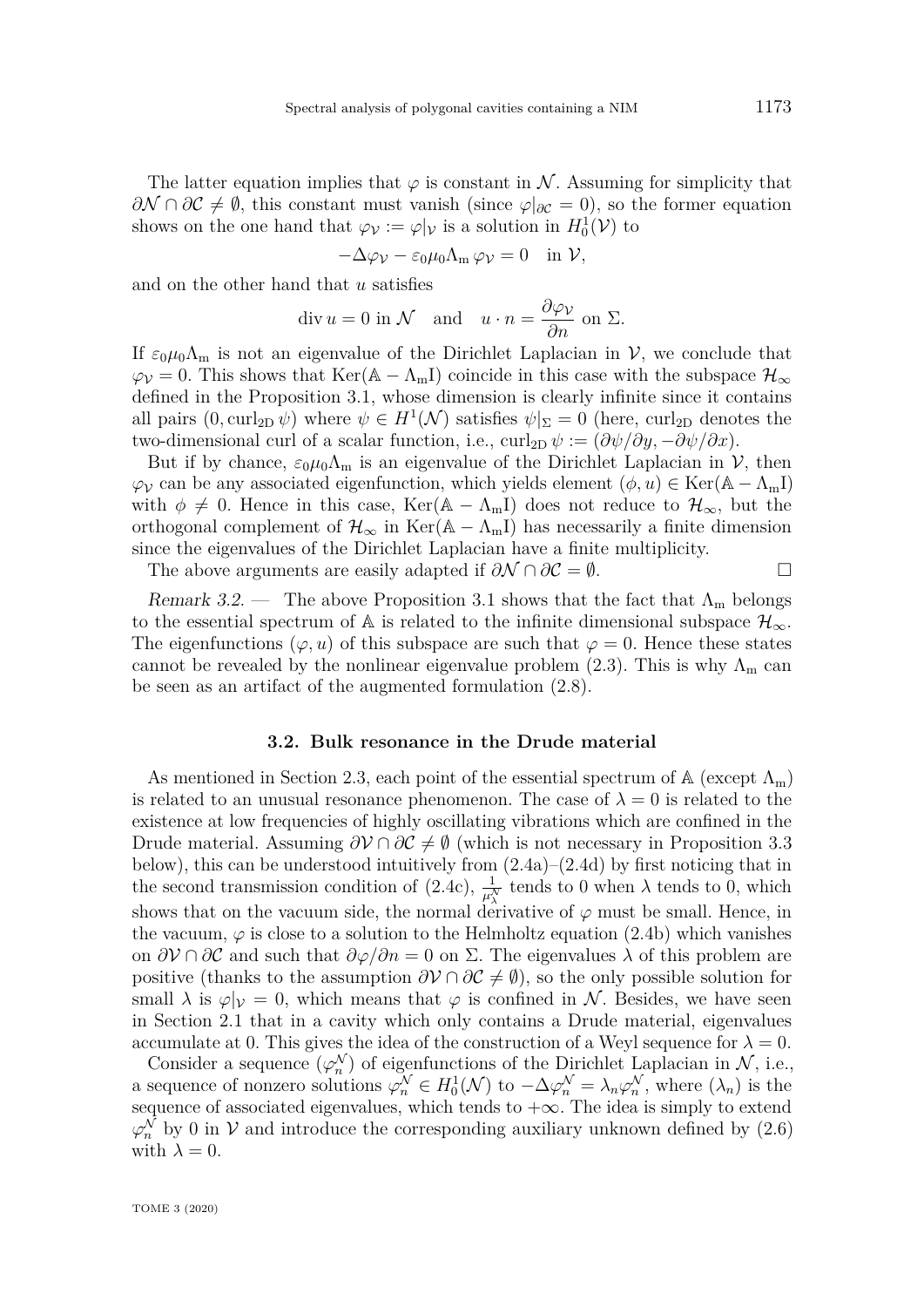<span id="page-13-0"></span>PROPOSITION 3.3. — Let  $\Phi_n := (\varphi_n, u_n)$  where  $\varphi_n := \mathcal{R}^* \varphi_n^{\mathcal{N}}$  and  $u_n :=$  $-\mathcal{R}$  grad  $\varphi_n$ *.* Then  $\Phi_n / \|\Phi_n\|_{\mathcal{H}}$  is a Weyl sequence for  $\lambda = 0$ *.* 

Proof. — As  $\varphi_n^{\mathcal{N}} \in H_0^1(\mathcal{N})$ , we have  $\text{grad}(\mathcal{R}^*\varphi_n^{\mathcal{N}}) = \mathcal{R}^*\text{grad}\varphi_n^{\mathcal{N}},$  so  $\varphi_n \in H_0^1(\mathcal{C})$ and  $u_n = -\text{grad }\varphi_n^{\mathcal{N}} \in L^2(\mathcal{N})$ . Moreover, div(grad  $\varphi_n + \mathcal{R}^* u_n$ ) = 0, which shows that  $\Phi_n \in D(\mathbb{A})$  (see [\(2.11\)](#page-7-3)).

Besides, from the definition [\(2.9\)](#page-7-1) of A, we see that  $\mathbb{A}\Phi_n = (\mathbf{1}_{\mathcal{N}}\Lambda_e\varphi_n, 0)$ , so

$$
\frac{\|\mathbb{A}\Phi_n\|_{\mathcal{H}}}{\|\Phi_n\|_{\mathcal{H}}} \lesssim \frac{\|\varphi_n^{\mathcal{N}}\|_{L^2(\mathcal{N})}}{\|u_n\|_{L^2(\mathcal{N})}} = \frac{\|\varphi_n^{\mathcal{N}}\|_{L^2(\mathcal{N})}}{\|\operatorname{grad}\varphi_n^{\mathcal{N}}\|_{L^2(\mathcal{N})}} = \frac{1}{\sqrt{\lambda_n}},
$$

where the last equality follows from the definition of  $\varphi_n^{\mathcal{N}}$ . As  $\lambda_n \to +\infty$ , we deduce that 0 is in the spectrum of operator A.

It is not necessary here to check the weak convergence to 0 of  $\Phi_n / ||\Phi_n||_{\mathcal{H}}$ . Indeed, Proposition [3.1](#page-11-1) tells us that 0 is not an eigenvalue of A*,* so it belongs necessarily to its essential spectrum.

We show in the next Subsections [3.3](#page-14-0)[–3.6](#page-24-0) that the other components of the essential spectrum of A are located outside a vicinity of 0*.* In other words, 0 is an isolated point of *σ*ess(A)*.* Therefore, as it is not an eigenvalue, 0 *is an accumulation point of*  $\sigma_{\text{disc}}(\mathbb{A})$ , as in the case  $\mathcal{V} = \emptyset$  mentioned in Section [2.1.](#page-4-3) The following Proposition [3.4](#page-13-1) confirms the initial intuitive assertion of this subsection: the eigenfunctions associated to eigenvalues close to 0 are actually confined in the Drude material.

<span id="page-13-1"></span>PROPOSITION 3.4. — Assume that  $\partial V \cap \partial C \neq \emptyset$ . Let  $(\lambda_i)_{i \in \mathbb{N}}$  be a sequence of  $\sigma_{\text{disc}}(\mathbb{A})$  which tends to 0 and  $\Phi_j = (\varphi_j, u_j)$  a sequence of associated eigenvectors chosen such that  $\|\Phi_j\|_{\mathcal{H}} = 1$ . Then the restrictions  $\varphi_j|_{\mathcal{V}}$  tend to 0 in  $H^1(\mathcal{V})$ .

Proof. — In Section [2.2,](#page-6-1) we have seen that the linear eigenvalue equation  $A\Phi_j$  $= \lambda_j \Phi_j$  is equivalent to the initial nonlinear one

$$
\operatorname{div}\left(\frac{1}{\mu_{\lambda_j}}\operatorname{grad}\varphi_j\right)+\lambda_j\,\varepsilon_{\lambda_j}\,\varphi_j=0\quad\text{in }\mathcal{C},
$$

together with  $u_j = \Lambda_m (\lambda_j - \Lambda_m)^{-1} \mathcal{R}$  grad  $\varphi_j$ . Using Green's formula, we deduce from the above equation that

$$
\int_{\mathcal{C}} \left( \frac{1}{\mu_{\lambda_j}} \left| \operatorname{grad} \varphi_j \right|^2 - \lambda_j \, \varepsilon_{\lambda_j} \, |\varphi_j|^2 \right) \mathrm{d} x = 0.
$$

Splitting the integral in two parts on  $V$  and  $\mathcal N$  and gathering the terms with same sign yields

$$
\frac{1}{\mu_0} \int_{\mathcal{V}} |\operatorname{grad} \varphi_j|^2 \, dx + \lambda_j |\varepsilon_{\lambda_j}^{\mathcal{N}}| \int_{\mathcal{N}} |\varphi_j|^2 \, dx = \frac{1}{|\mu_{\lambda_j}^{\mathcal{N}}|} \int_{\mathcal{N}} |\operatorname{grad} \varphi_j|^2 \, dx + \lambda_j \varepsilon_0 \int_{\mathcal{V}} |\varphi_j|^2 \, dx.
$$

The right-hand side of this equality tends to 0, for both integrals are bounded (since  $\|\Phi_j\|_{\mathcal{H}} = 1$  and both factors  $1/\mu_{\lambda_j}^{\mathcal{N}}$  and  $\lambda_j$  tend to 0. Therefore the left-hand side also tends to 0, which implies that  $\text{grad } \varphi_j|_{\mathcal{V}} \to 0$  in  $L^2(\mathcal{V})$ . Thanks to the assumption  $\partial V \cap \partial C \neq \emptyset$ , Poincaré's inequality then shows that  $\varphi_j|_V$  tend to 0 in  $H^1(V)$ .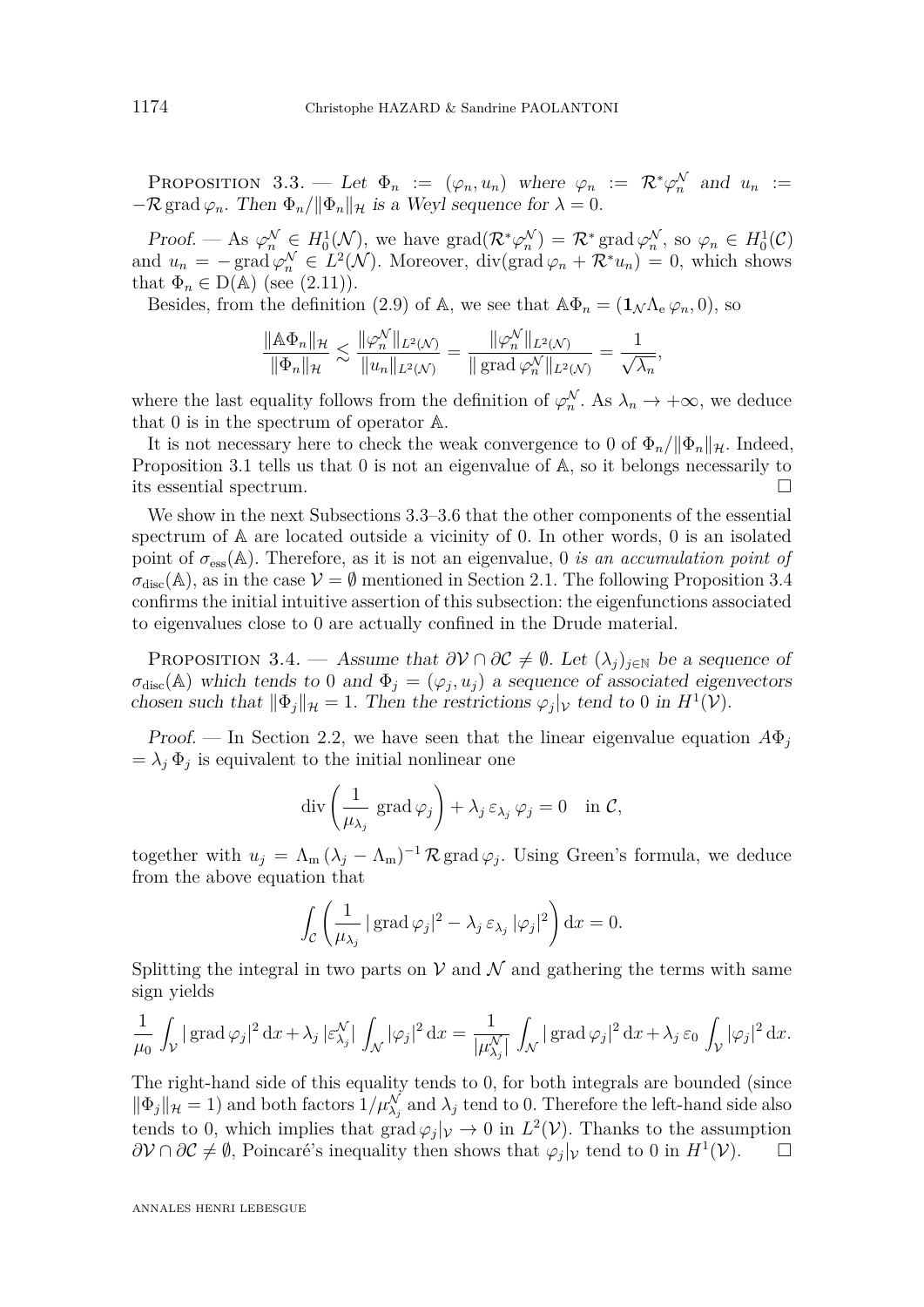

<span id="page-14-1"></span>Figure 3.1. Cartesian coordinates near a point of the interface Σ*.*

#### **3.3. Surface resonance at the interface between both media**

<span id="page-14-0"></span>We prove now that  $\lambda = \Lambda_{\rm m}/2$  also belongs to the essential spectrum. This value corresponds to the case where  $\mu_{\lambda}^{\mathcal{N}} = -\mu_0$ , that is, the critical value −1 of the contrast  $\mu_{\lambda}^{\mathcal{N}}/\mu_0$ , which is known to lead to an ill-posed time-harmonic problem (see the references quoted in the introduction). As shown below, it is related to the existence of highly oscillating vibrations that can be localized near any point of the interface Σ except the vertices. We first show how such *surface waves* can be derived from our initial equation [\(2.3\)](#page-5-4).

#### <span id="page-14-2"></span>3.3.1. Surface waves

Consider the case of a rectilinear interface between two half-planes. Choose a Cartesian coordinate system  $(0, x_1, x_2)$  so that the half-plane  $x_1 > 0$  is filled by our NIM, whereas  $x_1 < 0$  contains vacuum (see Figure [3.1\)](#page-14-1). Consider then the equation

(3.1) 
$$
\operatorname{div}\left(\frac{1}{\mu_{\Lambda_m/2}}\operatorname{grad}\psi\right) = 0,
$$

which is deduced from [\(2.3\)](#page-5-4) with  $\lambda = \Lambda_{\rm m}/2$  by removing the term  $\lambda \varepsilon_{\lambda} \varphi$  (as shown in the following, this term acts as a "small" perturbation for highly oscillating solutions). It is readily seen that for any  $k > 0$ , the function  $\exp(ik(x_2 + i|x_1|))$  is a solution to [\(3.1\)](#page-14-2). It represents a surface wave which propagates in the direction of the interface and decreases exponentially as  $x_1 \rightarrow \pm \infty$ . Any superposition of such surface waves (for various  $k$ ) is still solution to  $(3.1)$ . In particular, for a given  $f \in \mathcal{D}(\mathbb{R}^+)$ , the function  $\psi$  defined by

$$
\psi(x) = \psi(x_1, x_2) := \int_{\mathbb{R}^+} f(k) e^{ik(x_2 + i|x_1|)} dk
$$

is a solution to [\(3.1\)](#page-14-2), as well as

$$
\psi_n(x) := \psi(nx_1, nx_2) = \int_{\mathbb{R}^+} \frac{1}{n} f\left(\frac{k}{n}\right) e^{ik(x_2 + i|x_1|)} dk \text{ for } n \ge 1.
$$

<span id="page-14-3"></span>Remark 3.5. — By successive integrations par parts, we see that  $\psi(x) = o(|x|^{-p})$ for all  $p \in \mathbb{N}$  as  $|x| := \sqrt{x_1^2 + x_2^2}$  goes to  $+\infty$ , and the same holds for the first-order partial derivatives of  $\psi$  (note that  $\frac{\partial \psi}{\partial x_1}$  is discontinuous across  $x_1 = 0$ ). This shows in particular that  $\psi \in H^1(\mathbb{R}^2)$ . Hence  $\psi$  represents vibrations which are localized in a bounded region near the interface, whereas  $\psi_n$  becomes more and more confined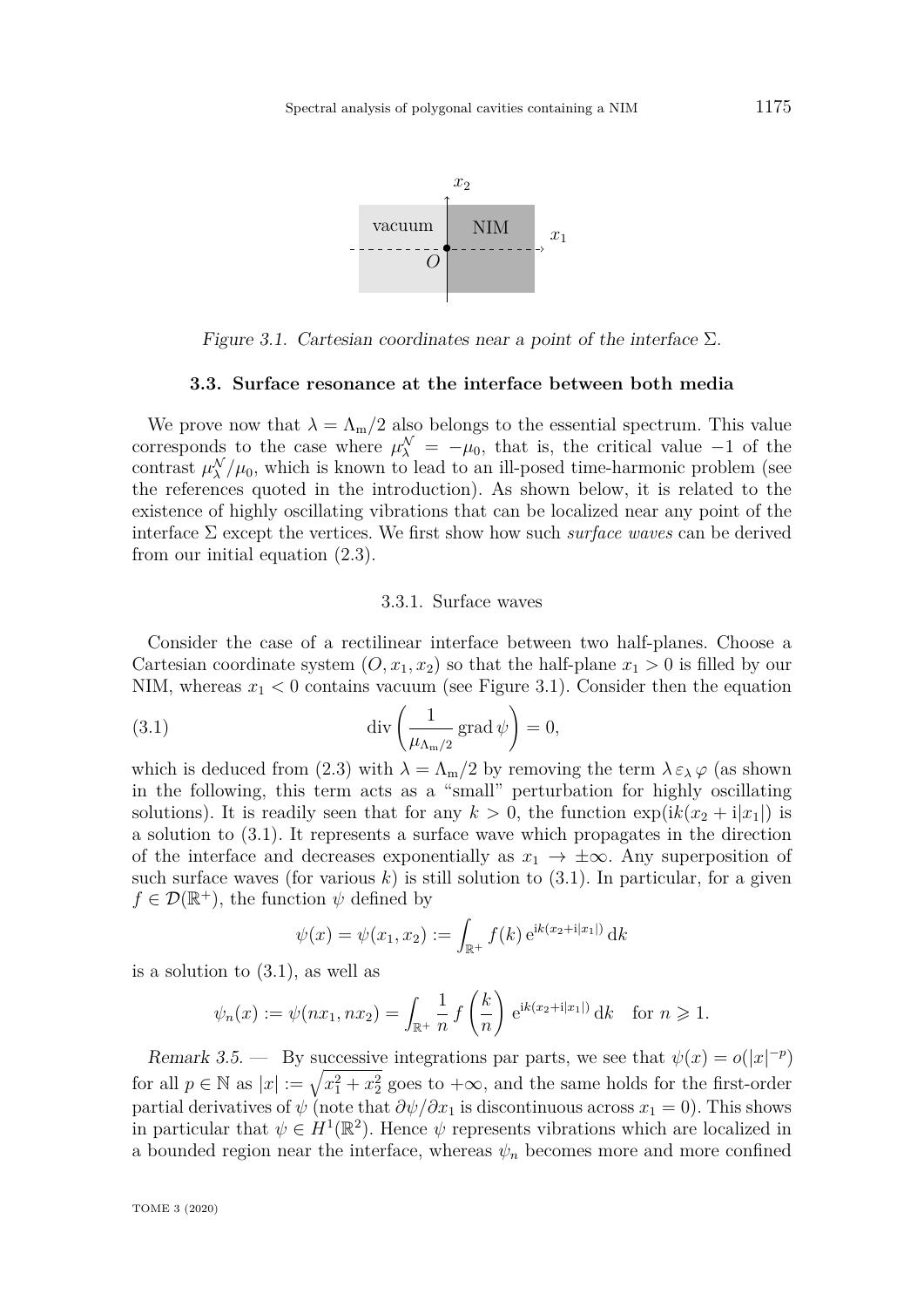near *O* as *n* increases. Notice that  $\psi$  (as well as  $\psi_n$ ) is symmetric with respect to  $x_1 = 0$ , that is,  $\psi(-x_1, x_2) = \psi(x_1, x_2)$ .

#### 3.3.2. A Weyl sequence

Returning to our cavity, we are now able to construct a Weyl sequence for  $\lambda = \Lambda_{m}/2$ . Suppose that the center *O* of our coordinate system  $(0, x_1, x_2)$  is a given point of the interface  $\Sigma$  different from the vertices and that the  $x_1$  and  $x_2$ -axes are chosen such that our medium is described by Figure [3.1](#page-14-1) in a vicinity of *O.* More precisely, this means that one can choose a given small enough  $R > 0$  such that  $B_R \subset \mathcal{C}, \mathcal{N} \cap B_R \subset \{x_1 > 0\}$  and  $\mathcal{V} \cap B_R \subset \{x_1 < 0\}$ , where we have denoted  $B_R := \{x \in \mathbb{R}^2; |x| \leq R\}$  the ball of radius *R* centered at *O*. Let us then define

<span id="page-15-0"></span>(3.2) 
$$
\varphi_n := \psi_n \chi \text{ and } u_n := -2\mathcal{R} \text{ grad } \varphi_n,
$$

where  $\chi \in \mathcal{D}(\mathbb{R}^2)$  is a cutoff function which vanishes outside  $B_R$ , is equal to 1 in some ball  $B_{R_1}$  with  $0 < R_1 < R$  and is symmetric with respect to  $x_1 = 0$ , that is,  $\chi(-x_1, x_2) = \chi(x_1, x_2)$ . Note that the above definition of  $u_n$  follows from [\(2.6\)](#page-7-0) with  $\lambda = \Lambda_{\rm m}/2$ .

<span id="page-15-1"></span>PROPOSITION 3.6. — Let  $\Phi_n := (\varphi_n, u_n)$  defined by [\(3.2\)](#page-15-0). Then  $\Phi_n / ||\Phi_n||_{\mathcal{H}}$  is a Weyl sequence for  $\lambda = \Lambda_{\rm m}/2$ .

#### Proof.

i. — Let us first prove that  $\Phi_n \in D(\mathbb{A})$ . It is clear that  $\psi_n$  is a  $\mathcal{C}^{\infty}$  function in both half-planes  $\pm x_1 > 0$  and is continuous at the interface  $x_1 = 0$ . Hence  $\varphi_n \in H_0^1(\mathcal{C})$ (since  $\chi = 0$  on  $\partial C$ ), which implies that  $u_n \in L^2(\mathcal{N})^2$ . It remains to check that  $\text{div}(\text{grad }\varphi_n + \mathcal{R}^* u_n) = -\text{div}(s_1 \text{ grad }\varphi_n)$  belongs to  $L^2(\mathcal{C})$ , where  $s_1$  denotes the sign function  $s_1(x_1, x_2) := \text{sgn } x_1$ . As  $\varphi_n$  is smooth on both sides of the interface, this amounts to proving that  $s_1 \partial \varphi_n / \partial x_1$  is continuous across the interface. We have

$$
\frac{\partial \varphi_n}{\partial x_1} = \psi_n \frac{\partial \chi}{\partial x_1} + \frac{\partial \psi_n}{\partial x_1} \chi.
$$

As  $\chi \in \mathcal{D}(\mathbb{R}^2)$  is symmetric with respect to  $x_1 = 0$ , its partial derivative  $\partial \chi / \partial x_1$ vanishes on the interface. On the other hand,  $\psi_n$  is continuous but not differentiable on the interface. However it is symmetric with respect to  $x_1 = 0$ , so that  $s_1 \partial \psi_n / \partial x_1$ is continuous across the interface, which yields the desired result.

ii. — We prove now that  $\|\mathbb{A}\Phi_n - (\Lambda_m/2) \Phi_n\|_{\mathcal{H}} / \|\Phi_n\|_{\mathcal{H}}$  tends to 0 as  $n \to \infty$ . First, using the fact that  $\psi_n$  is solution to [\(3.1\)](#page-14-2) where  $\mu_{\Lambda_m/2} = -s_1 \mu_0$ , we infer that

$$
\mathbb{A}\Phi_n - \frac{\Lambda_m}{2}\Phi_n = \left(\frac{s_1}{\varepsilon_0\mu_0} \left(2\operatorname{grad}\psi_n \cdot \operatorname{grad}\chi + \psi_n \Delta \chi\right) + \left(1_{\mathcal{N}}\Lambda_e - \frac{\Lambda_m}{2}\right)\psi_n\chi\right).
$$

As grad  $\chi$  and  $\Delta \chi$  vanish outside  $B_R \setminus B_{R_1}$ , we deduce

$$
\left\|\mathbb{A}\Phi_n - \frac{\Lambda_m}{2}\Phi_n\right\|_{\mathcal{H}} \lesssim \left\|\psi_n\right\|_{H^1(B_R \setminus B_{R_1})} + \left\|\psi_n\right\|_{L^2(B_R)}.
$$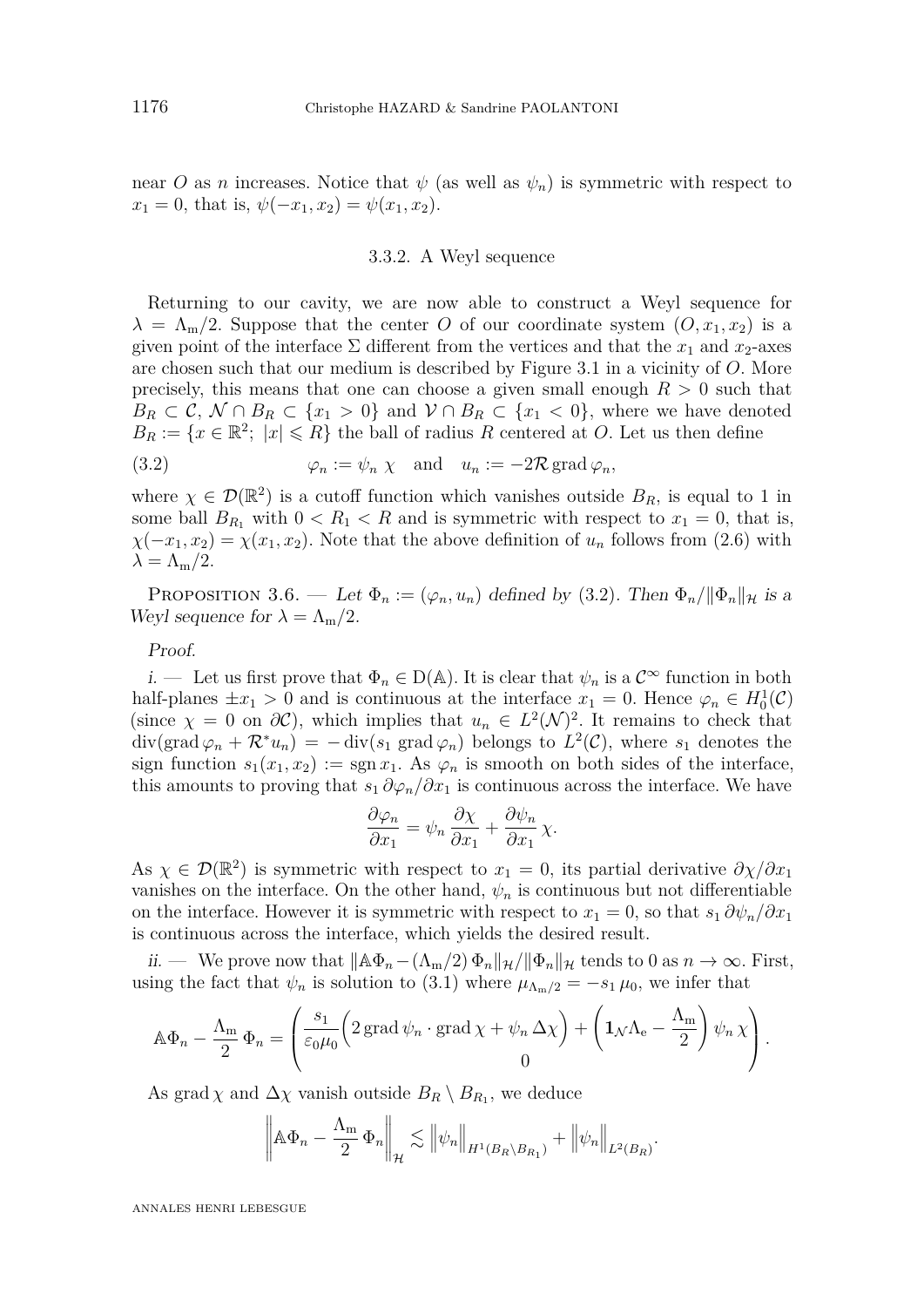Both terms of the right-hand side tend to 0 as  $n \to \infty$ , which follows from the fact that  $\psi \in H^1(\mathbb{R}^2)$  (see Remark [3.5\)](#page-14-3). Indeed, by a simple change of variable  $nx \mapsto x$ , we have on the one hand,

<span id="page-16-0"></span>
$$
(3.3) \qquad \left\|\psi_n\right\|_{L^2(B_R)}^2 = \int_{B_R} |\psi(nx)|^2 \, \mathrm{d}x = \frac{1}{n^2} \int_{B_{nR}} |\psi(x)|^2 \, \mathrm{d}x \le \frac{1}{n^2} \left\|\psi\right\|_{L^2(\mathbb{R}^2)}^2 \to 0
$$

and on the other hand, for  $j = 1, 2$ ,

<span id="page-16-1"></span>
$$
(3.4) \qquad \left\|\frac{\partial\psi_n}{\partial x_j}\right\|_{L^2(B_R\setminus B_{R_1})}^2 = \int_{B_{nR}\setminus B_{nR_1}} \left|\frac{\partial\psi}{\partial x_j}(x)\right|^2 dx \leqslant \left\|\frac{\partial\psi}{\partial x_j}\right\|_{L^2(\mathbb{R}^2\setminus B_{nR_1})}^2 \to 0.
$$

It remains to check that  $\|\Phi_n\|_{\mathcal{H}} \gtrsim 1$ . First notice that

$$
\|\Phi_n\|_{\mathcal{H}} \gtrsim \|u_n\|_{L^2(\mathcal{N})^2} \gtrsim \left\|\frac{\partial \varphi_n}{\partial x_1}\right\|_{L^2(\mathcal{N})} \gtrless \left\|\frac{\partial \psi_n}{\partial x_1}\chi\right\|_{L^2(\mathcal{N})} - \left\|\psi_n\frac{\partial \chi}{\partial x_1}\right\|_{L^2(\mathcal{N})}.
$$

As  $\chi = 1$  in  $B_{R_1}$  and  $\chi = 0$  outside  $B_R$ , we infer that

$$
\|\Phi_n\|_{\mathcal{H}} \gtrsim \left\|\frac{\partial \psi_n}{\partial x_1}\right\|_{L^2(B_{R_1}^+)} - \|\psi_n\|_{L^2(B_R^+)} \left\|\frac{\partial \chi}{\partial x_1}\right\|_{L^2(B_R^+)},
$$

where we have denoted  $B_R^+ := B_R \cap \mathcal{N}$ . We know from [\(3.3\)](#page-16-0) that  $\|\psi_n\|_{L^2(B_R)}$  tends to 0, thus so does  $\|\psi_n\|_{L^2(B_R^+)}$ . Moreover, similarly as in [\(3.4\)](#page-16-1), we have

$$
\left\|\frac{\partial\psi_n}{\partial x_1}\right\|_{L^2(B_{R_1}^+)}^2 = \int_{B_{nR_1}^+} \left|\frac{\partial\psi}{\partial x_1}(x)\right|^2 dx \longrightarrow \left\|\frac{\partial\psi}{\partial x_1}\right\|_{L^2(\mathbb{R}^+\times\mathbb{R})}^2 > 0 \quad \text{as } n \to \infty.
$$

We conclude that  $\|\Phi_n\|_{\mathcal{H}} \gtrsim 1$  for large enough *n*, so

$$
\frac{\|\mathbb{A}\Phi_n - (\Lambda_m/2)\Phi_n\|_{\mathcal{H}}}{\|\Phi_n\|_{\mathcal{H}}} \to 0 \text{ as } n \to \infty.
$$

iii. — Lastly, we prove that  $\Phi_n$  converges weakly to 0 as  $n \to \infty$  (so the same holds true for  $\Phi_n / ||\Phi_n||_{\mathcal{H}}$  since  $||\Phi_n||_{\mathcal{H}} \gtrsim 1$ ). For any given  $\Phi' := (\varphi', u') \in \mathcal{D}(\mathcal{C}) \times \mathcal{D}(\mathcal{N})^2$ , we have

$$
\left|(\Phi_n, \Phi')_{\mathcal{H}}\right| \lesssim \int_{B_R} \left( \left|\psi(nx)\right| + n \right| \operatorname{grad} \psi(nx) \right| \, dx.
$$

So, using again the change of variable  $nx \to x$ , we deduce that

$$
\left|(\Phi_n, \Phi')_{\mathcal{H}}\right| \lesssim \int_{B_{nR}} \left(\frac{1}{n^2} \left|\psi(x)\right| + \frac{1}{n} \left|\operatorname{grad} \psi(x)\right|\right) \mathrm{d} x.
$$

As  $\psi(x) = o(|x|^{-p})$  and grad  $\psi(x) = o(|x|^{-p})$  for all  $p \in \mathbb{N}$  as  $|x| \to +\infty$  (see Remark [3.5\)](#page-14-3), we infer that  $\psi$  and both components of grad  $\psi$  belong to  $L^1(\mathbb{R}^2)$ . The conclusion follows.

 $\Box$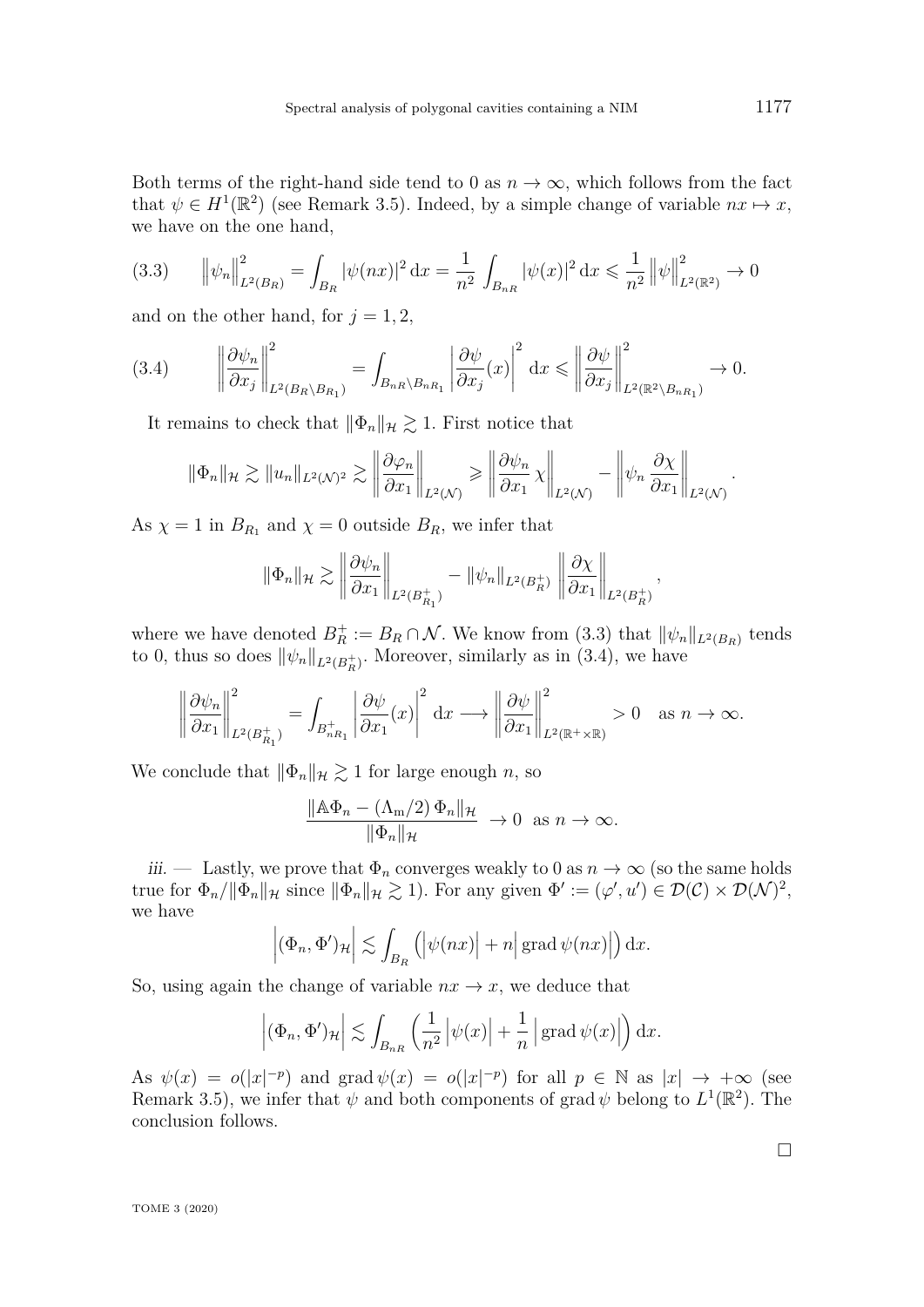<span id="page-17-5"></span>

<span id="page-17-0"></span>Figure 3.2. Polar coordinates near an inner vertex  $C_p$  (left) and near a boundary vertex  $B_q$  (right).

#### **3.4. Corner resonance at an inner vertex**

<span id="page-17-4"></span>It remains to deal with the intervals of essential spectrum  $\mathcal{J}_p$  and  $\mathcal{I}_q$  defined in Section [2.3,](#page-8-1) associated respectively with the inner and boundary vertices of the interface  $\Sigma$  between  $\mathcal N$  and  $\mathcal V$ . In this subsection, we consider the case of an inner vertex  $C_p$  near which the NIM fills a sector of angle  $\alpha_p \in (0, 2\pi)$  (see Figure [2.1\)](#page-4-1). The next Subsection [3.5](#page-23-0) is devoted to boundary vertices.

#### 3.4.1. Black hole waves

The part of the essential spectrum that we study here is related to the existence of highly oscillating vibrations localized near  $C_p$ , which have been interpreted as a "black hole" phenomenon in [\[BCCC16\]](#page-30-9). We first recall the construction of the so-called *black hole waves*, first introduced in [\[BDR99\]](#page-30-2). As in Section [3.3,](#page-14-0) we are interested in solutions to

(3.5) 
$$
\operatorname{div}(\mu_{\lambda}^{-1}\operatorname{grad}\psi_{\lambda})=0 \text{ in the whole plane } \mathbb{R}^2,
$$

but instead of a plane interface, we suppose now that the two sectors of NIM and vacuum defined near  $C_p$  are extended up to infinity. More precisely, by choosing polar coordinates  $(r, \theta) \in \mathbb{R}^+ \times (-\pi, +\pi]$  centered at  $C_p$  and such that the Drude sector corresponds to  $|\theta| < \alpha_p/2$  (see Figure [3.2,](#page-17-0) left), this equation writes equivalently as

<span id="page-17-3"></span><span id="page-17-2"></span>
$$
r\frac{\partial}{\partial r}\left(r\frac{\partial\psi_{\lambda}}{\partial r}\right) + \mu_{\lambda}\frac{\partial}{\partial \theta}\left(\frac{1}{\mu_{\lambda}}\frac{\partial\psi_{\lambda}}{\partial \theta}\right) = 0
$$

where  $\mu_{\lambda} = \mu_{\lambda}(\theta)$  is defined by  $\mu_{\lambda}(\theta) = \mu_{\lambda}^{N}$  if  $|\theta| < \alpha_{p}/2$  and  $\mu_{\lambda}(\theta) = \mu_{0}$  if  $|\theta| > \alpha_{p}/2$ . In this situation, we can use the technique of separation of variables (which would have not been possible without removing the term  $\lambda \varepsilon_\lambda \varphi$  in [\(2.3\)](#page-5-4)), which yields

(3.6) 
$$
\psi_{\lambda}(r,\theta) = r^{\mathrm{i}\eta_{\lambda}} m_{\lambda}(\theta),
$$

where  $\eta_{\lambda}$  is a complex parameter and the angular modulation  $m_{\lambda}$  is a  $2\pi$ -periodic solution to

<span id="page-17-1"></span>(3.7) 
$$
\mu_{\lambda} \frac{d}{d\theta} \left( \frac{1}{\mu_{\lambda}} \frac{dm_{\lambda}}{d\theta} \right) - \eta_{\lambda}^{2} m_{\lambda} = 0 \quad \text{in } (-\pi, +\pi).
$$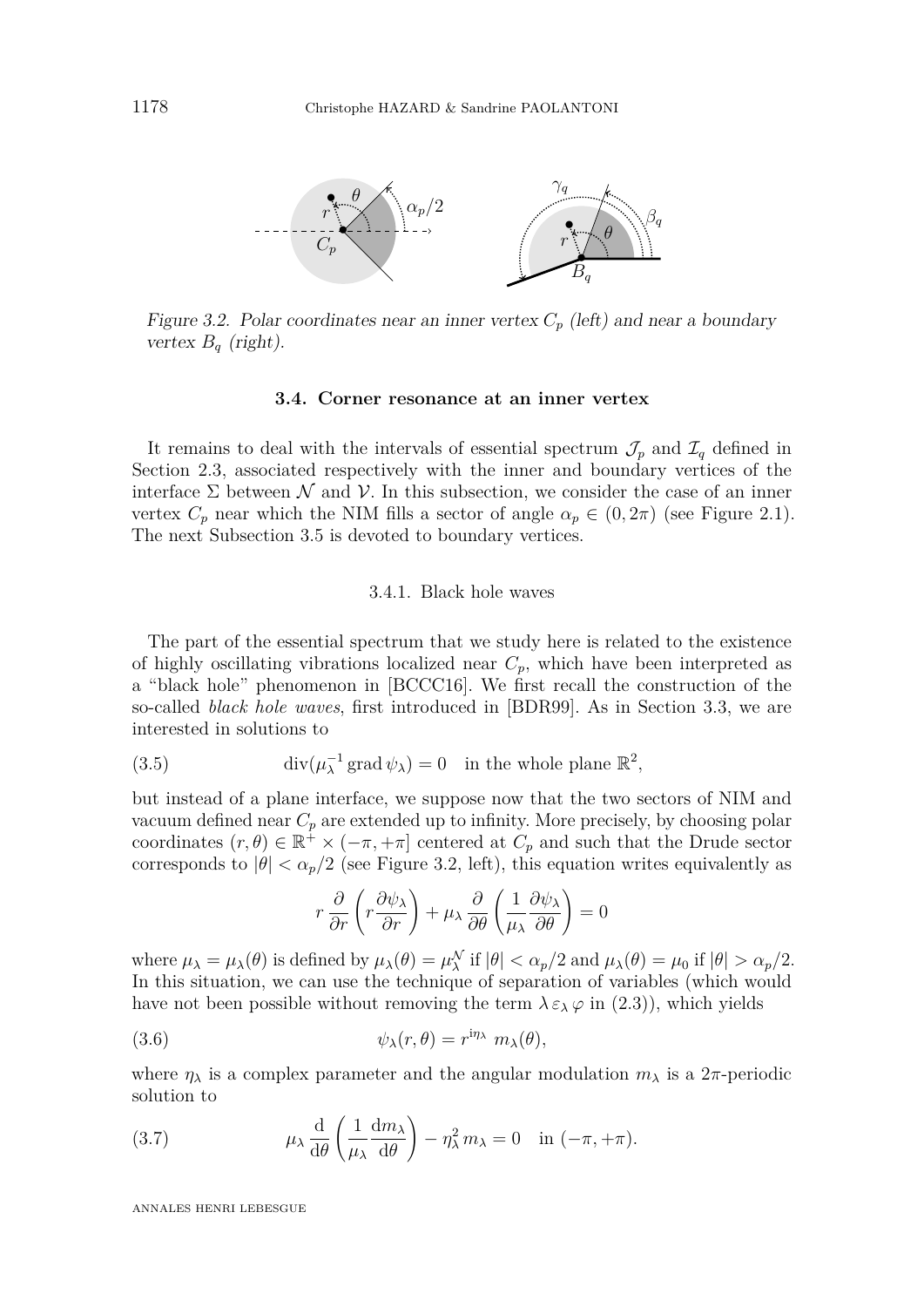

<span id="page-18-1"></span>Figure 3.3. For *α<sup>p</sup>* = *π/*4*,* representation of the real part of the black hole wave Figure 3.3. For  $\alpha_p = \pi/4$ , representation of the real part of the black hole wave  $r^{\text{in}}\lambda$  *m*<sub> $\lambda$ </sub>(*θ*) for  $\lambda = \Lambda_{\text{m}}/4$  (left,  $m_{\lambda}$  given by [\(3.9\)](#page-19-0)) and  $\lambda = 3\Lambda_{\text{m}}/4$  (right,  $m_{\lambda}$ given by  $(3.10)$ ).

It is easily seen that this equation admits a non-trivial solution if and only if  $\eta_{\lambda}$  satisfies the dispersion equation satisfies the dispersion equation  $\frac{1}{\sqrt{2}}$  strictly decreasing with  $\frac{1}{\sqrt{2}}$ 

<span id="page-18-0"></span>(3.8) 
$$
\left(\frac{\sinh\left(\eta_{\lambda}(\pi-\alpha_p)\right)}{\sinh(\eta_{\lambda}\pi)}\right)^2 = \left(\frac{\mu_0 + \mu_{\lambda}^{\mathcal{N}}}{\mu_0 - \mu_{\lambda}^{\mathcal{N}}}\right)^2 \text{ where } \frac{\mu_0 + \mu_{\lambda}^{\mathcal{N}}}{\mu_0 - \mu_{\lambda}^{\mathcal{N}}} = \frac{\lambda - \Lambda_m/2}{\Lambda_m/2}.
$$

We are actually interested in *real solutions*  $\eta_{\lambda}$  of this equation. Indeed, in this case, the radial behavior  $r^{\text{in}} = \exp(i\eta_\lambda \log r)$  of  $\psi_\lambda$  has a constant amplitude and is increasingly oscillating as *r* goes to 0. Because of these oscillations, grad  $\psi_{\lambda}$  is not square-integrable near  $C_p$  (indeed  $|\partial \psi_{\lambda}(r,\theta)/\partial r| \gtrsim r^{-1}$ ). From a physical point of view, this means that any vicinity of  $C_p$  contains an infinite energy. In fact,  $\psi_{\lambda}$ *represents a wave which propagates towards the corner and whose energy accumulates* near this corner, which explains its interpretation as a *black hole wave*.

the function  $(0, +\infty) \ni \eta \mapsto |\sinh(\eta(\pi - \alpha_p))| / \sinh(\eta \pi)|$  is strictly decreasing with Without loss of generality, we can restrict ourselves to positive  $\eta_{\lambda}$ . Noticing that range  $(0, |1 - \alpha_p/\pi|)$ , we infer that [\(3.8\)](#page-18-0) has a unique solution  $\eta_{\lambda} \in (0, +\infty)$  if and only if only if

$$
0 < \left|\lambda - \frac{\Lambda_{\mathrm{m}}}{2}\right| < \frac{\Lambda_{\mathrm{m}}}{2} \left|1 - \frac{\alpha_p}{\pi}\right|,
$$

which leads to the definition [\(2.17\)](#page-9-0) of  $\mathcal{J}_p$ . Moreover, when  $\lambda$  varies in one of the two which leads to the definition (2.17) of  $J_p$ . Moreover, when  $\lambda$  varies in one of the two intervals which compose  $J_p$ , the solution  $\eta_\lambda$  ranges from  $+\infty$  (as  $\lambda \to \Lambda_m/2$ ) to 0  $(\text{as } \lambda \to \{1 \pm |1 - \alpha_p/\pi|\} \Lambda_m/2).$ 

For a given  $\lambda \in \mathcal{J}_p$ , the expression of the corresponding solution  $m_\lambda$  to [\(3.7\)](#page-17-1) depends on the respective signs of the quantities inside both squared terms in [\(3.8\)](#page-18-0). Both figures are very set the surface of the quantities instate work squared verifies in (900). Two situations occur. On the one hand, if  $(\alpha_p < \pi \text{ and } \lambda < \Lambda_m/2)$  or  $(\alpha_p > \pi \text{ and } \lambda > \pi)$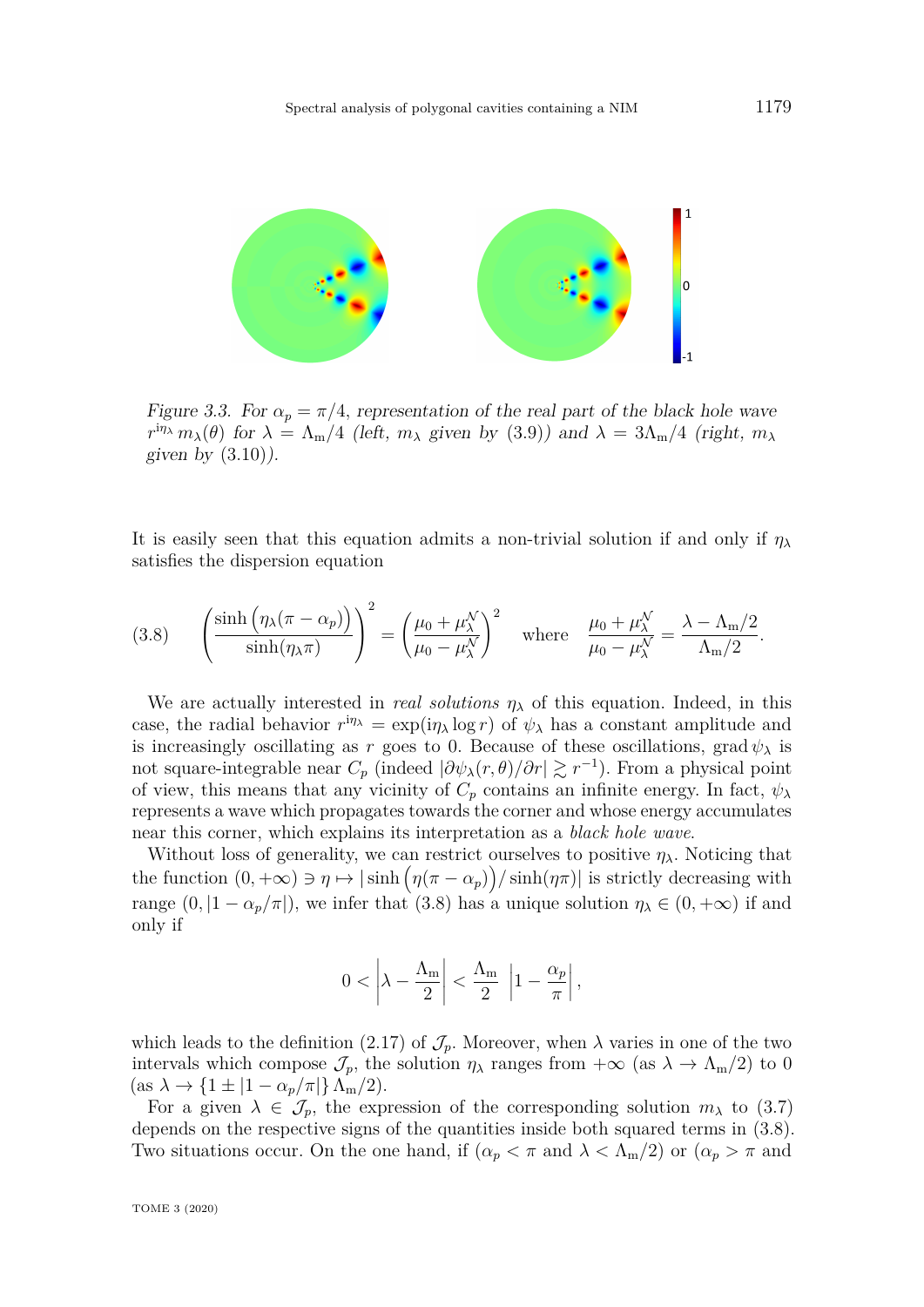$\lambda > \Lambda_{\rm m}/2$ , then the angular modulation  $m_{\lambda}$  is given (up to a complex factor) by

<span id="page-19-0"></span>(3.9) 
$$
m_{\lambda}(\theta) := \begin{cases} \frac{\sinh(\eta_{\lambda}\theta)}{\sinh(\eta_{\lambda}\frac{\alpha_p}{2})} & \text{if } |\theta| < \frac{\alpha_p}{2}, \\ \frac{\text{sgn}(\theta)}{\sinh(\eta_{\lambda}(\pi - |\theta|))} & \text{if } |\theta| > \frac{\alpha_p}{2}. \end{cases}
$$

On the other hand, if  $(\alpha_p < \pi \text{ and } \lambda > \Lambda_m/2)$  or  $(\alpha_p > \pi \text{ and } \lambda < \Lambda_m/2)$ , then

<span id="page-19-1"></span>(3.10) 
$$
m_{\lambda}(\theta) := \begin{cases} \frac{\cosh(\eta_{\lambda}\theta)}{\cosh(\eta_{\lambda}\frac{\alpha_p}{2})} & \text{if } |\theta| < \frac{\alpha_p}{2}, \\ \frac{\cosh(\eta_{\lambda}(\pi - |\theta|))}{\cosh(\eta_{\lambda}(\pi - \frac{\alpha_p}{2}))} & \text{if } |\theta| > \frac{\alpha_p}{2}. \end{cases}
$$

These formulas are illustrated by Figure [3.3](#page-18-1) which represents the associated black hole wave defined by  $(3.6)$  in two particular cases that correspond to the same  $\eta_\lambda$ . Both figures are very similar: both represent surface waves which propagate along the interfaces and concentrate near the vertex. The main difference is the symmetry or skew-symmetry with respect to the symmetry axis of the corner.

## 3.4.2. Weyl sequences

Black hole waves are the basic ingredients for the construction of Weyl sequences here. As mentioned above, the gradient of  $\psi_{\lambda}$  is not square-integrable near  $C_p$  because of its increasingly oscillating behavior. Hence, a natural idea for a Weyl sequence is to truncate  $\psi_{\lambda}$  using a sequence of cutoff functions whose supports get closer and closer to *Cp.* As shown at the end of this subsection, this is a bad idea! A proper idea to define a Weyl sequence for a given  $\lambda_* \in \mathcal{J}_p$  consists in considering continuous superpositions of the black hole waves  $\psi_{\lambda}$ , choosing smooth densities of superposition with increasingly small supports near  $\lambda_*$ . Such superpositions regularize the behavior of the black hole waves near the corner (thanks to the smoothness of the densities) and resemble more and more  $\psi_{\lambda_*}$  (thanks to the increasingly small supports).

From a practical point of view, it is actually more convenient to consider superpositions with respect to the variable *η* (instead of  $\lambda$ ) near  $\eta_* := \eta_{\lambda_*} \in (0, +\infty)$ . This leads to introduce the inverse function  $\eta \mapsto \lambda(\eta)$  of  $\lambda \mapsto \eta_{\lambda}$  considered in the half part of  $\mathcal{J}_p$  which contain our given  $\lambda_*$ . We deduce from [\(3.8\)](#page-18-0) that this function is given by

$$
\lambda(\eta) = \frac{\Lambda_m}{2} \left( 1 + \text{sgn}\left( \lambda_* - \frac{\Lambda_m}{2} \right) \frac{\sinh\left( \eta \left| \pi - \alpha_p \right| \right)}{\sinh\left( \eta \pi \right)} \right), \quad \forall \ \eta \in (0, +\infty).
$$

Then, for all integer  $n \geq 1$ , we define

<span id="page-19-2"></span>(3.11) 
$$
\begin{pmatrix} \varphi_n \\ u_n \end{pmatrix} := \chi \begin{pmatrix} \tilde{\varphi}_n \\ \tilde{u}_n \end{pmatrix}
$$
 where  $\begin{cases} \tilde{\varphi}_n := \int_{\mathbb{R}} f_n(\eta) \psi_{\lambda(\eta)} d\eta \text{ and } \\ \tilde{u}_n := \int_{\mathbb{R}} f_n(\eta) \frac{\Lambda_m}{\lambda(\eta) - \Lambda_m} \mathcal{R} \operatorname{grad} \psi_{\lambda(\eta)} d\eta, \end{cases}$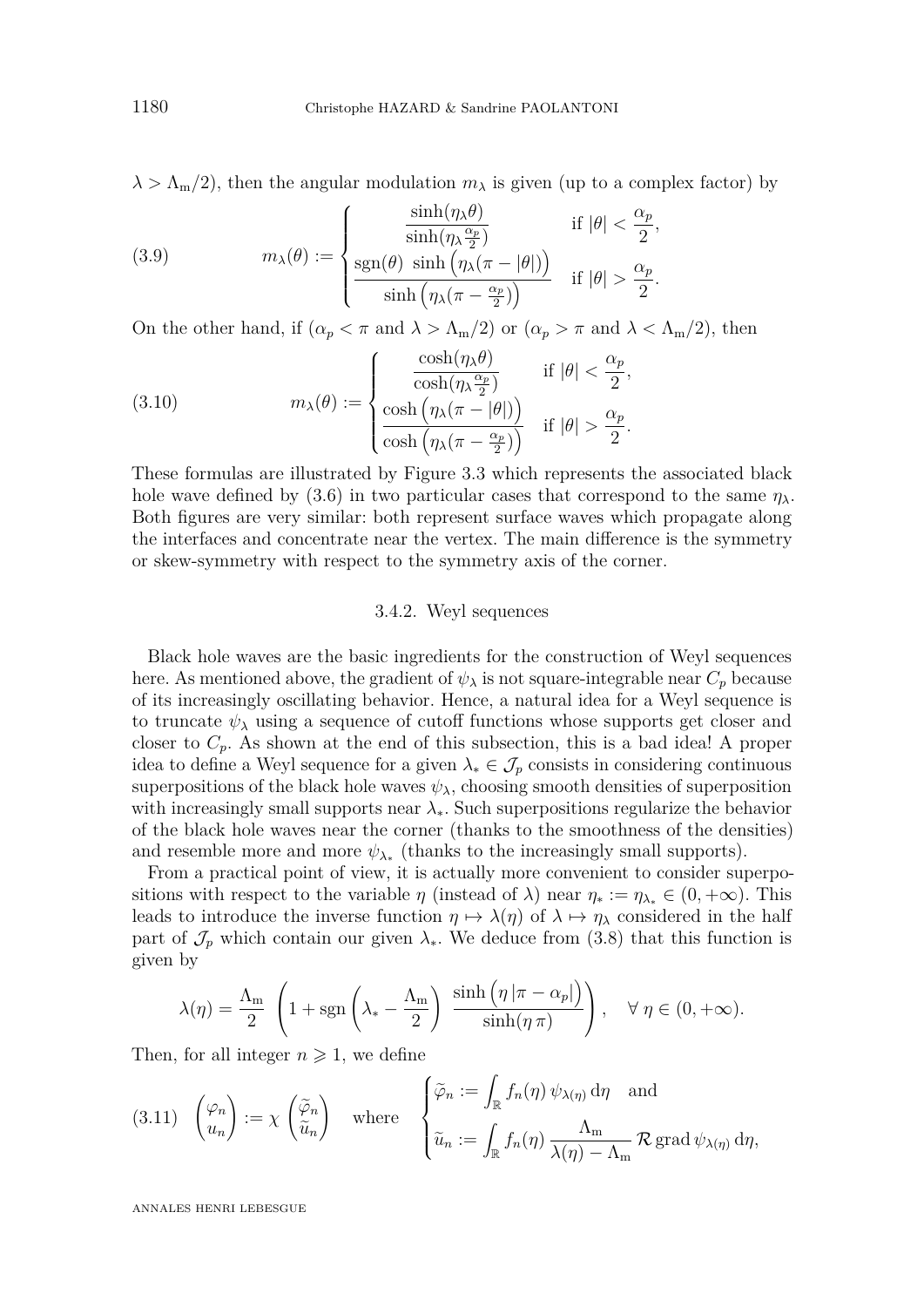where  $\chi$  and  $f_n$  are chosen as follows. First choose some  $R > 0$  such that  $\mathcal{N} \cap B_R$ and  $V \cap B_R$  are contained respectively in the sectors  $|\theta| < \alpha_p/2$  and  $|\theta| > \alpha_p/2$ . On the one hand,  $\chi \in \mathcal{D}(\mathbb{R}^2)$  is a cutoff function with support in the ball  $B_R$  of radius *R* centered at  $C_p$  and equal to 1 in  $B_{R_1}$  for some  $R_1 \in (0, R)$ . On the other hand, for a given function  $f \in \mathcal{D}(\mathbb{R})$  with support contained in  $(-\eta_*, +\eta_*)$  and such that  $\int_{\mathbb{R}} f(\eta) d\eta = 1$ , we define  $f_n(\eta) := n f(n(\eta - \eta_*)$  for all  $n \geq 1$  (it is an easy exercise to prove that  $f_n$  tends to the Dirac measure at  $\eta_*$  in the distributional sense). Note finally that, as in Section [3.3,](#page-14-0) the above definition of  $\tilde{u}_n$  follows from that of  $\tilde{\varphi}_n$ using [\(2.6\)](#page-7-0) inside the integral.

<span id="page-20-4"></span>PROPOSITION 3.7. — Let  $\Phi_n := (\varphi_n, u_n)$  defined by [\(3.11\)](#page-19-2). Then  $\Phi_n / ||\Phi_n||_{\mathcal{H}}$  is a Weyl sequence for  $\lambda_* \in \mathcal{J}_p$ .

Proof.

<span id="page-20-3"></span>i. — Let us first examine some general properties of  $\tilde{\varphi}_n$  and  $\tilde{u}_n$ , in particular their behavior near the vertex. Using the change of variables  $\xi = n(\eta - \eta_*)$ , we have

(3.12) 
$$
|\tilde{\varphi}_n(r,\theta)| = \left| \int_{\mathbb{R}} f(\xi) r^{i(\eta_*+\xi/n)} m_{\eta_*+\xi/n}(\theta) d\xi \right| \lesssim 1,
$$

since the sequence of functions  $(\xi, \theta) \mapsto m_{\eta_*+\xi/n}(\theta)$  is uniformly bounded. Setting  $g_n(\xi, \theta) := f(\xi) m_{\eta_* + \frac{\xi}{n}}(\theta)$  and integrating by part yields

<span id="page-20-0"></span>
$$
|\widetilde{\varphi}_n(r,\theta)| = \left|\frac{n\,r^{\mathrm{i}\eta_*}}{\mathrm{i}\log r}\,\int_{\mathbb{R}}\frac{\partial g_n}{\partial \xi}(\xi,\theta)\,r^{\mathrm{i}\xi/n}\,\mathrm{d}\xi\right| \lesssim \frac{n}{|\log r|},
$$

which shows that unlike  $\psi_{\lambda}$ , each function  $\tilde{\varphi}_n$  tends to 0 as  $r \to 0$ .

Similar arguments can be used for both components of grad  $\tilde{\varphi}_n$  and  $\tilde{u}_n$ . The only change is the appearance of a factor  $r^{-1}$ . We obtain on the one hand

<span id="page-20-2"></span>(3.13) 
$$
|\text{grad }\tilde{\varphi}_n(r,\theta)| \lesssim \frac{1}{r}
$$
 and  $|\tilde{u}_n(r,\theta)| \lesssim \frac{1}{r}$ ,

and on the other hand

<span id="page-20-1"></span>(3.14) 
$$
|\text{grad}\,\widetilde{\varphi}_n(r,\theta)| \lesssim \frac{n}{r|\log r|} \text{ and } |\widetilde{u}_n(r,\theta)| \lesssim \frac{n}{r|\log r|}.
$$

ii. — We check now that  $\Phi_n \in D(\mathbb{A})$ . First, [\(3.12\)](#page-20-0) shows that  $\tilde{\varphi}_n \in L^2(\mathcal{C})$  and  $\|\widetilde{\varphi}_n\|_{L^2(\mathcal{C})}$  is bounded, so the same holds true for  $\varphi_n$ . Then, as  $r^{-1}|\log r|^{-2}$  is integrable near  $r = 0$ , [\(3.14\)](#page-20-1) shows that grad  $\widetilde{\varphi}_n \in L^2(\mathcal{C})^2$  and  $\widetilde{u}_n \in L^2(\mathcal{N})^2$ , so  $\varphi_n \in H_0^1(\mathcal{C})$ (since  $\chi$  vanishes near  $\partial C$ ) and  $u_n \in L^2(\mathcal{N})^2$ . It remains to check that div(grad  $\varphi_n$  +  $\mathcal{R}^*u_n) \in L^2(\mathcal{C})$ . We have

 $\operatorname{div}(\operatorname{grad} \varphi_n + \mathcal{R}^* u_n) =$ 

$$
\chi \operatorname{div}(\operatorname{grad} \widetilde{\varphi}_n + \mathcal{R}^* \widetilde{u}_n) + \operatorname{grad} \chi \cdot \left(2 \operatorname{grad} \widetilde{\varphi}_n + \mathcal{R}^* \widetilde{u}_n\right) + \left(\Delta \chi\right) \widetilde{\varphi}_n.
$$

The first term of the right-hand side writes as

$$
\chi \operatorname{div}(\operatorname{grad} \widetilde{\varphi}_n + \mathcal{R}^* \widetilde{u}_n) = \chi \int_{\mathbb{R}} f_n(\eta) \operatorname{div} \left( \frac{\mu_0}{\mu_{\lambda(\eta)}} \operatorname{grad} \psi_{\lambda(\eta)} \right) d\eta,
$$

TOME 3 (2020)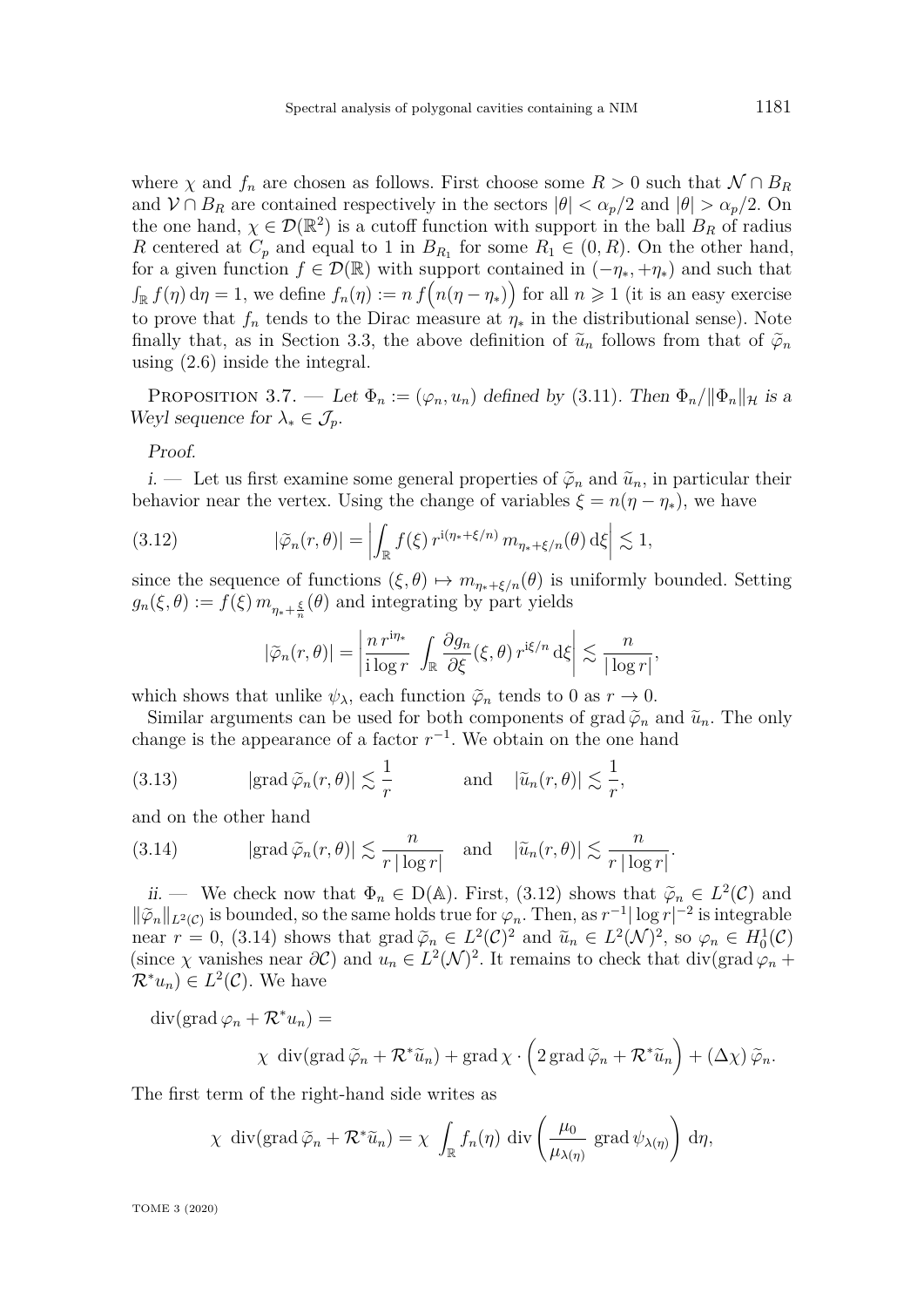which vanishes since  $\psi_{\lambda(\eta)}$  satisfies [\(3.5\)](#page-17-3). Both remaining terms belong to  $L^2(\mathcal{C})$ , for  $\widetilde{\varphi}_n$ , grad  $\widetilde{\varphi}_n$  and  $\mathcal{R}^*\widetilde{u}_n$  are square integrable in C, which yields the desired result. Moreover, we can notice that these terms are bounded in  $L^2(\mathcal{C})$ , which follows from [\(3.12\)](#page-20-0) and [\(3.13\)](#page-20-2) and the fact that grad  $\chi$  and  $\Delta \chi$  vanish near  $C_p$ . Hence  $\text{div}(\text{grad}\,\varphi_n + \mathcal{R}^*u_n)$  is bounded in  $L^2(\mathcal{C})$ .

<span id="page-21-0"></span>iii. — Let us prove that  $\mathbb{A}\Phi_n - \lambda_* \Phi_n$  is bounded in *H*. We have

$$
\mathbb{A}\Phi_n - \lambda_* \Phi_n = \begin{pmatrix} \frac{-1}{\varepsilon_0 \mu_0} \operatorname{div} \{ \operatorname{grad} \varphi_n + \mathcal{R}^* u_n \} + \left( \mathbf{1}_{\mathcal{N}} \Lambda_e - \lambda_* \right) \varphi_n \\ \Lambda_m \mathcal{R} \operatorname{grad} \varphi_n + \left( \Lambda_m - \lambda_* \right) u_n \end{pmatrix}.
$$

The first component is bounded in  $L^2(\mathcal{C})$  since we have just seen that div(grad  $\varphi_n$  +  $\mathcal{R}^*u_n$  and  $\varphi_n$  are bounded in  $L^2(\mathcal{C})$ . The second component can be split as

$$
\Lambda_{\mathbf{m}}\left(\mathcal{R}\,\mathrm{grad}\,\chi\right)\widetilde{\varphi}_n+\chi\left(\Lambda_{\mathbf{m}}\,\mathcal{R}\,\mathrm{grad}\,\widetilde{\varphi}_n+\left(\Lambda_{\mathbf{m}}-\lambda_*\right)\widetilde{u}_n\right).
$$

The first term is clearly bounded in  $L^2(\mathcal{N})^2$  (by [\(3.12\)](#page-20-0)) and the second writes as  $\chi \Lambda_{\rm m} I_n$  where

$$
I_n := \int_{\mathbb{R}} f_n(\eta) \, \frac{\lambda(\eta) - \lambda_*}{\lambda(\eta) - \Lambda_m} \, \mathcal{R} \operatorname{grad} \psi_{\lambda(\eta)} \, \mathrm{d}\eta.
$$

We can use the same arguments as in [\(i\)](#page-20-3) to study this integral, noticing that

$$
\frac{\lambda(\eta) - \lambda_*}{\lambda(\eta) - \Lambda_m} = (\eta - \eta_*) \tau(\eta)
$$

where  $\tau \in C^{\infty}(\mathbb{R}^+)$  (since  $\lambda \in C^{\infty}(\mathbb{R}^+)$ ,  $\lambda(\eta_*) = \lambda_*$  and  $\lambda(\eta) - \Lambda_{\text{m}}$  never vanishes). Using the change of variables  $\xi = n(\eta - \eta_*)$ , the integral becomes

$$
I_n = \int_{\mathbb{R}} f(\xi) \frac{\xi}{n} \tau(\eta_* + \xi/n) \mathcal{R} \operatorname{grad} \psi_{\lambda(\eta_* + \xi/n)} d\xi.
$$

Compared with the case of grad  $\tilde{\varphi}_n$  and  $\tilde{u}_n$  considered in [\(i\)](#page-20-3), the only change lies in the factor  $n^{-1}$ . Hence, instead of  $(3.14)$ , an integration by parts shows that  $|I_n(r, \theta)| \lesssim r^{-1} |\log r|^{-1}$ , which implies that  $I_n$  is bounded in  $L^2(\mathcal{N})^2$  and yields the conclusion.

iv. — It remains to prove that  $\|\Phi_n\|_{\mathcal{H}}$  tends to  $\infty$  as  $n \to \infty$ . First notice that  $\|\Phi_n\|_{\mathcal{H}} \gtrsim \|u_n \cdot e_r\|_{L^2(\mathcal{N})}$ , where  $e_r$  is the unit local basis vector in the radial direction. For all  $r \in (0, R_1)$  and  $\theta \in (-\pi, +\pi]$ , we have  $\chi(r, \theta) = 1$ , so

$$
u_n \cdot e_r(r,\theta) = \frac{r^{i\eta_*}}{r} \int_{\mathbb{R}} f(\xi) g\left(\eta_* + \frac{\xi}{n}, \theta\right) r^{i\xi/n} d\xi
$$

where

$$
g(\eta,\theta) := \frac{\mathrm{i}\Lambda_{\mathrm{m}}\,\eta\,m_{\lambda(\eta)}(\theta)}{\lambda(\eta)-\Lambda_{\mathrm{m}}}.
$$

By the Lebesgue dominated convergence theorem, we see that the above integral tends to  $g(\eta_*, \theta)$  as  $n \to \infty$  (recall that we have chosen *f* such that  $\int_{\mathbb{R}} f(\xi) d\xi = 1$ ). In order to estimate the rate of convergence, define

$$
D_n(r,\theta) := \int_{\mathbb{R}} f(\xi) g\left(\eta_* + \frac{\xi}{n}, \theta\right) r^{i\xi/n} d\xi - g(\eta_*, \theta),
$$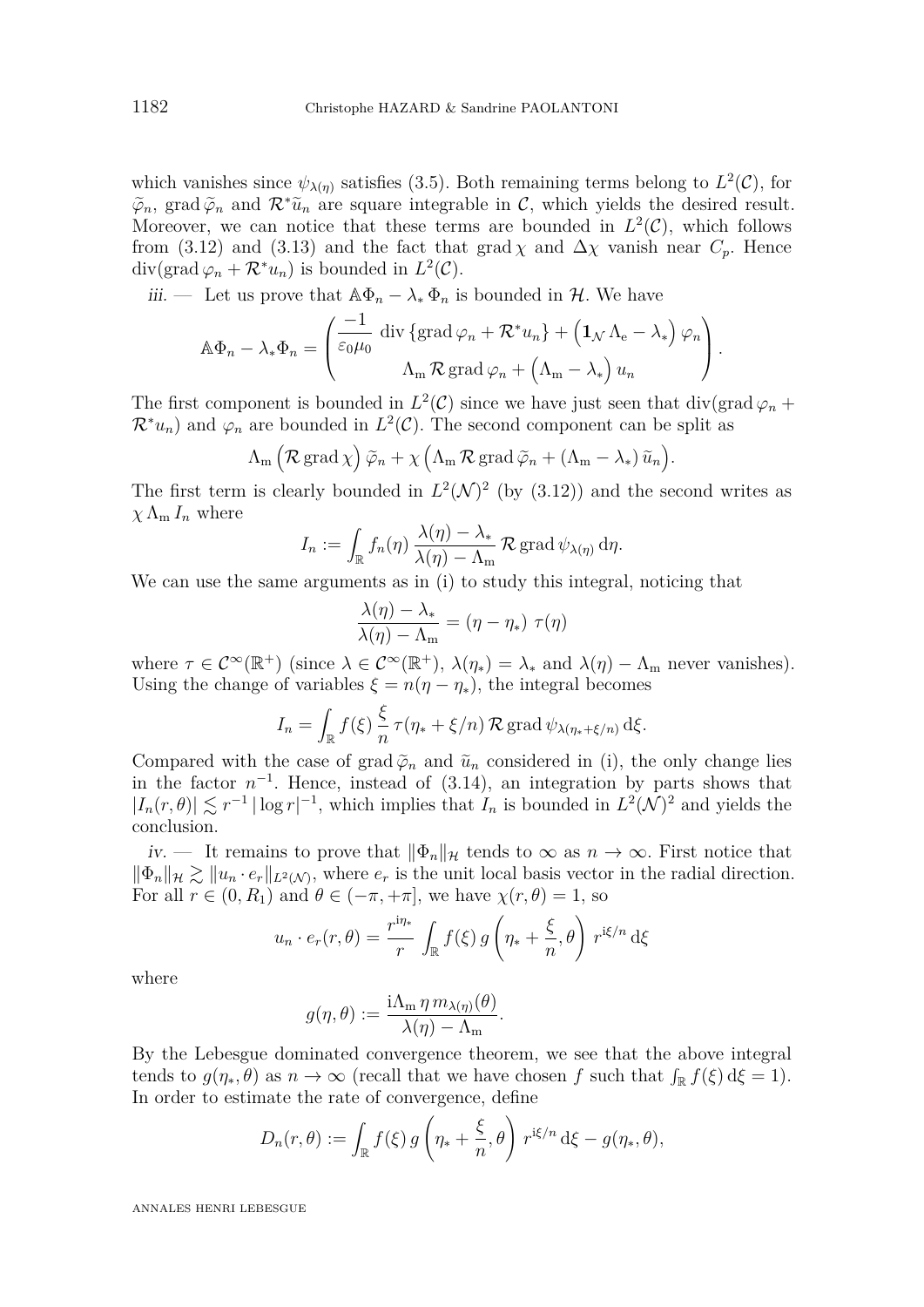<span id="page-22-0"></span>which can be rewritten as the sum

$$
\int_{\mathbb{R}} f(\xi) \left( g \left( \eta_* + \frac{\xi}{n}, \theta \right) - g(\eta_*, \theta) \right) r^{i\xi/n} d\xi + g(\eta_*, \theta) \int_{\mathbb{R}} f(\xi) \left( r^{i\xi/n} - 1 \right) d\xi.
$$

On the one hand, we deduce from the differentiability of  $\lambda(\eta)$  and  $m_{\lambda(\eta)}$  with respect to *η* that  $|g(\eta_* + \xi/n, \theta) - g(\eta_*, \theta)| \lesssim 1/n$  (uniformly with respect to  $\xi$  in the support of *f* and  $\theta \in (-\pi, +\pi]$ ). On the other hand, we have  $|r^{i\xi/n} - 1| \lesssim |\log r|/n|$  (since  $|e^{ix}-1|$  ≤ |*x*| for all *x* ∈ ℝ*)*. As a consequence,  $|D_n(r, \theta)|$  ≤  $(1+|\log r|)/n$ . Assuming for simplicity that  $R_1 < 1$  (so that  $|\log r| > |\log R_1| > 0$  for all  $r \in (0, R_1)$ ), this shows that there exists a constant  $C > 0$  such that

$$
\left| u_n \cdot e_r(r,\theta) - \frac{r^{i\eta_*}}{r} g(\eta_*,\theta) \right| \leqslant C \frac{|\log r|}{r n}, \quad \forall \ r \in (0,R_1), \quad \forall \ \theta \in (-\pi,+\pi].
$$

Therefore, by the triangle inequality (squared), we infer that

$$
|u_n \cdot e_r(r,\theta)|^2 \geq \frac{|g(\eta_*,\theta)|^2}{2r^2} - C^2 \frac{|\log r|^2}{n^2r^2}, \quad \forall \ r \in (0,R_1), \quad \forall \ \theta \in (-\pi,+\pi].
$$

As  $g(\theta, \eta^*)$  is not zero everywhere in  $(-\pi, \pi)$ , one can find an interval  $(\theta_1, \theta_2) \subset$  $(-\pi, \pi)$  and a constant  $g_{\min} > 0$  such that  $|g(\theta, \eta^*)| \geq g_{\min}$  for all  $\theta \in (\theta_1, \theta_2)$ . Hence, for any  $s > 0$  and  $n \ge n_s := \max\left\{1, s^{-1} |\log R_1|\right\}$ , we have

$$
||u_n \cdot e_r||_{L^2(\mathcal{N})}^2 \geq (\theta_2 - \theta_1) \int_{e^{-sn}}^{R_1} \left( \frac{g_{\min}^2}{2} - C^2 \frac{|\log r|^2}{n^2} \right) \frac{dr}{r}.
$$

Notice that  $|\log r|/n < s$  in the interval of integration. So, choosing  $s = g_{\min}/(2C)$ , we infer that for all  $n > n_s$ ,

$$
||u_n \tcdot e_r||_{L^2(\mathcal{N})}^2 \ge (\theta_2 - \theta_1) \int_{e^{-sn}}^{R_1} \frac{g_{\min}^2}{4} \frac{dr}{r} \gtrsim \log R_1 + sn.
$$

To sum up, we have proved that  $\|\Phi_n\|_{\mathcal{H}} \gtrsim \sqrt{n}$  for large enough *n*. Together with [\(iii\)](#page-21-0), this shows that  $\|\mathbb{A}\Phi_n - \lambda_* \Phi_n\|_{\mathcal{H}} / \|\Phi_n\|_{\mathcal{H}}$  tends to 0, which means that  $\lambda_*$  belongs to the spectrum of A.

To conclude, we do not need to check the weak convergence to 0 of  $\Phi_n / ||\Phi_n||_{\mathcal{H}}$ . Indeed we know now that any point of  $\mathcal{J}_p$  belongs to  $\sigma(\mathbb{A})$ . Hence it is an accumulation point of  $\sigma(\mathbb{A})$ , so it belongs to  $\sigma_{\text{ess}}(\mathbb{A})$ .

 $\Box$ 

#### 3.4.3. A natural but bad idea

At first glance, the above construction of a Weyl sequence for a given  $\lambda \in \mathcal{J}_p$ may seem complicated and one can legitimately wonder if there is no simpler way to deduce a Weyl sequence from the black hole waves. In particular, a natural idea (applied in [\[BZ19\]](#page-30-6) for the Neumann–Poincaré operator) is to truncate *ψ<sup>λ</sup>* closer and closer to  $C_p$ , by setting for instance  $\Phi_n := (\varphi_n, u_n)$  with

$$
\varphi_n(x) := \chi_n(|x|) \psi_\lambda(x)
$$
 and  $u_n(x) := \chi_n(|x|) \frac{\Lambda_m}{\lambda - \Lambda_m} \mathcal{R} \operatorname{grad} \psi_\lambda(x).$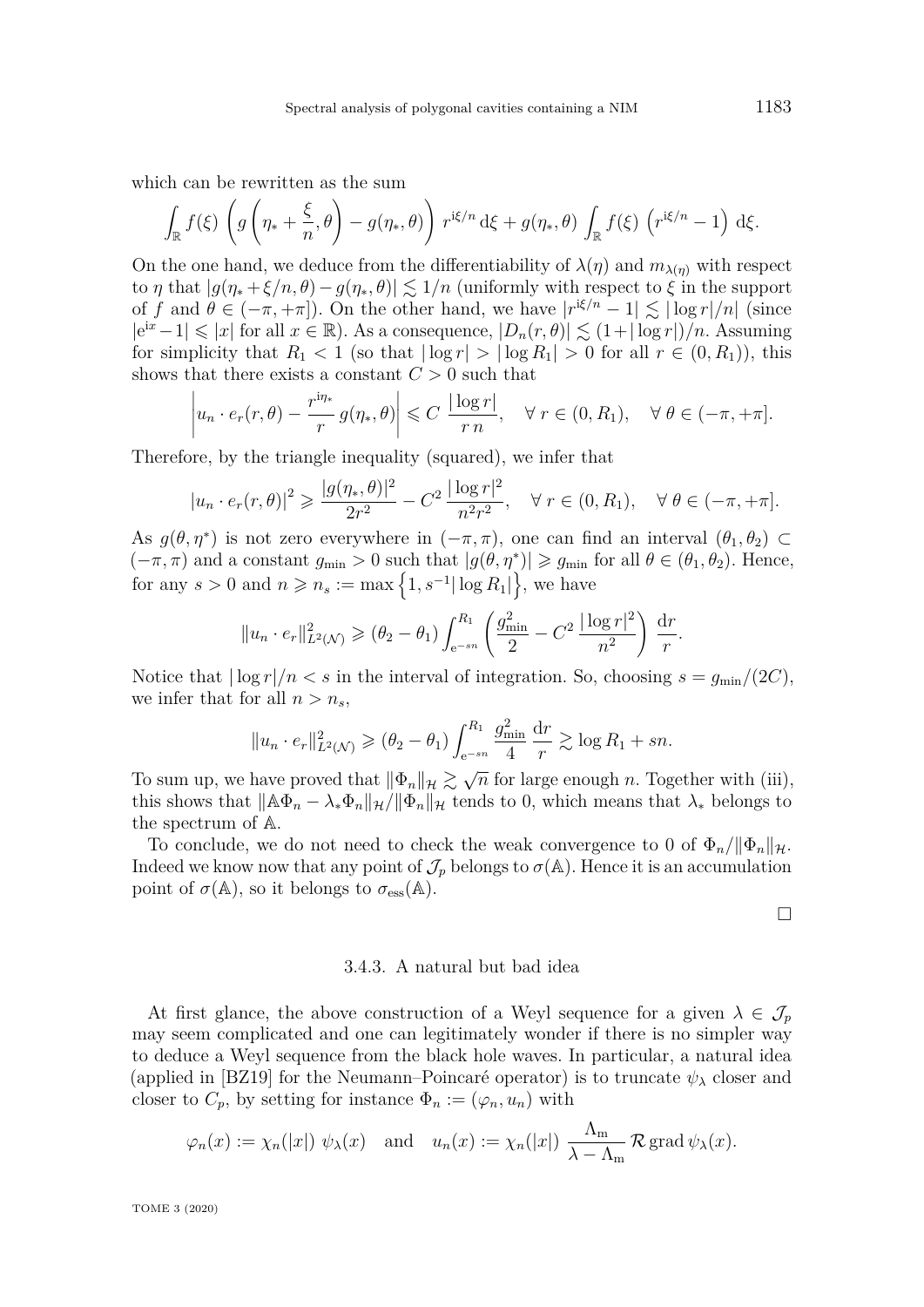where  $(\chi_n)_{n\in\mathbb{N}}\subset\mathcal{D}(\mathbb{R}^+)$  is a sequence of radial real-valued functions such that  $\chi_n(r) = 0$  if  $r < 1/n$  or  $r > R$ , whereas  $\chi_n(r) = 1$  if  $2/n < r < R/2$  (where R is chosen as in [\(3.11\)](#page-19-2)). It is easy to see that  $\Phi_n \in D(\mathbb{A})$  for all  $n \in \mathbb{N}$ . But  $\Phi_n / \|\Phi_n\|_{\mathcal{H}}$ is not a Weyl sequence for  $\lambda$ . Indeed the ratio  $\|\mathbb{A}\Phi_n - \lambda \Phi_n\|_{\mathcal{H}}/\Phi_n\|_{\mathcal{H}}$  does not tend to 0 as  $n \to \infty$ . To see this, notice that  $|\psi_{\lambda}(r,\theta)| \lesssim 1$  and  $|\text{grad } \psi_{\lambda}(r,\theta)| \lesssim r^{-1}$  in *BR,* which shows on the one hand that

$$
\|\Phi_n\|_{\mathcal{H}}^2 \lesssim \int_0^R |\chi_n(r)|^2 r \, dr + \int_0^R \frac{|\chi_n(r)|^2}{r} \, dr \lesssim \int_0^R \frac{|\chi_n(r)|^2}{r} \, dr.
$$

On the other hand, using the fact that  $\partial \psi_{\lambda}/\partial r = i\eta_{\lambda} \psi_{\lambda}/r$ , we obtain

$$
\mathbb{A}\Phi_n - \lambda \Phi_n = \left( \left( \left\{ \frac{-\Delta \chi_n}{\varepsilon_0 \mu_0} + \left( \mathbf{1}_{\mathcal{N}} \Lambda_e - \lambda \right) \chi_n \right\} - i \left\{ \frac{\eta_\lambda}{\varepsilon_0 \mu_0} \left( 1 + \frac{\mu_0}{\mu_\lambda} \right) \frac{\chi_n'}{r} \right\} \right) \psi_\lambda \right).
$$

Noticing that both terms in braces in the first component are real and  $|\psi_{\lambda}(r,\theta)|$  $= |m_{\lambda}(\theta)|$ , we deduce that

$$
\|\mathbb{A}\Phi_n - \lambda \Phi_n\|_{\mathcal{H}}^2 \gtrsim \int_0^R \frac{|\chi_n'(r)|^2}{r} \, \mathrm{d}r \,.
$$

As a consequence

$$
\frac{\|\mathbb{A}\Phi_n - \lambda \Phi_n\|_{\mathcal{H}}^2}{\|\Phi_n\|_{\mathcal{H}}^2} \gtrsim \int_0^R \frac{|\chi_n'(r)|^2}{r} \, dr \bigg/ \int_0^R \frac{|\chi_n(r)|^2}{r} \, dr.
$$

The right-hand side cannot tend to 0. Otherwise it would contradict the inequality

$$
\int_0^R \frac{|\chi_n(r)|^2}{r} dr \leqslant \frac{R^2}{4} \int_0^R \frac{|\chi_n'(r)|^2}{r} dr,
$$

which follows from the expression  $\chi_n(r) = \int_0^r \sqrt{s} \left( \chi'_n(s) / \sqrt{s} \right) ds$  and Cauchy–Schwarz inequality.

#### **3.5. Corner resonance at a boundary vertex**

<span id="page-23-0"></span>The construction of Weyl sequences associated to a boundary vertex  $B_q$  is exactly the same as for inner vertices. The only difference lies in the expression of the black hole wave  $\psi_{\lambda}$ . As in Section [3.4,](#page-17-4) this function is still solution to [\(3.5\)](#page-17-3), but instead of the whole plane  $\mathbb{R}^2$ , we consider now an infinite sector of angle  $\gamma_q$  divided in two sub-sectors of angles  $\beta_q$  and  $\gamma_q - \beta_q$  filled respectively by our NIM and vacuum (see Figure [3.2,](#page-17-0) right). Moreover  $\psi_{\lambda}$  must vanish on the boundary of the sector of angle  $\gamma_q$ . Using polar coordinates as shown in Figure [3.2,](#page-17-0) separation of variables yields again  $\psi_{\lambda}(r,\theta) = r^{i\eta_{\lambda}} m_{\lambda}(\theta)$ , where  $\eta_{\lambda} \in \mathbb{C}$  and  $m_{\lambda}$  is a solution to [\(3.7\)](#page-17-1) in  $(0, \gamma_q)$  which satisfies the boundary conditions  $m_\lambda(0) = m_\lambda(\gamma_q) = 0$ . One can readily check that this equation admits a non-trivial solution if and only if  $\eta_{\lambda}$  satisfies the dispersion equation

<span id="page-23-1"></span>(3.15) 
$$
\mu_{\lambda}^{\mathcal{N}} \tanh(\eta_{\lambda} \beta_q) + \mu_0 \tanh(\eta_{\lambda} (\gamma_q - \beta_q)) = 0.
$$

Again we are only interested in positive real solutions  $\eta_{\lambda}$  to this equation. By a simple monotonicity argument, we see that it admits a unique solution if and only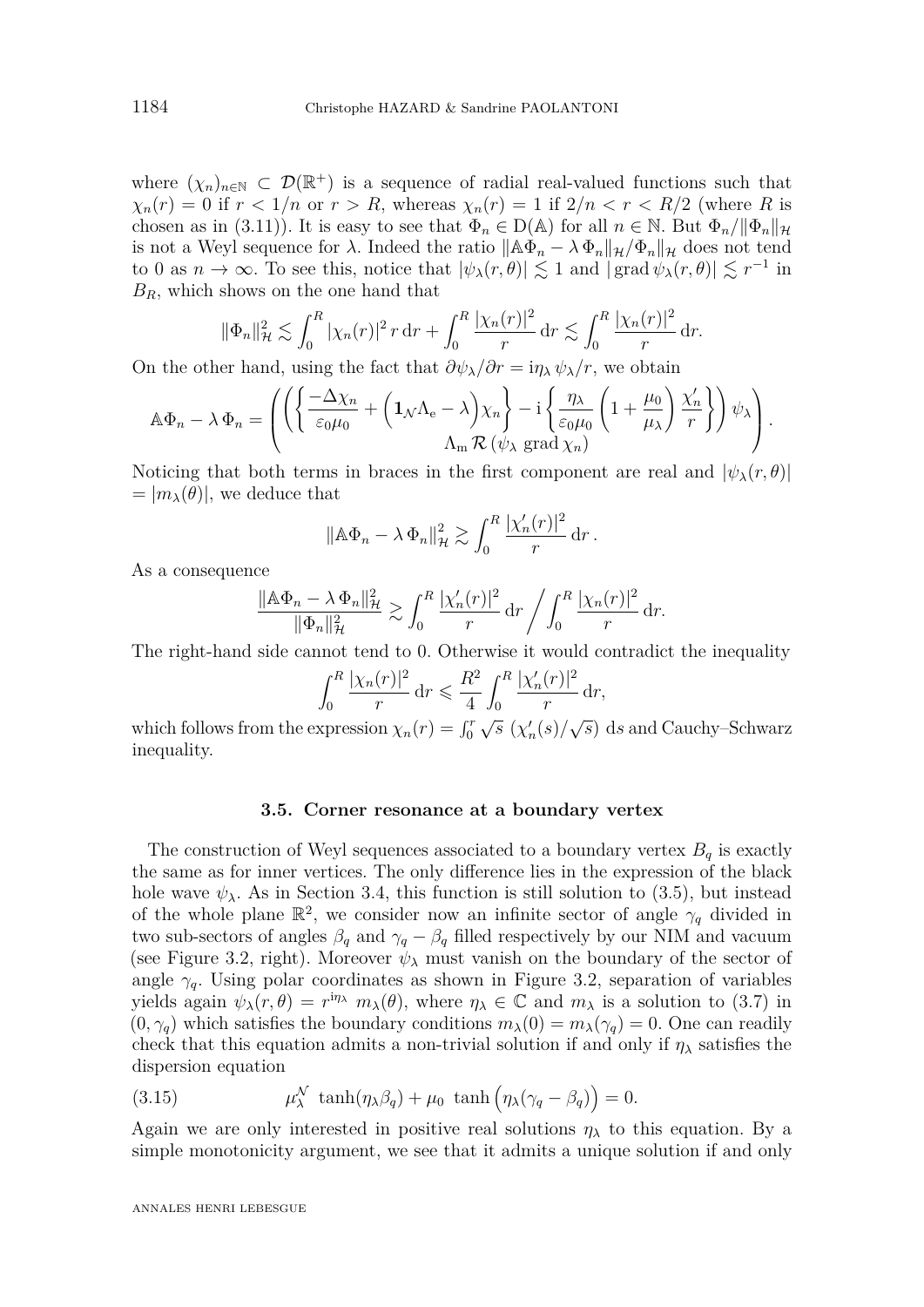<span id="page-24-2"></span>if  $\lambda$  belongs to the interval  $\mathcal{I}_q$  defined in [\(2.18\)](#page-9-1). In this case, we conclude that the angular modulation of the black hole wave is given (up to a complex factor) by

$$
m_{\lambda}(\theta) := \begin{cases} \frac{\sinh(\eta_{\lambda}\theta)}{\sinh(\eta_{\lambda}\beta_{q})} & \text{if } 0 < \theta < \beta_{q}, \\ \frac{\sinh(\eta_{\lambda}(\gamma_{q} - \theta))}{\sinh(\eta_{\lambda}(\gamma_{q} - \beta_{q}))} & \text{if } \beta_{q} < \theta < \gamma_{q}. \end{cases}
$$

We can remark that this expression can be deduced from  $(3.9)$  by a simple angular dilation which consists in replacing simultaneously in [\(3.7\)](#page-17-1)  $\theta$  by  $\theta \pi / \gamma_q$  and  $\eta_\lambda$  by  $\eta_{\lambda} \gamma_q / \pi$  and choosing  $\alpha_p = 2\beta_q \pi / \gamma_q$ . Actually, the same angular dilation also connects the dispersion equation [\(3.8\)](#page-18-0) with [\(3.15\)](#page-23-1), since the latter can be written equivalently

$$
\frac{\sinh\left(\eta_{\lambda}(\gamma_q - 2\beta_q)\right)}{\sinh(\eta_{\lambda}\gamma_q)} = -\frac{\mu_0 + \mu_{\lambda}^{\mathcal{N}}}{\mu_0 - \mu_{\lambda}^{\mathcal{N}}}
$$

This remark is related to the comment made about the examples of cavities shown in the right column of Figure [2.3.](#page-10-1)

Thanks to this new black hole wave adapted to a boundary vertex  $B_q$ , we can reuse the definition [\(3.11\)](#page-19-2) of  $(\varphi_n, u_n)$  and follow exactly the same lines as in the proof of Proposition [3.7,](#page-20-4) which yields:

<span id="page-24-1"></span>PROPOSITION 3.8. — Let  $\Phi_n := (\varphi_n, u_n)$  defined by [\(3.11\)](#page-19-2) with the above definition of  $\psi_{\lambda}(r,\theta) = r^{\mathrm{i}\eta_{\lambda}} m_{\lambda}(\theta)$ . Then  $\Phi_n / \|\Phi_n\|_{\mathcal{H}}$  is a Weyl sequence for  $\lambda_* \in \mathcal{I}_q$ .

## **3.6. Proof of Theorem [2.2](#page-10-0)**

<span id="page-24-0"></span>We can now collect the results of the preceding subsections. We have constructed Weyl sequences for  $\lambda = 0$  (Proposition [3.3\)](#page-13-0),  $\lambda = \Lambda_{\rm m}/2$  (Proposition [3.6\)](#page-15-1),  $\lambda \in \mathcal{J}_p$ for  $p = 1, \ldots, P$  (Proposition [3.7\)](#page-20-4) and  $\lambda \in \mathcal{I}_q$  for  $q = 1, \ldots, Q$  (Proposition [3.8\)](#page-24-1). Moreover, Proposition [3.1](#page-11-1) tells us that  $\lambda = \Lambda_m$  is an eigenvalue of infinite multiplicity. Hence all these points belongs to  $\sigma_{\rm ess}(\mathbb{A})$ . As the essential spectrum is closed, we have proved that

$$
\sigma_{\text{all}} := \{0, \Lambda_\text{m}/2, \Lambda_\text{m}\} \ \cup \bigcup_{p=1, P} \overline{\mathcal{J}_p} \cup \bigcup_{q=1, Q} \overline{\mathcal{I}_q} \ \subset \ \sigma_{\text{ess}}(\mathbb{A}).
$$

It remains to check that there is no other point in  $\sigma_{\rm ess}(\mathbb{A})$ , that is,  $\sigma_{\rm all} \supset \sigma_{\rm ess}(\mathbb{A})$ . To do this, we use the following characterization of the complementary of the essential spectrum [\[EE87\]](#page-30-16): a point  $\lambda \in \mathbb{R}$  does not belong to  $\sigma_{\text{ess}}(\mathbb{A})$  if and only if  $\mathbb{A} - \lambda I$  is a semi-Fredholm operator (i.e., its range is closed and its kernel is finite dimensional). We thus have to check this property for all  $\lambda \in \mathbb{R}^+ \setminus \sigma_{all}$ .

This result is far from obvious. Fortunately, it can be easily deduced from an existing nearby result proved in [\[BCC12\]](#page-30-3), which involves a functional framework that is slightly different from ours. Keeping our notations, this paper studies the operator  $A: H_0^1(\mathcal{C}) \to H^{-1}(\mathcal{C})$  defined by  $A\varphi := -\text{div}(\sigma \text{ grad }\varphi)$  where  $\sigma$  is a bounded real-valued function such that  $|\sigma(x)| \geq c$  for almost every  $x \in C$ , for some constant  $c > 0$ , and which is positive in V and negative in N. Here we are only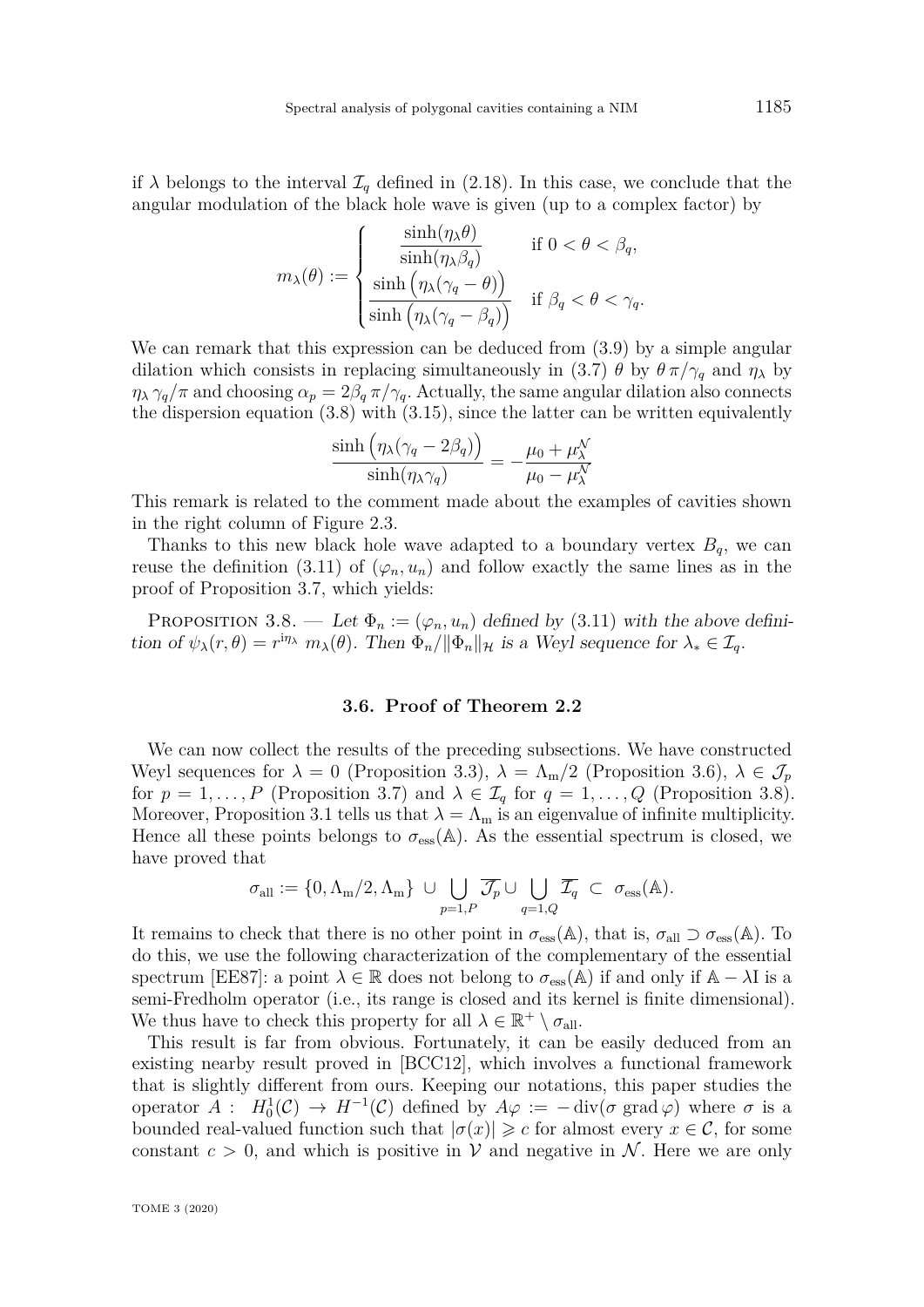<span id="page-25-0"></span>interested in the case where  $\sigma$  is constant in both subdomains  $\mathcal V$  and  $\mathcal N$ . Denoting by  $\sigma_N$  < 0 and  $\sigma_V$  > 0 these constants, we define the contrast between both media by  $\kappa := \sigma_{\mathcal{N}}/\sigma_{\mathcal{V}}$ . [\[BCC12,](#page-30-3) Theorem 4.3], proved by means of the so-called T-coercivity technique, provides sufficient conditions on  $\kappa$  for A to be a Fredholm operator, thus a fortiori a semi-Fredholm operator. These conditions exclude a set of critical values of the contrast which always contains −1. This set is the union of critical intervals associated to the vertices of the interface  $\Sigma$  which are defined as follows. For an inner vertex  $C_p$ , the critical interval is

$$
\mathcal{K}(C_p) := [-\rho_p, -\rho_p^{-1}] \quad \text{where} \quad \rho_p := \max\left\{\frac{\alpha_p}{2\pi - \alpha_p}, \frac{2\pi - \alpha_p}{\alpha_p}\right\} > 1,
$$

whereas for a boundary vertex  $B_q$ , it is given by

$$
\mathcal{K}(B_q) := \left[ \min \left\{ -1, \frac{-\beta_q}{\gamma_q - \beta_q} \right\}, \max \left\{ -1, \frac{-\beta_q}{\gamma_q - \beta_q} \right\} \right].
$$

For our model problem, the contrast is a function of  $\lambda$  given by  $\kappa_{\lambda} = (1 - \Lambda_{\rm m}/\lambda)^{-1}$ (see [\(2.1\)](#page-4-2)), which is negative for all  $\lambda \in (0, \Lambda_{m})$ . Using [\(2.17\)](#page-9-0) and [\(2.18\)](#page-9-1), it is then readily seen that  $\kappa_{\lambda} \in \mathcal{K}(C_p)$  if and only if  $\lambda \in \mathcal{J}_p$ , whereas  $\kappa_{\lambda} \in \mathcal{K}(B_q)$  if and only if  $\lambda \in \overline{\mathcal{I}_q}$ . As a consequence we know that for all  $\lambda \in (0, \Lambda_m)$  which does not belong to the union of these closed intervals, the operator  $\varphi \mapsto \text{div}(\mu_{\lambda}^{-1})$  $\lambda^{-1}$  grad  $\varphi$ ) considered from  $H_0^1(\mathcal{C})$  to  $H^{-1}(\mathcal{C})$  is Fredholm. Besides, the fact that it is also Fredholm for all  $\lambda > \Lambda_{\rm m}$  is a straightforward consequence of Lax–Milgram theorem which actually shows that it is an isomorphism. Hence, by virtue of the compactness of the embedding  $H_0^1(\mathcal{C}) \subset L^2(\mathcal{C})$ , the operator

$$
\widetilde{\mathbb{S}}_{\lambda}: H_0^1(\mathcal{C}) \longrightarrow H^{-1}(\mathcal{C})
$$

$$
\varphi \longmapsto -\text{div}\left(\mu_{\lambda}^{-1} \text{ grad }\varphi\right) - \lambda \,\varepsilon_{\lambda} \,\varphi
$$

is Fredholm, thus semi-Fredholm, for all  $\lambda \in \mathbb{R}^+ \setminus \sigma_{all}$ .

This implies that  $A - \lambda I$  is a semi-Fredholm operator for all  $\lambda \in \mathbb{R}^+ \setminus \sigma_{all}$ , which follows from two results proved in the Appendix where we introduce the operator  $S_{\lambda} = \varepsilon_0^{-1} \widetilde{S}_{\lambda}$  (see [\(A.1\)](#page-27-0)). Indeed, the first implication of Lemma [A.1](#page-28-0) tells us that  $\text{Ran}(\mathbb{A} - \lambda)$  is closed in  $\mathcal{H}$  if  $\text{Ran}(\mathcal{S}_{\lambda})$  is closed in  $H^{-1}(\mathcal{C})$ , whereas [\(A.5\)](#page-27-1) shows that Ker( $A - \lambda$ ) is finite dimensional if Ker $S_{\lambda}$  is so. This concludes the proof of the equality  $\sigma_{\text{all}} = \sigma_{\text{ess}}(\mathbb{A})$ .

Finally, as regards the two accumulation points 0 and  $+\infty$  of the discrete spectrum  $\sigma_{\text{disc}}(\mathbb{A})$ , we have already justified in Section [3.2](#page-12-1) the case of 0. For  $+\infty$ , recall that A is an unbounded selfadjoint operator, so its spectrum is necessarily unbounded. We have proved that its essential spectrum is contained in  $[0, \Lambda_{m}]$ , hence there is a sequence of eigenvalues of  $\sigma_{disc}(\mathbb{A})$  which tends to  $+\infty$ . This completes the proof of Theorem [2.2.](#page-10-0)

## **4. Conclusion**

In this paper, we have explored in a simple academic situation the spectral effects of an interface between vacuum and a negative-index material. Much more needs to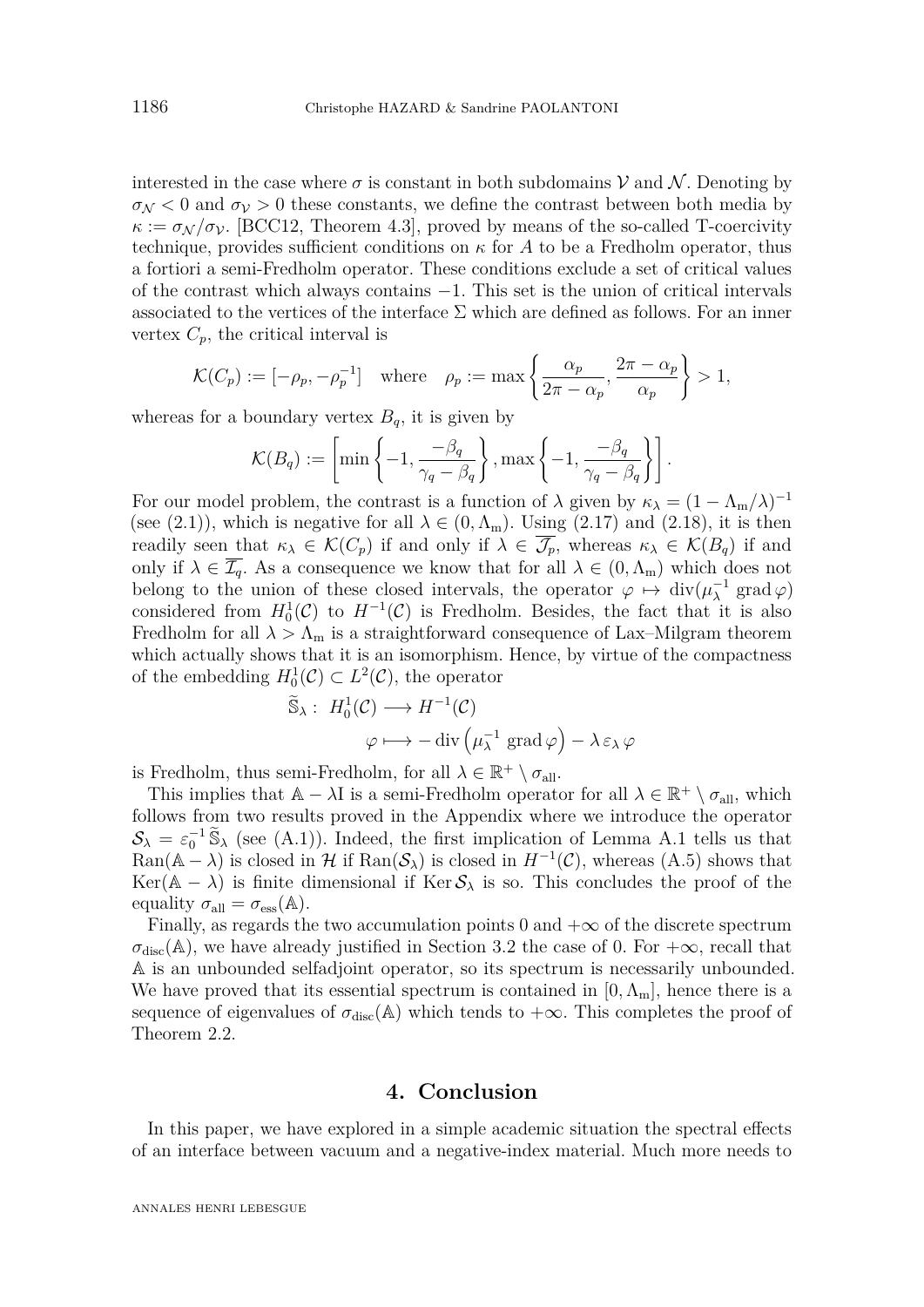<span id="page-26-1"></span>be done to deal with more involved situations. In particular, it should be interesting to understand whether the results obtained here extend to cavities with piecewise smooth (curved) boundaries. Besides, instead of the Drude model studied here, one could consider a Lorentz model [\[GM12,](#page-30-7) [GT10\]](#page-31-11), for which negativity arises near a non-zero frequency: the Drude's laws [\(2.1\)](#page-4-2) are replaced by

$$
\varepsilon_\lambda^\mathcal{N}:=\varepsilon_0\,\left(1-\frac{\Lambda_{\rm e}}{\lambda-\lambda_{\rm e}}\right)\quad\text{and}\quad\mu_\lambda^\mathcal{N}:=\mu_0\,\left(1-\frac{\Lambda_{\rm m}}{\lambda-\lambda_{\rm m}}\right),
$$

where  $\Lambda_e$ ,  $\lambda_e$ ,  $\Lambda_m$  and  $\lambda_m$  are non-negative coefficients which characterize the medium. For generalized Lorentz material [\[Tip04\]](#page-31-12),  $\varepsilon_{\lambda}^{\mathcal{N}}$  and  $\mu_{\lambda}^{\mathcal{N}}$  express as finite sums of similar terms. The case of dissipative media should also be studied (see [\[CJK17\]](#page-30-17) for an overview of the possible models). Finally, it seems necessary to tackle threedimensional problems, for scalar and vector propagation equations, in particular Maxwell's equations. Works in these directions are in progress.

## **Appendix A. Non-linear versus linear**

<span id="page-26-0"></span>In this appendix, we go back to the links between the initial non-linear eigenvalue problem [\(2.3\)](#page-5-4) and its linearized version [\(2.8\)](#page-7-6) studied in the present paper, more precisely, the link between the spectrum of the rational family of operators  $\lambda \mapsto \mathbb{S}_{\lambda}$ defined in  $(2.14)-(2.15)$  $(2.14)-(2.15)$  $(2.14)-(2.15)$  and that of operator A defined in  $(2.9)-(2.11)$  $(2.9)-(2.11)$  $(2.9)-(2.11)$ . We have seen in Section [2.2](#page-6-1) that their respective point spectra coincide. But what can be said about the other components of their spectra? Such an issue comes within spectral theory of block operator matrices [\[Tre08\]](#page-31-6) which explores in particular the relation between the spectrum of a block operator matrix, here our operator A, and that of its *Schur complement*, here the family S*λ.* Unfortunately, general results of this theory cannot apply here. This is mainly due to the fact that the domain of S*<sup>λ</sup>* depends on  $\lambda$ , which is related to the coupling between both fields  $\varphi$  and  $u$  in the definition of the domain of A.

In order to make this difficulty clear, we first introduce bounded operators  $S_\lambda$  and A similar to  $\mathbb{S}_{\lambda}$  and A but acting in a different functional framework. In addition to the Hilbert space  $\mathcal{H} := L^2(\mathcal{C}) \times L^2(\mathcal{N})^2$  defined in Section [2.2,](#page-6-1) consider the Hilbert spaces

$$
\mathcal{H}^1 := H_0^1(\mathcal{C}) \times L^2(\mathcal{N})^2 \quad \text{and} \quad \mathcal{H}^{-1} := H^{-1}(\mathcal{C}) \times L^2(\mathcal{N})^2
$$

which are dual to each other if  $H$  is identified with its own dual. Hence we have  $\mathcal{H}^1 \subset \mathcal{H} \subset \mathcal{H}^{-1}$  where both embeddings are continuous and dense. Moreover, the duality product between  $\mathcal{H}^1$  and  $\mathcal{H}^{-1}$  appears as an extension of the inner product  $(\cdot, \cdot)_{\mathcal{H}}$  given by [\(2.10\)](#page-7-7) in the sense that  $\langle X, Y \rangle = (X, Y)_{\mathcal{H}}$  for all  $X \in \mathcal{H}$  and  $Y \in \mathcal{H}^1$ . We then define the bounded block operator matrix  $\mathcal{A}: \mathcal{H}^1 \to \mathcal{H}^{-1}$  by

$$
\mathcal{A}:=\begin{pmatrix} A & B^* \\ B & C \end{pmatrix}:=\begin{pmatrix} \dfrac{-1}{\varepsilon_0\mu_0}\,\Delta + \mathbf{1}_{\mathcal{N}}\,\Lambda_{\mathrm{e}} & \dfrac{-1}{\varepsilon_0\mu_0}\,\mathrm{div}\,\mathcal{R}^* \\ \Lambda_{\mathrm{m}}\,\mathcal{R}\,\mathrm{grad} & \Lambda_{\mathrm{m}} \end{pmatrix},
$$

where  $A: H_0^1(\mathcal{C}) \to H^{-1}(\mathcal{C}), B: H^1(\mathcal{C}) \to L^2(\mathcal{N})^2, B^*: L^2(\mathcal{N})^2 \to H^{-1}(\mathcal{C})$  and  $C: L^2(\mathcal{N})^2 \to L^2(\mathcal{N})^2$  are bounded operators (note that the fact that *B* and *B*<sup>\*</sup>

TOME 3 (2020)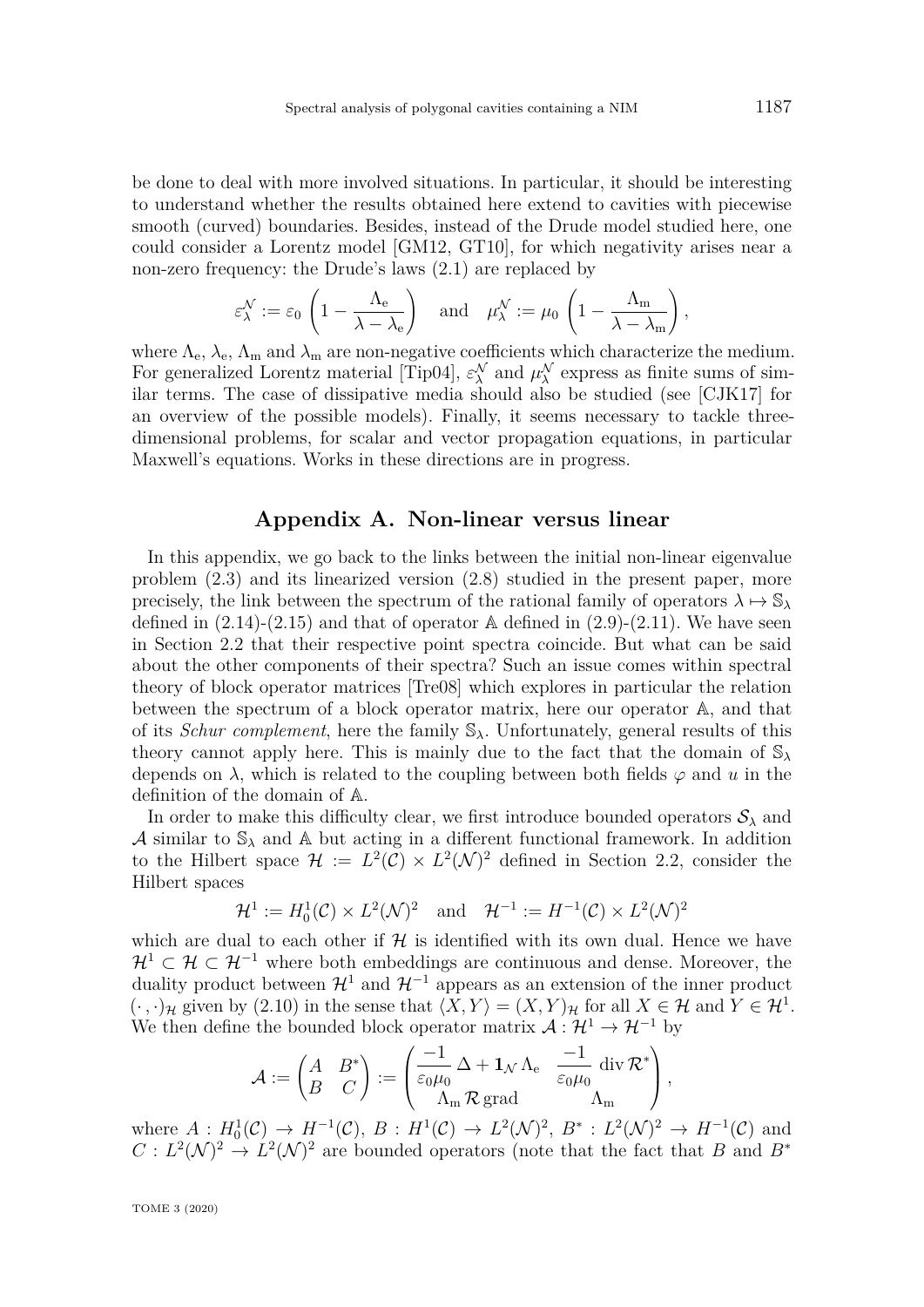are adjoint to each other results from the choice of the inner product [\(2.10\)](#page-7-7)). The so-called Frobenius–Schur factorization provides the link between  $\mathcal{A} - \lambda$  and its Schur complement

$$
\mathcal{S}_{\lambda} := A - \lambda - B^* (C - \lambda)^{-1} B.
$$

It can be written for all  $\lambda$  in the resolvent set of  $C$  as

$$
\mathcal{A} - \lambda = \hat{\mathcal{T}}_{\lambda} \mathcal{D}_{\lambda} \check{\mathcal{T}}_{\lambda} \quad \text{where}
$$

$$
\mathcal{D}_{\lambda} := \begin{pmatrix} \mathcal{S}_{\lambda} & 0 \\ 0 & C - \lambda \end{pmatrix}, \ \hat{\mathcal{T}}_{\lambda} := \begin{pmatrix} I & B^* \left( C - \lambda \right)^{-1} \\ 0 & I \end{pmatrix} \text{ and } \check{\mathcal{T}}_{\lambda} := \begin{pmatrix} I & 0 \\ (C - \lambda)^{-1} B & I \end{pmatrix}.
$$

The same calculation as in Section [2.2](#page-6-1) shows that the Schur complement is given here by

(A.1) 
$$
\mathcal{S}_{\lambda}\varphi = \frac{1}{\varepsilon_0} \left( -\operatorname{div} \left( \frac{1}{\mu_{\lambda}} \operatorname{grad} \varphi \right) - \lambda \varepsilon_{\lambda} \varphi \right),
$$

which appears as a bounded operator from  $H_0^1(\mathcal{C})$  to  $H^{-1}(\mathcal{C})$ . The other term of the diagonal block operator matrix  $\mathcal{D}_{\lambda}: \mathcal{H}^1 \to \mathcal{H}^{-1}$  is simply  $C - \lambda = \Lambda_{\text{m}} - \lambda$ . Finally, for all  $\lambda \neq \Lambda_m$ , the triangular block operator matrix  $\check{\mathcal{T}}_{\lambda}$  is an automorphism of  $\mathcal{H}^1$ :

<span id="page-27-0"></span>
$$
\check{\mathcal{T}}_{\lambda} := \begin{pmatrix} I & 0 \\ \check{B}_{\lambda} & I \end{pmatrix} \text{ where } \check{B}_{\lambda} := \frac{B}{\Lambda_{\mathrm{m}} - \lambda} = \frac{\Lambda_{\mathrm{m}}}{\Lambda_{\mathrm{m}} - \lambda} \mathcal{R} \text{ grad},
$$

whereas  $\hat{\mathcal{T}}_{\lambda}$  appears as an automorphism of  $\mathcal{H}^{-1}$ . Denoting  $\hat{B}_{\lambda} := (\Lambda_{\rm m} - \lambda)^{-1} B^*$ , the above Frobenius–Schur factorization can be rewritten

<span id="page-27-4"></span>(A.2) 
$$
(A - \lambda) \begin{pmatrix} \varphi \\ u \end{pmatrix} = \begin{pmatrix} S_{\lambda} \varphi + (\Lambda_m - \lambda) \hat{B}_{\lambda} (\check{B}_{\lambda} \varphi + u) \\ (\Lambda_m - \lambda) (\check{B}_{\lambda} \varphi + u) \end{pmatrix}, \quad \forall \lambda \neq \Lambda_m, \forall \begin{pmatrix} \varphi \\ u \end{pmatrix} \in \mathcal{H}^1,
$$

from which we deduce in particular that

<span id="page-27-2"></span>(A.3) 
$$
(A - \lambda) \begin{pmatrix} \varphi \\ u \end{pmatrix} = \begin{pmatrix} \psi \\ 0 \end{pmatrix} \iff \{ u = -\check{B}_{\lambda}\varphi \text{ and } \psi = \mathcal{S}_{\lambda}\varphi \}.
$$

It is readily seen that the initial definitions  $(2.9)-(2.11)$  $(2.9)-(2.11)$  $(2.9)-(2.11)$  and  $(2.14)-(2.15)$  $(2.14)-(2.15)$  $(2.14)-(2.15)$  of A and S*<sup>λ</sup>* can now be reformulated equivalently as

$$
\mathbb{A}X = \mathcal{A}X, \qquad \forall X \in \mathcal{D}(\mathbb{A}) = \left\{ X \in \mathcal{H}^1; \ \mathcal{A}X \in \mathcal{H} \right\} \text{ and}
$$
  

$$
\mathbb{S}_{\lambda}\varphi = \varepsilon_0 \mathcal{S}_{\lambda}\varphi, \quad \forall \varphi \in \mathcal{D}(\mathbb{S}_{\lambda}) = \left\{ \varphi \in H_0^1(\mathcal{C}); \ \mathcal{S}_{\lambda}\varphi \in L^2(\mathcal{C}) \right\}.
$$

Note that [\(A.3\)](#page-27-2) implies that

<span id="page-27-3"></span>(A.4) 
$$
\varphi \in D(\mathbb{S}_{\lambda}) \iff \begin{pmatrix} \varphi \\ -\check{B}_{\lambda}\varphi \end{pmatrix} \in D(\mathbb{A}),
$$

as well as

<span id="page-27-1"></span>
$$
(A.5) \quad \varphi \in \text{Ker}(\mathbb{S}_{\lambda}) = \text{Ker}(\mathcal{S}_{\lambda}) \quad \Longleftrightarrow \quad \begin{pmatrix} \varphi \\ -\check{B}_{\lambda}\varphi \end{pmatrix} \in \text{Ker}(\mathbb{A} - \lambda) = \text{Ker}(\mathcal{A} - \lambda).
$$

The latter equivalence is nothing but a condensed expression of the linearization process of Section [2.2,](#page-6-1) that is, the equality of the respective point spectra of A and  $\mathcal{S}_{\lambda}$  (see [\(2.16\)](#page-8-4)). What can be said about their respective *essential spectra*? First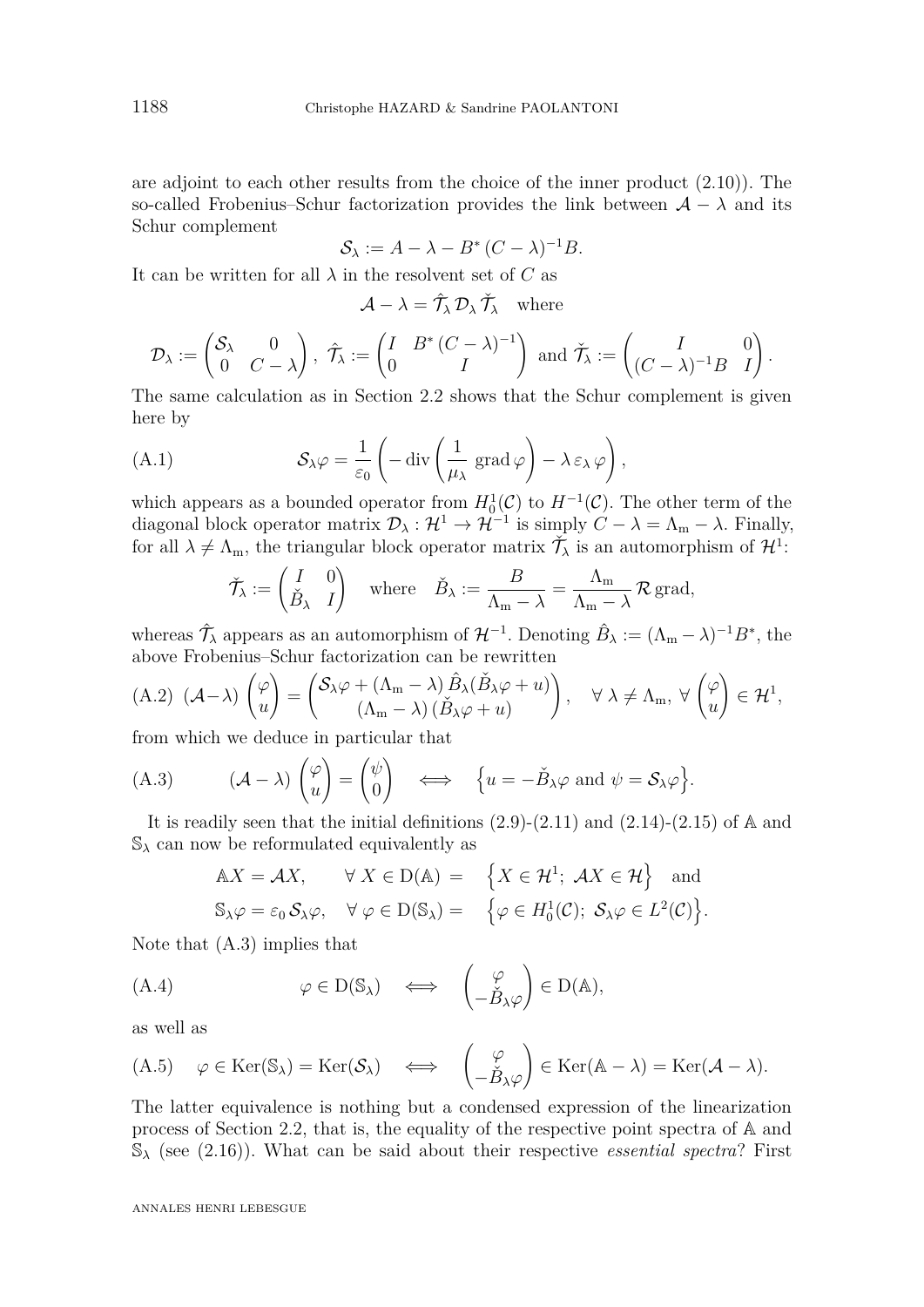<span id="page-28-1"></span>recall that for A, the various possible definition of  $\sigma_{\rm ess}(\mathbb{A})$  coincide since A is selfad-joint [\[EE87,](#page-30-16) Theorem 1.6, p. 417]. This is no longer true for  $\mathbb{S}_{\lambda}$  which is symmetric but not necessarily selfadjoint (see below). Following [\[Tre08,](#page-31-6) Section 2.4], define

$$
\sigma_{\operatorname{ess}}(\mathbb{S}_\lambda):=\Big\{\lambda\in\mathbb{C};\,\,\mathbb{S}_\lambda\,\,\text{is not Fredholm}\Big\},
$$

where we recall that  $\mathbb{S}_{\lambda}$  is said to be Fredholm if it is a closed operator whose range  $\text{Ran}(\mathbb{S}_{\lambda})$  is closed and both nullity dim( $\text{Ker}(\mathbb{S}_{\lambda})$ ) and deficiency  $\dim(L^2(\mathcal{C})/\text{Ran}(\mathbb{S}_{\lambda}))$ are finite. Hence relating the respective essential spectra of  $A$  and  $S_\lambda$  amounts to relating their respective Fredholmness. This is where the problem lies: we did not succeed in proving any such relation! The difficulty arises from the fact that there is no Frobenius–Schur factorization connecting directly  $\mathbb{A} - \lambda$  and  $\mathbb{S}_{\lambda}$ . This is mainly due to the impossibility of relating all the elements of  $D(A)$  with those of  $D(\mathbb{S}_{\lambda})$ . Indeed [\(A.4\)](#page-27-3) provides only a partial relation: many elements  $X = (\varphi, u)$  of D(A) are such that  $\varphi \notin D(\mathbb{S}_{\lambda})$ . The difficulty is twofold. On the one hand, if  $\mathbb{S}_{\lambda}$  is Fredholm, we cannot prove that  $\text{Ran}(\mathbb{A} - \lambda)$  is closed. As shown in Lemma [A.1](#page-28-0) below, we need a stronger assumption, namely that  $\text{Ran}(\mathcal{S}_\lambda)$  is closed in  $H^{-1}(\mathcal{C})$ . On the other hand, if  $A - \lambda$  is Fredholm, we can prove that  $\text{Ran}(\mathbb{S}_{\lambda})$  is closed (this is the second implication of Lemma [A.1\)](#page-28-0), but not that the operator  $\mathbb{S}_{\lambda}$  itself is closed!

<span id="page-28-0"></span>LEMMA A.1. — For all  $\lambda \neq \Lambda_m$ , we have (i)  $\implies$  (ii)  $\implies$  (iii) where

(i) : Ran( $S_{\lambda}$ ) closed in  $H^{-1}(\mathcal{C})$ , (ii) : Ran( $\mathbb{A} - \lambda$ ) closed in H, (iii) : Ran( $\mathbb{S}_{\lambda}$ ) closed in  $L^2(\mathcal{C})$ .

Proof. — For the first implication, assume that  $\text{Ran}(\mathcal{S}_\lambda)$  is closed in  $H^{-1}(\mathcal{C})$  and consider a sequence  $(X_n) \in D(A)^N$  such that  $Y_n := (A - \lambda)X_n$  converges in H to some *Y*. Denote  $X_n = (\varphi_n, u_n)$ ,  $Y_n = (\psi_n, v_n)$  and  $Y = (\psi, v)$ . As H is continuously embedded in  $\mathcal{H}^{-1}$ , the convergence  $Y_n \to Y$  holds true a fortiori in  $\mathcal{H}^{-1}$ , which means from [\(A.2\)](#page-27-4) that

$$
\mathcal{S}_{\lambda}\varphi_n + (\Lambda_m - \lambda) \hat{B}_{\lambda} \left( \check{B}_{\lambda}\varphi_n + u_n \right) \to \psi \quad \text{in } H^{-1}(\mathcal{C}),
$$

$$
(\Lambda_m - \lambda) \left( \check{B}_{\lambda}\varphi_n + u_n \right) \to v \quad \text{in } L^2(\mathcal{N})^2.
$$

As  $\hat{B}_{\lambda}$  is continuous from  $L^2(\mathcal{N})^2$  to  $H^{-1}(\mathcal{C})$ , we deduce that  $\mathcal{S}_{\lambda}\varphi_n \to \psi - \hat{B}_{\lambda}v$  in *H*<sup>−1</sup>(*C*). Hence there exists  $\varphi \in H_0^1(\mathcal{C})$  such that  $\mathcal{S}_{\lambda}\varphi = \psi - \hat{B}_{\lambda}v$ , since Ran( $\mathcal{S}_{\lambda}$ ) is closed. Setting  $X := (\varphi, u)$  with  $u := (\Lambda_m - \lambda)^{-1}v - \check{B}_\lambda\varphi$ , we have by construction  $(A - \lambda)X = Y \in \mathcal{H}$ , so  $X \in D(\mathbb{A})$  and  $(A - \lambda)X = Y$ , which shows that Ran $(A - \lambda)$ is closed in H*.*

For the second implication, consider a sequence  $(\varphi_n) \in D(\mathbb{S}_{\lambda})^{\mathbb{N}}$  such that  $\psi_n$  :=  $\mathbb{S}_{\lambda} \varphi_n$  converges in  $L^2(\mathcal{C})$  to some  $\psi$ . Setting  $X_n$  :=  $(\varphi_n, -\check{B}_{\lambda} \varphi_n)$ , which belongs to  $D(A)$  by  $(A.4)$ , we deduce from  $(A.3)$  that

$$
(\mathbb{A} - \lambda) X_n = \begin{pmatrix} \mathbb{S}_{\lambda} \varphi_n \\ 0 \end{pmatrix} \to Y := \begin{pmatrix} \psi \\ 0 \end{pmatrix} \text{ in } \mathcal{H}.
$$

TOME 3 (2020)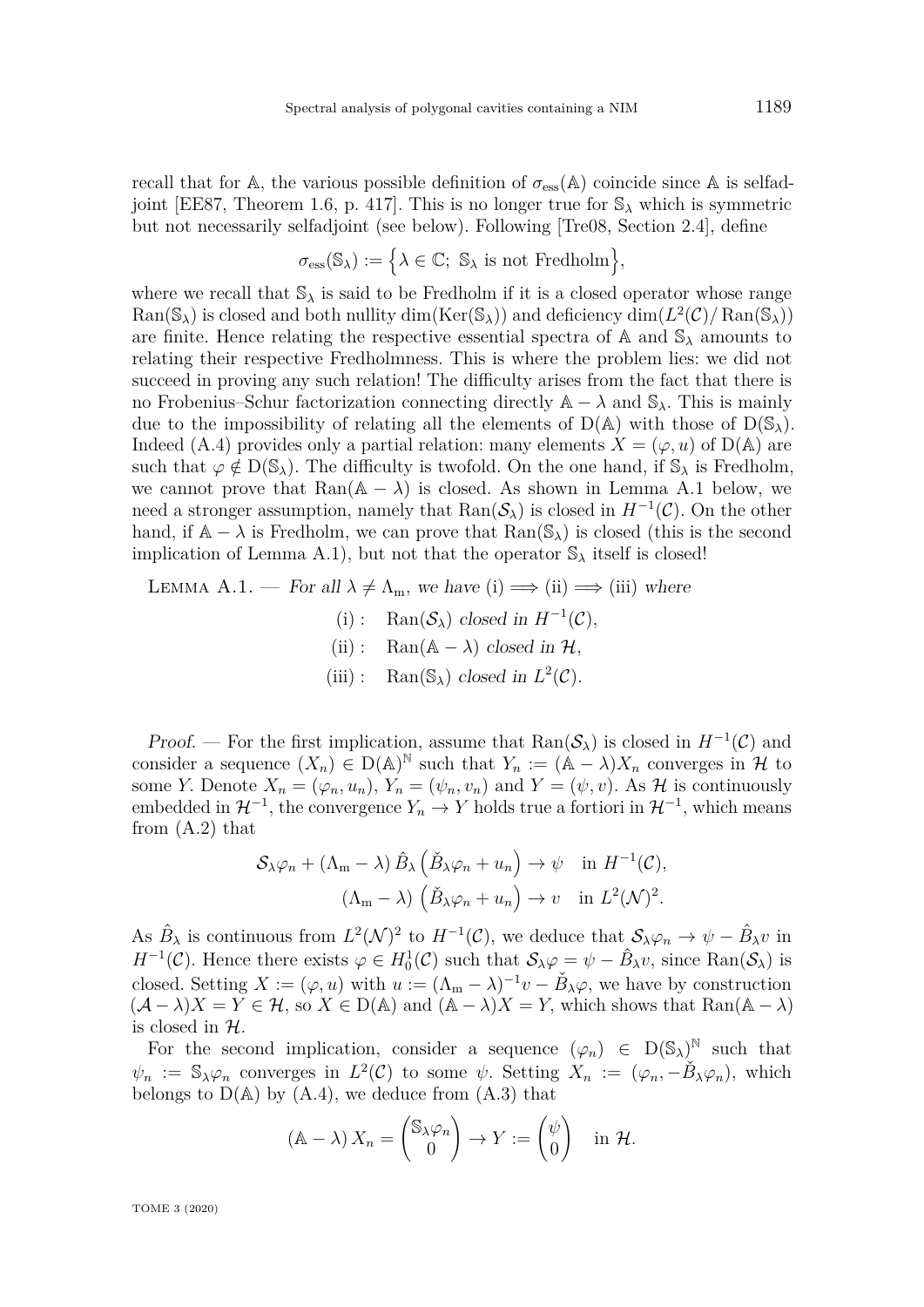<span id="page-29-4"></span>As Ran( $\mathbb{A} - \lambda$ ) is assumed closed in H, there exists  $X := (\varphi, u) \in D(\mathbb{A})$  such that  $(A - \lambda)X = Y$ . Relation [\(A.3\)](#page-27-2) then shows that  $u = -\check{B}_{\lambda}\varphi$  and  $\psi = \mathcal{S}_{\lambda}\varphi$ . Hence  $\varphi \in D(\mathbb{S}_{\lambda})$  and  $\psi = \mathbb{S}_{\lambda}\varphi$ , which shows that  $\text{Ran}(\mathbb{S}_{\lambda})$  is closed in  $L^2(\mathcal{C})$ .

To sum up, the present paper gives no information about the essential spectrum of S*λ*. There are few results about this operator in the literature. A necessary and sufficient condition for  $\mathbb{S}_{\lambda}$  to be selfadjoint was shown in [\[BDR99\]](#page-30-2): it corresponds exactly to  $\lambda \notin \sigma_{\rm ess}(\mathbb{A})$ . Besides for some geometric situations which exclude corner resonances, it is proved in [\[CPP19,](#page-30-1) [Pan19\]](#page-31-13) that  $\mathcal{S}_{\lambda}$  is selfadjoint with compact resolvent for  $\lambda \notin \{0, \Lambda_{m}/2\}$ , whereas it is not closed but is essentially selfadjoint if  $\lambda = \Lambda_{\rm m}/2$  (the case  $\lambda = 0$  is not dealt with). This shows that  $\{\Lambda_{\rm m}/2\} \subset \sigma_{\rm ess}(\mathbb{S}_{\lambda}) \subset$  $\{0, \Lambda_{m}/2\}$  in these situations, which supports the natural conjecture that  $\sigma_{\text{ess}}(\mathbb{S}_{\lambda})$  $= \sigma_{\rm ess}(\mathbb{A}) \setminus \{\Lambda_{\rm m}\}.$ 

In view of the above discussion, one can legitimately wonder if the definition [\(2.14\)](#page-8-2)-[\(2.15\)](#page-8-3) of the non-linear family of operators  $\lambda \mapsto \mathbb{S}_{\lambda}$  is well suited to tackle the spectral properties of the physical model studied here. Our feeling is that the nonlinear formulation hides some essential features of the problem, which are unveiled in the linear formulation. One of these features is *energy conservation* which seems no longer ensured since  $\mathbb{S}_{\lambda}$  is not selfadjoint for all  $\lambda$ . Actually a natural definition of energy for the linear model is  $\|(\varphi, u)\|_{\mathcal{H}}^2/2$  (see [\(2.10\)](#page-7-7)). It involves  $\|u\|_{L^2(\mathcal{N}^2)^2}$  which plays a crucial role in the construction of the Weyl sequences in Section [3.](#page-11-0) This contribution is hidden in the nonlinear formulation, which prevents us to deduce Weyl sequences for S*<sup>λ</sup>* from those we have constructed for A*.* To our knowledge, the construction of Weyl sequences for S*<sup>λ</sup>* remains an open question.

## **Acknowledgments**

The authors gratefully acknowledge the referees for their careful reading of the manuscript and their helpful comments and suggestions. In particular, both referees raised the delicate question of the relation between the respective spectra of the non-linear and linear formulations, which was completely ignored in the first version of the manuscript!

#### BIBLIOGRAPHY

- <span id="page-29-0"></span>[ACK<sup>+</sup>13] Habib Ammari, Giulio Ciraolo, Hyeonbae Kang, Hyundae Lee, and Graeme W. Milton, *Spectral theory of a Neumann–Poincaré-type operator and analysis of cloaking due to anomalous localized resonance*, Arch. Rational Mech. Anal. **208** (2013), no. 2, 667–692. ↑[1163](#page-2-0)
- <span id="page-29-1"></span>[AK16] Kazunori Ando and Hyeonbae Kang, *Analysis of plasmon resonance on smooth domains using spectral properties of the Neumann–Poincaré operator*, J. Math. Anal. Appl. **435** (2016), no. 1, 162–178. ↑[1163](#page-2-0)
- <span id="page-29-3"></span>[AL95] Vadym M. Adamjan and Heinz Langer, *Spectral properties of a class of rational operator valued functions*, J. Oper. Theory **33** (1995), no. 2, 259–277. ↑[1163](#page-2-0)
- <span id="page-29-2"></span>[AMRZ17] Habib Ammari, Pierre Millien, Matias Ruiz, and Hai Zhang, *Mathematical analysis of plasmonic nanoparticles: the scalar case*, Arch. Ration. Mech. Anal. **224** (2017), no. 2, 597–658. ↑[1163](#page-2-0)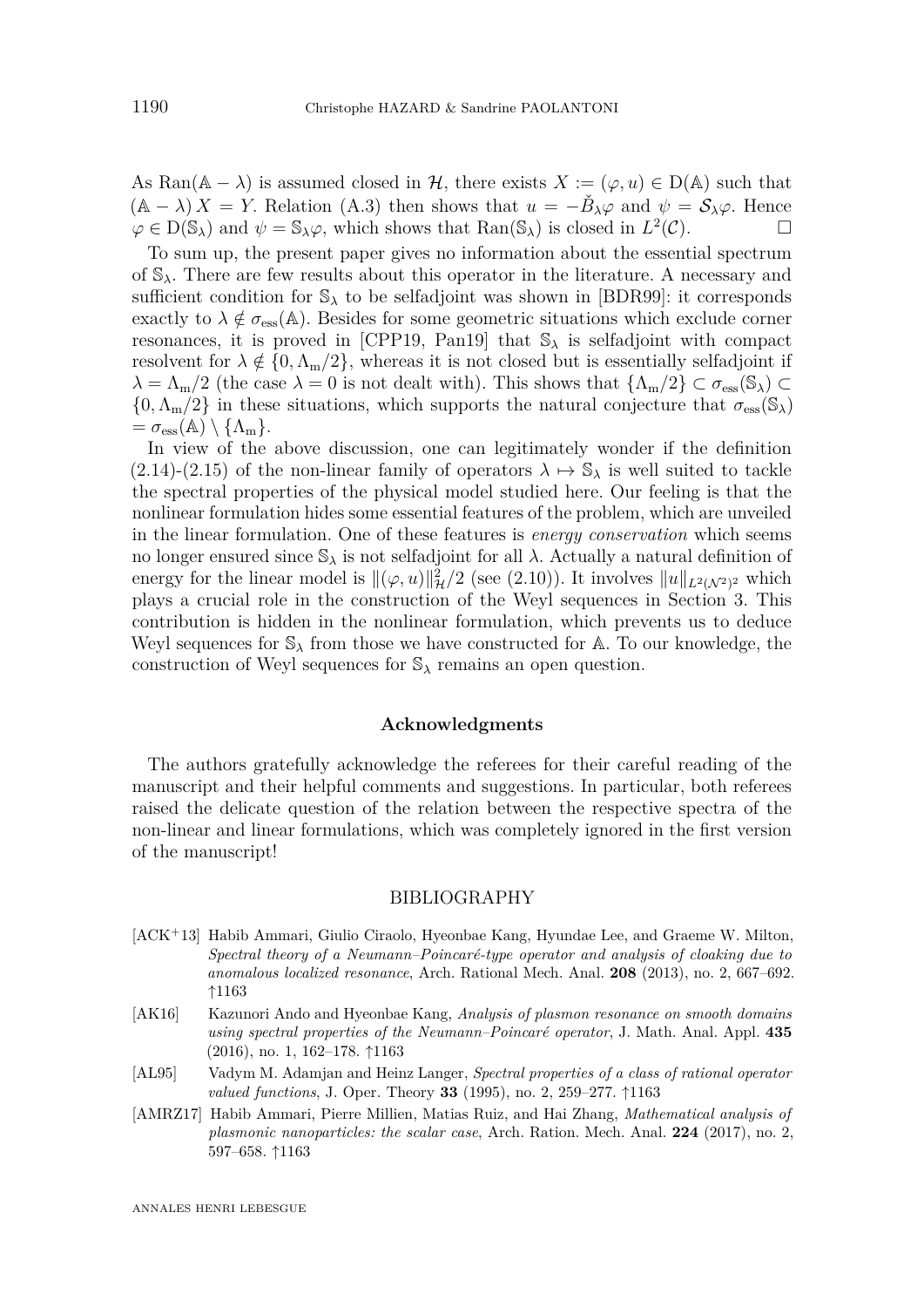- <span id="page-30-3"></span>[BCC12] Anne-Sophie Bonnet-Ben Dhia, Lucas Chesnel, and Patrick Ciarlet Jr., *T-coercivity for scalar interface problems between dielectrics and metamaterials*, ESAIM, Math. Model. Numer. Anal. **46** (2012), no. 6, 1363–1387. ↑[1163,](#page-2-0) [1185,](#page-24-2) [1186](#page-25-0)
- <span id="page-30-4"></span>[BCC14a] , *T-coercivity for the Maxwell problem with sign-changing coefficients*, Comm. Part. Diff. Eq. **39** (2014), no. 6, 1007–1031. ↑[1163](#page-2-0)
- <span id="page-30-5"></span>[BCC14b] , *Two-dimensional Maxwell's equations with sign-changing coefficients*, Appl. Numer. Math. **79** (2014), 29–41. ↑[1163](#page-2-0)
- <span id="page-30-9"></span>[BCCC16] Anne-Sophie Bonnet-Ben Dhia, Camille Carvalho, Lucas Chesnel, and Patrick Ciarlet Jr., *On the use of perfectly Matched Layers at corners for scattering problems with sign-changing coefficients*, J. Comput. Phys. **322** (2016), 224–247. ↑[1163,](#page-2-0) [1178](#page-17-5)
- <span id="page-30-2"></span>[BDR99] Anne-Sophie Bonnet-Ben Dhia, Monique Dauge, and Karim Ramdani, *Analyse spectrale et singularités d'un problème de transmission non coercif*, C. R. Acad. Sci. Paris, Série I, Math. **328** (1999), no. 8, 717–720. ↑[1163,](#page-2-0) [1178,](#page-17-5) [1190](#page-29-4)
- <span id="page-30-14"></span>[BGD16] Yoann Brûlé, Boris Gralak, and Guillaume Demésy, *Calculation and analysis of the complex band structure of dispersive and dissipative two-dimensional photonic crystals*, J. Opt. Soc. Am. B **33** (2016), no. 4, 691–702. ↑[1163](#page-2-0)
- <span id="page-30-11"></span>[BGK79] Harm Bart, Israel Gohberg, and Marinus A. Kaashoek, *Minimal Factorization of Matrix and Operator Functions*, Operator Theory: Advances and Applications, vol. 1, Birkhäuser, 1979. ↑[1163](#page-2-0)
- <span id="page-30-6"></span>[BZ19] Eric Bonnetier and Hai Zhang, *Characterization of the essential spectrum of the Neumann–Poincaré operator in 2D domains with corner via Weyl sequences*, Rev. Mat. Iberoam. **35** (2019), no. 3, 925–948. ↑[1163,](#page-2-0) [1183](#page-22-0)
- <span id="page-30-13"></span>[CHJ17] Maxence Cassier, Christophe Hazard, and Patrick Joly, *Spectral theory for Maxwell's equations at the interface of a metamaterial. Part I: Generalized Fourier transform*, Commun. Part. Differ. Equations **42** (2017), no. 11, 1707–1748. ↑[1163](#page-2-0)
- <span id="page-30-17"></span>[CJK17] Maxence Cassier, Patrick Joly, and Maryna Kachanovska, *Mathematical models for dispersive electromagnetic waves: an overview*, Comput. Math. Appl. **74** (2017), no. 11, 2792–2830. ↑[1187](#page-26-1)
- <span id="page-30-10"></span>[CMM12] Pierre-Henri Cocquet, Pierre-Alain Mazet, and Vincent Mouysset, *On the existence and uniqueness of a solution for some frequency-dependent partial differential equations coming from the modeling of metamaterials*, SIAM J. Math. Anal. **44** (2012), no. 6, 3806–3833. ↑[1163](#page-2-0)
- <span id="page-30-1"></span>[CPP19] Claudio Cacciapuoti, Konstantin Pankrashkin, and Andrea Posilicano, *Self-adjoint indefinite Laplacians*, J. Anal. Math. **139** (2019), no. 1, 155–177. ↑[1163,](#page-2-0) [1190](#page-29-4)
- <span id="page-30-0"></span>[CS85] Martin Costabel and Ernst Stephan, *A direct boundary integral equation method for transmission problems*, J. Math. Anal. Appl. **106** (1985), 367–413. ↑[1162](#page-1-0)
- <span id="page-30-16"></span>[EE87] David Eric Edmunds and William Desmond Evans, *Spectral Theory and Differential Operators*, Oxford Mathematical Monographs, Oxford University Press, 1987. ↑[1169,](#page-8-5) [1185,](#page-24-2) [1189](#page-28-1)
- <span id="page-30-12"></span>[ELT17] Christian Engström, Heinz Langer, and Christiane Tretter, *Rational eigenvalue problems and applications to photonic crystals*, J. Math. Anal. Appl. **445** (2017), no. 1, 240–279. ↑[1163](#page-2-0)
- <span id="page-30-15"></span>[FS07] Alexander Figotin and Jeffrey H. Schenker, *Hamiltonian treatment of time dispersive and dissipative media within the linear response theory*, J. Comput. Appl. Math. **204** (2007), no. 2, 199–208. ↑[1164](#page-3-0)
- <span id="page-30-7"></span>[GM12] Boris Gralak and Daniel Maystre, *Negative index materials and time-harmonic electromagnetic field*, C.R. Physique **13** (2012), no. 8, 786–799. ↑[1163,](#page-2-0) [1187](#page-26-1)
- <span id="page-30-8"></span>[Gri14] Daniel Grieser, *The plasmonic eigenvalue problem*, Rev. Math. Phys. **26** (2014), 1450005. ↑[1163](#page-2-0)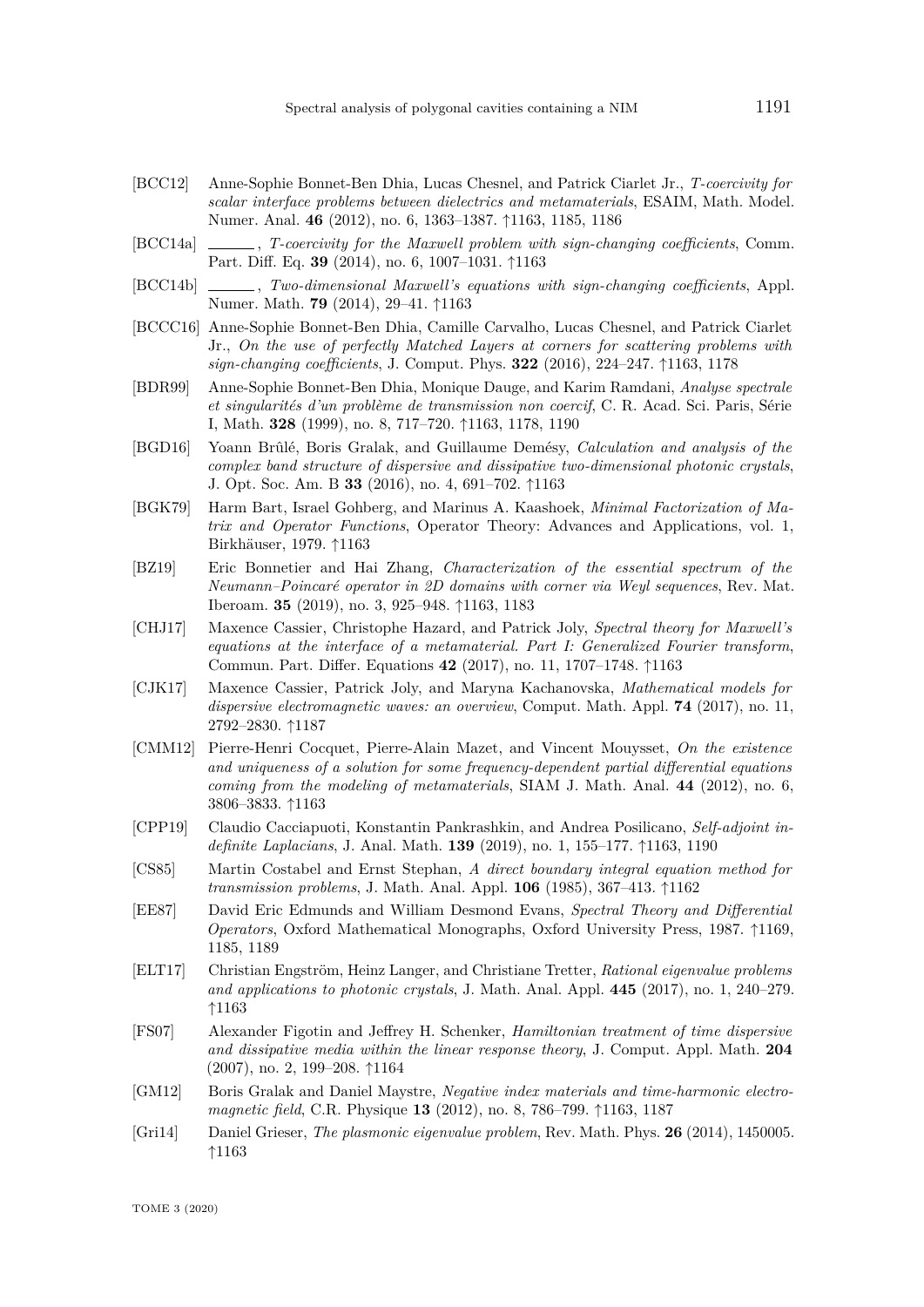- <span id="page-31-11"></span>[GT10] Boris Gralak and A. Tip, *Macroscopic Maxwell's equations and negative index materials*, J. Math. Phys. **51** (2010), no. 5, 052902. ↑[1187](#page-26-1)
- <span id="page-31-7"></span>[GT17] Stefan Güttel and Françoise Tisseur, *The nonlinear eigenvalue problem*, Acta Numer. **26** (2017), 1–94. ↑[1163](#page-2-0)
- <span id="page-31-10"></span>[Kat13] Tosio Kato, *Perturbation Theory for Linear Operators*, Grundlehren der mathematischen wissenschaften in einzeldarstellungen, vol. 132, Springer, 2013. ↑[1169](#page-8-5)
- <span id="page-31-5"></span>[Nag89] Rainer Nagel, *Towards a "matrix theory" for unbounded operator matrices*, Math. Z. **201** (1989), no. 1, 57–68. ↑[1163](#page-2-0)
- <span id="page-31-3"></span>[Ngu16] Hoai-Minh Nguyen, *Limiting absorption principle and well-posedness for the Helmholtz equation with sign changing coefficients*, J. Math. Pures Appl. **106** (2016), no. 9, 342–374. ↑[1163](#page-2-0)
- <span id="page-31-2"></span>[Ola95] Petri Ola, *Remarks on a transmission problem*, J. Math. Anal. Appl. **196** (1995), no. 2, 639–658. ↑[1163](#page-2-0)
- <span id="page-31-13"></span>[Pan19] Konstantin Pankrashkin, *On self-adjoint realizations of sign-indefinite Laplacians*, Rev. Roum. Math. Pures Appl. **64** (2019), no. 2-3, 345–372. ↑[1190](#page-29-4)
- <span id="page-31-1"></span>[Pen00] John B. Pendry, *Negative refraction makes a perfect lens*, Phys. Rev. Lett. **85** (2000), 3966–3969. ↑[1162](#page-1-0)
- <span id="page-31-4"></span>[PP17] Karl-Mickail Perfekt and Mihai Putinar, *The essential spectrum of the Neumann– Poincaré operator on a domain with corners*, Arch. Ration. Mech. Anal. **223** (2017), no. 2, 1019–1033. ↑[1163](#page-2-0)
- <span id="page-31-8"></span>[SB11] Yangfeng Su and Zhaojun Bai, *Solving rational eigenvalue problems via linearization*, SIAM J. Matrix Anal. Appl. **32** (2011), no. 1, 201–216. ↑[1163](#page-2-0)
- <span id="page-31-9"></span>[Tip98] Adriaan Tip, *Linear absorptive dielectrics*, Phys. Rev. A **57** (1998), 4818–4841. ↑[1163](#page-2-0)
- <span id="page-31-12"></span>[Tip04] , *Linear dispersive dielectrics as limits of Drude–Lorentz systems*, Phys. Rev. E **69** (2004), 016610. ↑[1187](#page-26-1)
- <span id="page-31-6"></span>[Tre08] Christiane Tretter, *Spectral Theory of Block Operator Matrices and Applications*, Imperial College Press, 2008. ↑[1163,](#page-2-0) [1164,](#page-3-0) [1187,](#page-26-1) [1189](#page-28-1)
- <span id="page-31-0"></span>[Ves68] Viktor G. Veselago, *The electrodynamics of substance with simultaneously negative values of*  $\varepsilon$  *and*  $\mu$ , Sov. Phys. Usp. **10** (1968), no. 4, 509–514. ↑[1162](#page-1-0)

Manuscript received on 24th May 2018, revised on 25th June 2019, accepted on 19th December 2019.

Recommended by Editor N. Raymond. Published under license [CC BY 4.0.](https://creativecommons.org/licenses/by/4.0/)



This journal is a member of [Centre Mersenne.](http://www.centre-mersenne.org/)



Christophe HAZARD POEMS (UMR 7231: CNRS / ENSTA-Paris / INRIA), ENSTA-Paris, Institut Polytechnique de Paris, 828 boulevard des Maréchaux,